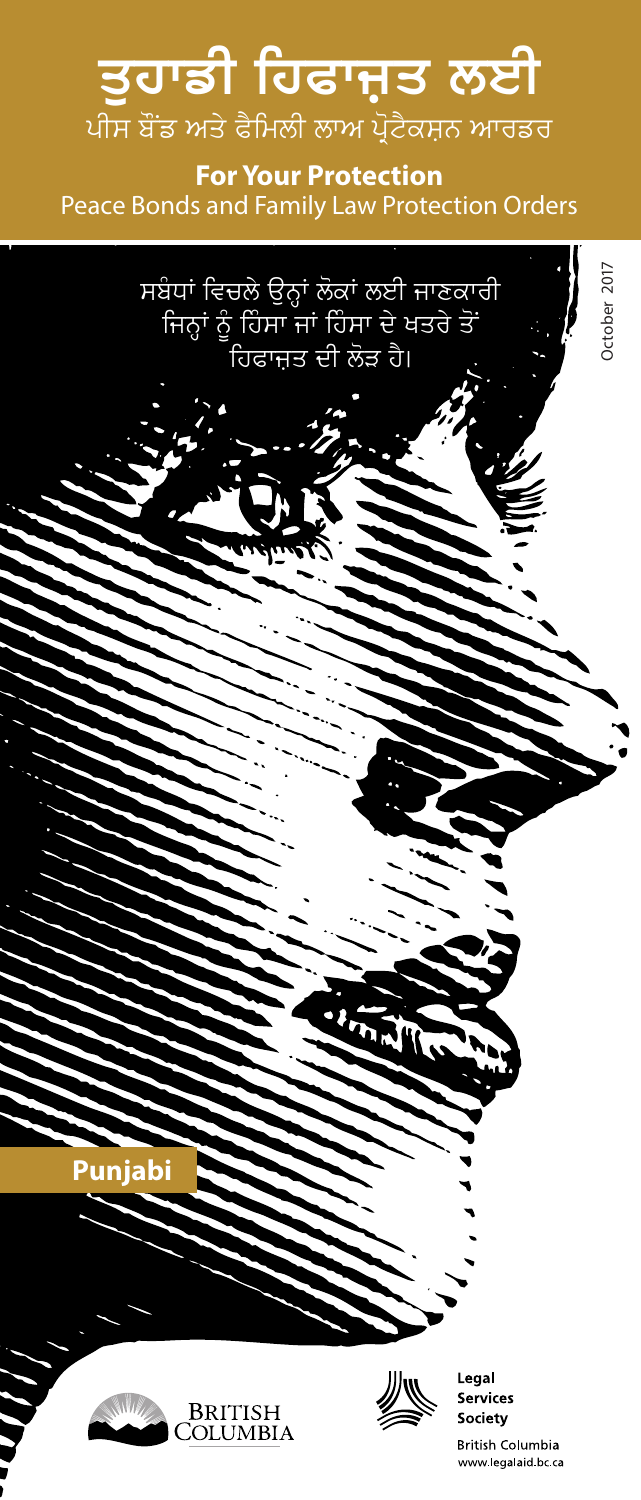© 2017 ਮਨਿਸਟਰੀ ਔਫ ਪਬਲਿਕ ਸੇਫਟੀ ਐਂਡ ਸੋਲਿਸਟਰ ਜਨਰਲ, ਵਿਕਟਿਮ ਸਰਵਿਸਿਜ਼ ਐਂਡ ਕਰਾਇਮ ਪ੍ਰੀਵੈਨਸ਼ਨ ਡਿਵੀਜ਼ਨ, ਅਤੇ ਲੀਗਲ ਸਰਵਿਸਿਜ਼ ਸਸਾਇਟੀ, ਬੀ ਸੀ

ਚੌਥਾ ਅਡੀਸ਼ਨ: ਅਕਤਬਰ 2017 ਪਹਿਲਾ ਅਡੀਸਨ: ਨਵੰਬਰ 1999

ISSN 2291-4595 (Print) ISSN 2291-4609 (Online)

#### ਮਾਨਤਾ

ਸੰਪਾਦਕ: Judy Clarke ਗ੍ਰਾਫਿਕ ਡਿਜ਼ਾਈਨਰ: Danette Byatt ਅਤੇ Ana Agner ਤਿਆਰੀ ਵਿਚ ਕੋਆਰਡੀਨੇਟਰ: Patricia Lim ਕਾਨੰਨੀ ਰਿਵੀੳਕਾਰ: Salima Samnani ਰਿਵੀਉਕਾਰ: Steve Lauer, Erin Smith, Alvin Lau, Elise Handley, Steve Ford, ਅਤੇ Debbie Granger. ਅਨਵਾਦਕ: Gurmail Rai

ਇਸ ਕਿਤਾਬਚੇ ਦੀ ਵਪਾਰਕ ਖਿਆਲ ਤੋਂ ਕਾਪੀ ਕਰਨ ਦੀ ਮਨਾਹੀ ਹੈ. ਪਰ ਹੋਰ ਮੰਤਵਾਂ ਲਈ ਮਾਨਤਾ ਦੇ ਕੇ ਕਾਪੀ ਕਰਨ ਨੂੰ ਉਤਸ਼ਾਹ ਦਿੱਤਾ ਜਾਂਦਾ ਹੈ।

ਚੌਥੇ ਅਡੀਸਨ ਲਈ ਫੰਡ ਮਨਿਸਟਰੀ ਔਫ ਪਬਲਿਕ ਸੇਫਟੀ ਐਂਡ ਸੋਲਿਸਟਰ ਜਨਰਲ ਅਤੇ ਲੀਗਲ ਸਰਵਿਸਿਜ਼ ਸਸਾਇਟੀ ਵਲੋਂ ਦਿੱਤੇ ਗਏ ਸਨ। **ਤੁਹਾਡੀ ਹਿਫਾਜ਼ਤ ਲਈ: ਪੀਸ ਬੌਂਡ ਅਤੇ ਫੈਮਿਲੀ ਲਾਅ** *ਪੋਟੈਕਸ਼ਨ ਆਰਡਰ* ਮਨਿਸਟਰੀ ਔਫ ਪਬਲਿਕ ਸੇਫਟੀ ਐਂਡ ਸੋਲਿਸਟਰ ਜਨਰਲ ਅਤੇ ਲੀਗਲ ਸਰਵਿਸਿਜ ਸਸਾਇਟੀ (ਐੱਲ ਐੱਸ ਐੱਸ) ਦੀ ਇਕ ਸਾਂਝੀ ਲਿਖਤ ਹੈ, ਜੋ ਕਿ ਬਿਨਾਂ ਮੁਨਾਫੇ ਤੋਂ ਕੰਮ ਕਰਨ ਵਾਲੀ ਇਕ ਸੰਸਥਾ ਹੈ ਜਿਹੜੀ ਬ੍ਰਿਟਿਸ਼ ਕੋਲੰਬੀਅਨਾਂ ਨੰ ਲੀਗਲ ਏਡ (ਕਾਨੰਨੀ ਮਦਦ) ਪ੍ਰਦਾਨ ਕਰਦੀ ਹੈ। ਐੱਲ ਐੱਸ ਐੱਸ, ਫੰਡਾਂ ਦੇ ਆਪਣੇ ਮੁੱਖ ਸੁੋਤ ਬੀ ਸੀ ਸਰਕਾਰ ਤੋਂ ਆਜ਼ਾਦ ਹੈ। ਇਸ ਨੂੰ ਲਾਅ ਫਾਉਂਡੇਸ਼ਨ ਅਤੇ ਨੋਟਰੀ ਫਾਉਂਡੇਸ਼ਨ (ਔਫ ਬੀ ਸੀ) ਤੋਂ ਵੀ ਗਰਾਂਟਾਂ ਮਿਲਦੀਆਂ ਹਨ।

ਇਹ ਕਿਤਾਬਚਾ ਕਾਨੰਨ ਬਾਰੇ ਆਮ ਜਾਣਕਾਰੀ ਦਿੰਦਾ ਹੈ। ਇਹ ਤਹਾਡੀ ਕਿਸੇ ਖਾਸ ਸਮੱਸਿਆ ਬਾਰੇ ਕਾਨੂੰਨੀ ਸਲਾਹ ਦੇਣ ਲਈ ਨਹੀਂ ਹੈ। ਹਰ ਵਿਅਕਤੀ ਦਾ ਕੇਸ ਕਿੳਂਕਿ ਵੱਖਰਾ ਹੰਦਾ ਹੈ, ਇਸ ਕਰਕੇ ਤਹਾਨੰ ਕਾਨੰਨੀ ਸਹਾਇਤਾ ਲੈਣ ਦੀ ਲੋੜ ਹੋ ਸਕਦੀ ਹੈ। **ਤ***ਹਾਡੀ ਹਿਫਾਜ਼ਤ ਲਈ: ਪੀਸ ਬੋਂਡ ਅਤੇ ਫੈਮਿਲੀ ਲਾਅ ਪ੍ਰੋਟੈਕਸਨ ਆਰਡਰ ਵਿਚ*ਲੀ ਜਾਣਕਾਰੀ ਅਕਤਬਰ 2017 ਤੱਕ ਦੀ ਨਵੀਂ ਜਾਣਕਾਰੀ ਹੈ।

ਤੁਹਾਡੀ ਹਿਫਾਜੁਤ ਲਈ: ਪੀਸ ਬੌਂਡ ਅਤੇ ਫੈਮਿਲੀ ਲਾਅ ਪ<del>੍ਰੋ</del>ਟੈਕਸੁਨ *ਆਰਡਰ ਅੰ*ਗਰੇਜ਼ੀ, ਫਰਾਂਸੀਸੀ (ਸਿਰਫ ਔਨਲਾਈਨ), ਪੰਜਾਬੀ, ਸਿੰਪਲੀਫਾਇਡ ਚਾਇਨੀਜ਼, ਅਤੇ ਟਾਡੀਸ਼ਨਲ ਚਾਇਨੀਜ਼ ਵਿਚ ਮਿਲਦੀ ਹੈ। ਸਾਰੇ ਰੂਪ ਪੀ ਡੀ ਐੱਫ ਵਜੋਂ ਲੀਗਲ ਸਰਵਿਸਿਜ਼ ਸੁਸਾਇਟੀ ਦੇ ਵੈੱਬਸਾਈਟ legalaid.bc.ca/read 'ਤੇ ੳਪਲਬਧ ਹਨ।

ਫੀਡਬੈਕ: [publications@lss.bc.ca](mailto:publications@lss.bc.ca)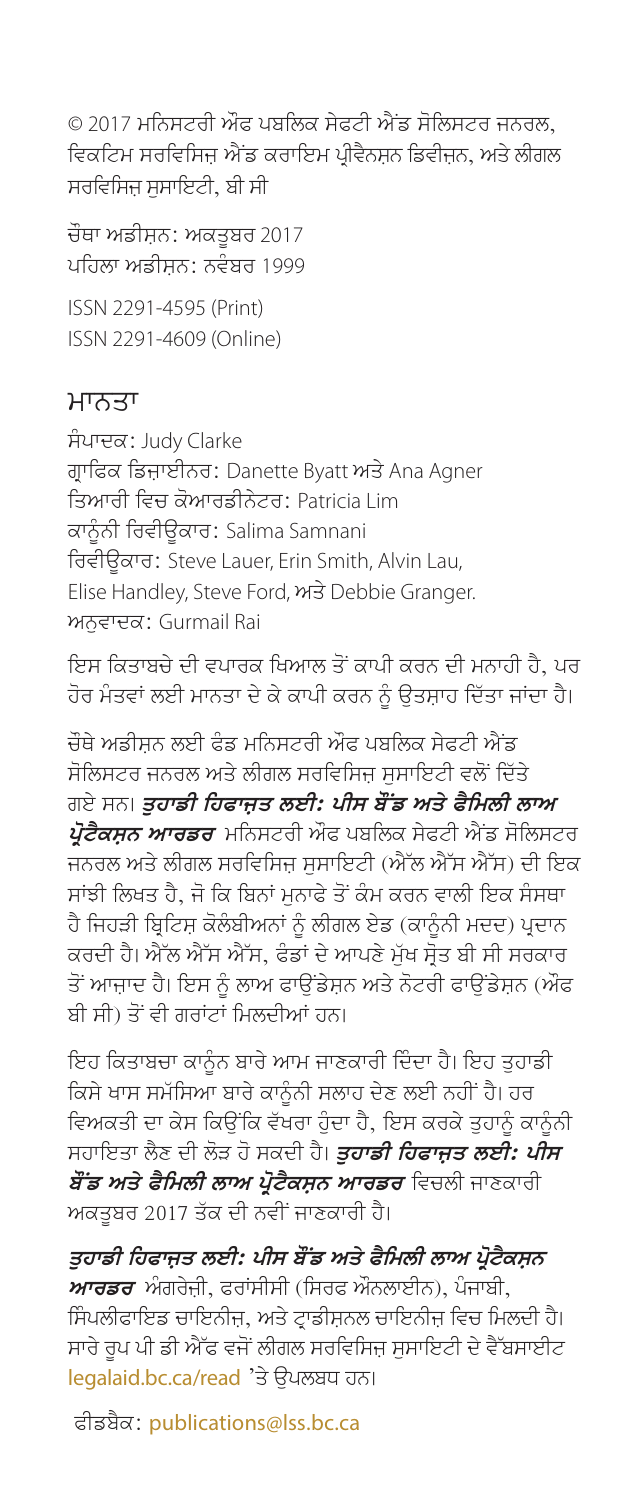## ਇਸ ਕਿਤਾਬਜੇ ਬਾਰੇ About this booklet

ਲੋਕ, ਵੱਖ ਵੱਖ ਹਾਲਤਾਂ ਵਿਚ ਵੱਖ ਵੱਖ ਕਾਰਨਾਂ ਕਰਕੇ ਹਿਫਾਜ਼ਤ ਲਈ ਕੋਰਟ ਦੇ ਆਰਡਰ ਲੈਂਦੇ ਹਨ — ੳਦਾਹਰਣ ਵਜੋਂ. ਕਿਸੇ ਸਾਥੀ ਕਾਮੇ. ਗਆਂਢੀ, ਜਾਂ ਪਤੀ/ਪਤਨੀ ਦੀ ਬਜਾਏ ਕਿਸੇ ਹੋਰ ਰਿਸ਼ਤੇਦਾਰ ਵਲੋਂ ਹਿੰਸਾ ਜਾਂ ਜਾਇਦਾਦ ਨੂੰ ਨਕਸਾਨ ਹੋਣ ਤੋਂ ਰੋਕਥਾਮ ਕਰਨ ਲਈ। ਪਰ ਬਹਤੇ ਹਿਫਾਜ਼ਤੀ ਆਰਡਰ ੳਨ੍ਹਾਂ ਔਰਤਾਂ ਲਈ ਹੋਦੇ ਹਨ ਜਿਹੜੀਆਂ ਅਜਿਹੇ ਮਰਦ ਤੋਂ ਹਿਫਾਜ਼ਤ ਲੱਭ ਰਹੀਆਂ ਹੋਦੀਆਂ ਹਨ ਜਿਸ ਨਾਲ ੳਨਾਂ ਦਾ ਨੇਤਲਾ ਸੰਬੰਧ ਹੈ ਜਾਂ ਸੰਬੰਧ ਰਿਹਾ ਹੋਦਾ ਹੈ।

ਇਹ ਕਿਤਾਬਚਾ, ਬ੍ਰਿਟਿਸ਼ ਕੋਲੰਬੀਆ ਵਿਚ ਰਹਿੰਦੇ ਉਨ੍ਹਾਂ ਲੋਕਾਂ ਲਈ ਲਿਖਿਆ ਗਿਆ ਹੈ ਜਿਨਾਂ 'ਤੇ ਪਰਿਵਾਰਕ ਹਿੰਸਾ ਦਾ ਅਸਰ ਪਿਆ ਹੈ, ਜਿਸ ਵਿਚ ਬੱਚੇ ਅਤੇ ਘਰ ਵਿਚ ਰਹਿੰਦੇ ਹੋਰ ਰਿਸਤੇਦਾਰ ਸਾਮਲ ਹਨ। ਇਸ ਕਿਤਾਬਚੇ ਵਿਚਲੀ ਜਾਣਕਾਰੀ ਸੇਮ-ਸੈਕਸ ਸਬੰਧਾਂ ਵਾਲੇ ਲੋਕਾਂ ਅਤੇ ਉਨ੍ਹਾਂ ਮਰਦਾਂ 'ਤੇ ਵੀ ਲਾਗੂ ਹੁੰਦੀ ਹੈ ਜਿਨ੍ਹਾਂ ਨੂੰ ਆਪਣੀਆਂ ਔਰਤ ਸਾਥਣਾਂ ਤੋਂ ਹਿਫਾਜਤ ਦੀ ਲੋਤ ਹੈ।

ਇਸ ਕਿਤਾਬਚੇ ਵਿਚ ਕੋਈ ਕਾਨੂੰਨੀ ਸਲਾਹ ਨਹੀਂ ਹੈ। ਇਹ ਕਿਤਾਬਚਾ ਸਿਰਫ *ਕਰਿਮੀਨਲ ਕੋਡ ਔਫ ਕੈਨੇਡਾ* ਦੇ ਸੈਕਸਨ 810 ਅਧੀਨ ਜਾਰੀ ਕੀਤੇ ਜਾਣ ਵਾਲੇ ਪੀਸ ਬੌਂਡਾਂ ਅਤੇ *ਫੈਮਿਲੀ ਲਾਅ ਐਕਟ* ਔਫ ਬੀ ਸੀ ਦੇ ਸੈਕਸਨ 183 ਅਧੀਨ ਜਾਰੀ ਕੀਤੇ ਜਾਣ ਵਾਲੇ ਪ੍ਰੋਟੈਕਸ਼ਨ ਆਰਡਰਾਂ ਬਾਰੇ ਜਾਣਕਾਰੀ ਦਿੰਦਾ ਹੈ।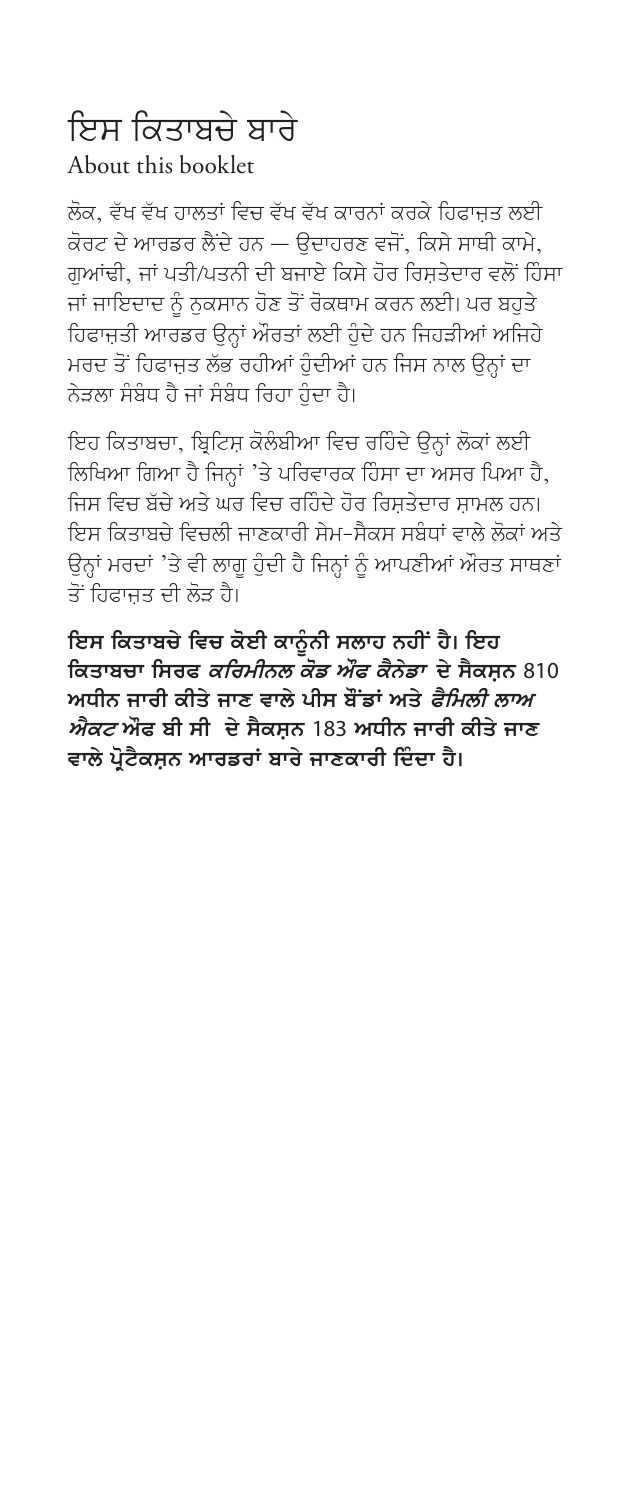# ਤਤਕਰਾ

#### Contents

| ਚੈਪਟਰ 1: ਸਹਾਇਤਾ ਮਿਲਦੀ ਹੈ4                                                                                        |
|------------------------------------------------------------------------------------------------------------------|
|                                                                                                                  |
| ਜੇ ਤੁਸੀਂ ਫੌਰੀ ਖਤਰੇ ਵਿਚ ਨਹੀਂ ਹੋ ਪਰ ਅਜੇ ਵੀ ਆਪਣੀ                                                                    |
|                                                                                                                  |
| ਜੇ ਤੁਹਾਡਾ ਪਰਿਵਾਰ ਚਾਇਲਡ ਪ੍ਰੋਟੈਕਸ਼ਨ ਸਰਵਿਸਿਜ਼ ਵਿਚ                                                                   |
|                                                                                                                  |
| ਚੈਪਟਰ 2: ਪੀਸ ਬੌਂਡ ਅਤੇ ਫੈਮਿਲੀ ਲਾਅ                                                                                 |
| ਪੀਸ ਬੌਂਡ ਅਤੇ ਫੈਮਿਲੀ ਲਾਅ ਪ੍ਰੋਟੈਕਸ਼ਨ ਆਰਡਰ ਕੀ ਹਨ?8                                                                  |
|                                                                                                                  |
|                                                                                                                  |
| ਚੈਪਟਰ 3: ਪੀਸ ਬੌਂਡ  14                                                                                            |
|                                                                                                                  |
| ਜੇ ਪੁਲੀਸ ਕਰਾਉਨ ਕੌਂਸਲ ਨੂੰ ਪੀਸ ਬੌਂਡ ਲਈ ਅਪਲਾਈ ਕਰਨ<br>ਲਈ ਕਹਿਣ ਨਾਲ ਸਹਿਮਤ ਨਾ ਹੋਵੇ ਤਾਂ ਕੀ ਹੋਵੇਗਾ? 16                    |
| ਗ੍ਰਿਫਤਾਰੀ ਦੇ ਵਰੰਟ ਅਤੇ ਸੰਮਨਾਂ ਵਿਚ ਕੀ ਫਰਕ ਹੈ? 16                                                                   |
| ਅਗਾਂਹ ਕੀ ਹੋਵੇਗਾ? ਕੀ ਮੈਨੂੰ ਅਦਾਲਤ ਦੀ ਸੁਣਵਾਈ ਵਿਚ ਜਾਣਾ                                                               |
|                                                                                                                  |
| ਜੇ ਮੇਰਾ ਪਾਰਟਨਰ ਮੇਰੇ ਘਰ ਆ ਜਾਵੇ ਜਿਹੜਾ ਕਿ ਉਹ ਨਹੀਂ ਕਰ                                                                |
| ਪੀਸ ਬੌਂਡ ਦੇ ਲਾਗੂ ਹੋ ਜਾਣ ਤੋਂ ਬਾਅਦ ਜੇ ਮੈਂ ਆਪਣੇ ਪਾਰਟਨਰ<br>ਨੰ ਮਿਲਣਾ ਚਾਹਾਂ ਜਾਂ ੳਸ ਨਾਲ ਗੱਲ ਕਰਨਾ ਚਾਹਾਂ ਤਾਂ ਕੀ ਹੋਵੇਗਾ?21 |
|                                                                                                                  |
| ਜੇ ਮੈਂ ਕਿਸੇ ਹੋਰ ਸੁਬੇ ਵਿਚ ਮੁਵ ਹੋ ਜਾਵਾਂ ਤਾਂ ਕੀ ਹੋਵੇਗਾ? 22                                                          |
| ਜੇ ਮੇਰਾ ਪਾਰਟਨਰ ਪੀਸ ਬੌਂਡ ਵਿਚ ਕਹੀ ਗਈ ਹਰ ਚੀਜ਼ ਦੀ                                                                    |
| ਜੇ ਪੀਸ ਬੌਂਡ ਖਤਮ ਹੋਣ ਵਾਲਾ ਹੋਵੇ ਅਤੇ ਮੈਨੂੰ ਅਜੇ ਵੀ ਆਪਣੀ                                                              |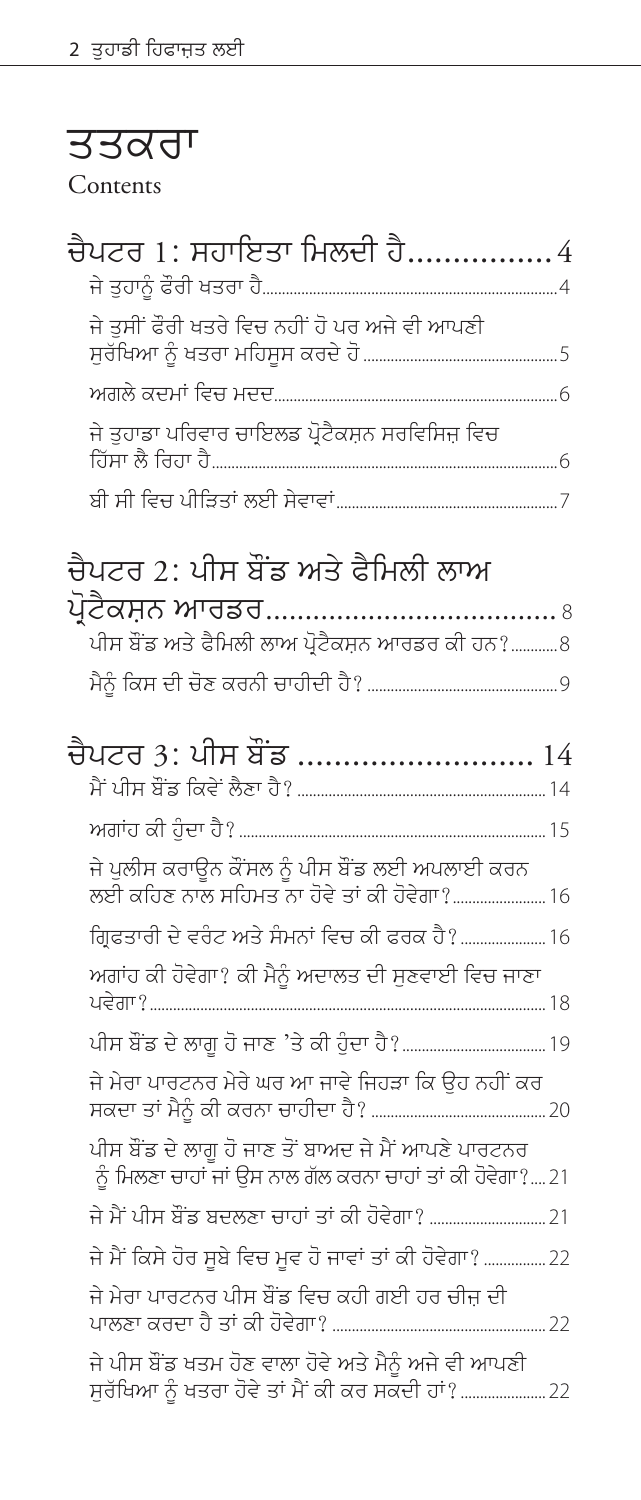| ਚੈਪਟਰ 4: ਫੈਮਿਲੀ ਲਾਅ ਪ੍ਰੋਟੈਕਸ਼ਨ ਆਰਡਰ  24<br>ਮੈਂ ਫੈਮਿਲੀ ਲਾਅ ਪ੍ਰੋਟੈਕਸ਼ਨ ਆਰਡਰ ਲਈ ਅਪਲਾਈ                             |  |
|----------------------------------------------------------------------------------------------------------------|--|
|                                                                                                                |  |
|                                                                                                                |  |
|                                                                                                                |  |
| ਕੀ ਮੇਰੇ ਪਾਰਟਨਰ ਨੂੰ ਇਹ ਜਾਣਨ ਦੀ ਲੋੜ ਹੈ ਕਿ ਮੈਂ ਅਪਲਾਈ<br>ਕਰ ਰਹੀ/ਰਿਹਾ ਹਾਂ? ਅਤੇ ਜੇ ਮੈਨੂੰ ਆਰਡਰ ਫੌਰਨ ਚਾਹੀਦੇ ਹੋਣ        |  |
| ਕੀ ਮੇਰੇ ਲਈ ਅਦਾਲਤ ਦੀ ਸੁਣਵਾਈ ਲਈ ਜਾਣਾ ਜ਼ਰੂਰੀ ਹੈ?29                                                                |  |
|                                                                                                                |  |
|                                                                                                                |  |
|                                                                                                                |  |
|                                                                                                                |  |
|                                                                                                                |  |
| ਜੇ ਮੇਰਾ ਪਾਰਟਨਰ ਮੇਰੇ ਘਰ ਆ ਜਾਵੇ ਜਦ ਕਿ ਉਸ ਨੂੰ ਨਹੀਂ<br>ਆਉਣਾ ਚਾਹੀਦਾ ਸੀ ਤਾਂ ਮੈਨੂੰ ਕੀ ਕਰਨਾ ਚਾਹੀਦਾ ਹੈ ?33              |  |
| ਆਰਡਰ ਦੇ ਲਾਗੂ ਹੋ ਜਾਣ ਤੋਂ ਬਾਅਦ ਜੇ ਮੈਂ ਆਪਣੇ ਪਾਰਟਨਰ ਨੂੰ<br>ਮਿਲਣਾ ਚਾਹਾਂ ਜਾਂ ਉਸ ਨਾਲ ਗੱਲ ਕਰਨਾ ਚਾਹਾਂ ਤਾਂ ਕੀ ਹੋਵੇਗਾ? 33 |  |
| ਜੇ ਮੈਂ ਆਰਡਰ ਬਦਲਣਾ ਜਾਂ ਕੈਂਸਲ ਕਰਨਾ ਚਾਹਾਂ ਤਾਂ ਕੀ ਹੋਵੇਗਾ? 34                                                       |  |
| ਜੇ ਮੈਂ ਕਿਸੇ ਹੋਰ ਸੂਬੇ ਵਿਚ ਮੁਵ ਹੋ ਜਾਵਾਂ ਤਾਂ ਕੀ ਹੋਵੇਗਾ? 34                                                        |  |
| ਜੇ ਮੇਰਾ ਪਾਰਟਨਰ ਆਰਡਰ ਵਲੋਂ ਕਹੀ ਗਈ ਹਰ ਚੀਜ਼ ਦੀ ਪਾਲਣਾ                                                               |  |
| ਜੇ ਆਰਡਰ ਖਤਮ ਹੋਣ ਵਾਲਾ ਹੋਵੇ ਅਤੇ ਮੈਨੂੰ ਅਜੇ ਵੀ ਆਪਣੀ<br>ਸੇਫਟੀ ਲਈ ਡਰ ਲੱਗਦਾ ਹੋਵੇ ਤਾਂ ਮੈਂ ਕੀ ਕਰ ਸਕਦੀ ਹਾਂ?35            |  |
| ਚੈਪਟਰ 5: ਮਦਦ ਕੌਣ ਕਰ ਸਕਦਾ ਹੈ 36                                                                                 |  |
| ਸ਼ਬਦਾਂ ਦੇ ਅਰਥ: ਜਾਣਨ ਵਾਲੇ ਕਾਨੂੰਨੀ ਸ਼ਬਦ  44                                                                      |  |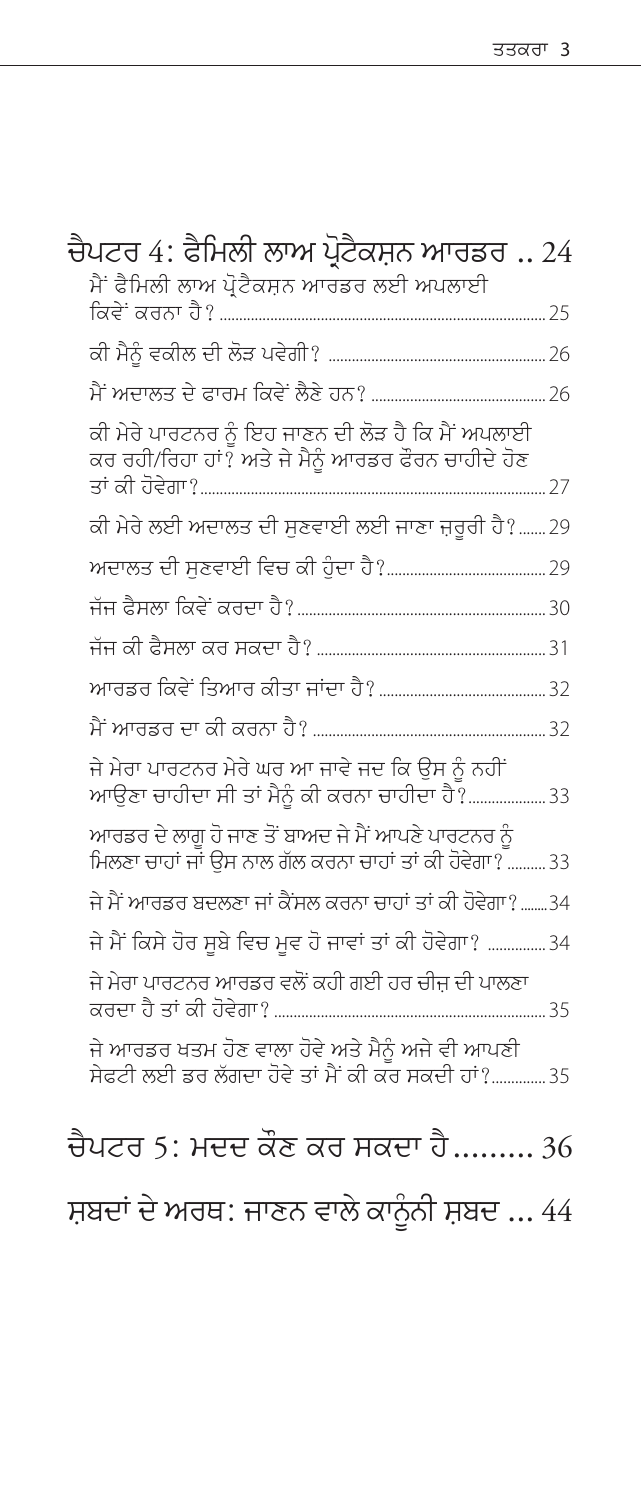# <span id="page-5-0"></span>ਚੈਪਟਰ 1: ਸਹਾਇਤਾ<br>ਮਿਲਦੀ ਹੈ

#### Chapter 1: Help Is Available

ਜੇ ਤਹਾਨੰ ਪਰਿਵਾਰਕ ਹਿੰਸਾ ਦਾ ਸਾਹਮਣਾ ਕਰਨਾ ਪਿਆ ਹੈ ਜਾਂ ਪਰਿਵਾਰਕ ਹਿੰਸਾ ਦੀ ਧਮਕੀ ਦਿੱਤੀ ਗਈ ਹੈ ਤਾਂ ਚੇਤੇ ਰੱਖੋ ਕਿ ਤਸੀਂ ਇਕੱਲੇ ਨਹੀਂ ਹੋ। ਤਹਾਨੰ ਪਲੀਸ ਤੋਂ. ਵਿਕਟਿਮ ਸਰਵਿਸ ਵਰਕਰਾਂ ਤੋਂ. ਕਮਿਊਨਟੀ ਦੀਆਂ ਸੰਸਥਾਵਾਂ ਅਤੇ ਅਦਾਲਤੀ ਸਿਸਟਮ ਤੋਂ ਮਦਦ ਮਿਲਦੀ ਹੈ।

ਇਹ ਚੈਪਟਰ ਚੱਕੇ ਜਾਣ ਵਾਲੇ ੳਨਾਂ ਫੌਰੀ ਕਦਮਾਂ ਬਾਰੇ ਦੱਸਦਾ ਹੈ, ਜੇ ਤਹਾਨੰ ਆਪਣੀ ਸੇਫਟੀ ਖਤਰੇ ਵਿਚ ਦਿਖਾਈ ਦਿੰਦੀ ਹੈ। ਚੈਪਟਰ 2 ਇਹ ਦੱਸਦਾ ਹੈ ਕਿ *ਕ੍ਰਿਮੀਨਲ ਕੋਡ* ਦੇ ਸੈਕਸਨ 810 ਹੇਠ ਬੌਂਡ (ਜਿਸ ਨੂੰ ਇਸ ਕਿਤਾਬਚੇ ਵਿਚ ''ਪੀਸ ਬੌਂਡ'' ਕਿਹਾ ਗਿਆ ਹੈ) ਅਤੇ *ਫੈਮਿਲੀ ਲਾਅ ਐਕਟ ਹੇ*ਠ ਪੋਟੈਕਸਨ ਆਰਡਰ (ਜਿਸ ਨੰ ਇਸ ਕਿਤਾਬਚੇ ਵਿਚ ''ਫੈਮਿਲੀ ਲਾਅ ਪੋਟੈਕਸਨ ਆਰਡਰ'' ਕਿਹਾ ਗਿਆ ਹੈ) ਵਿੱਚੋਂ ਚੋਣ ਕਿਵੇਂ ਕਰਨੀ ਹੈ।

ਇਸ ਕਿਤਾਬਚੇ ਵਿਚ. ਅਸੀਂ ਸਬਦ ''ਪਾਰਟਨਰ'' (ਸਾਥੀ) ਵਰਤਿਆ ਹੈ ਜਿਸ ਦਾ ਮਤਲਬ ੳਹ ਵਿਅਕਤੀ ਹੈ ਜਿਸ ਨਾਲ:

- ਤਸੀਂ ਵਿਆਹੇ ਹੋਏ ਹੋ ਜਾਂ ਵਿਆਹੇ ਹੋਏ ਸੀ.
- ∙ ਤਸੀਂ ਵਿਆਹ ਵਰਗੇ ਸੰਬੰਧ ਵਿਚ ਰਹੇ ਹੋ ਜਾਂ ਕਿਸੇ ਵੀ ਸਮੇਂ ਲਈ ਵਿਆਹ ਵਰਗੇ ਸੰਬੰਧ ਵਿਚ ਰਹੇ ਸੀ. ਜਾਂ
- ◆ ਤੁਹਾਡਾ ਬੱਚਾ ਹੈ।

# ਜੇ ਤਹਾਨੰ ਫੌਰੀ ਖਤਰਾ ਹੈ

If you're in immediate danger

ਕਿਸੇ ਵਲੋਂ ਵੀ ਤੁਹਾਡੇ ਜਾਂ ਤੁਹਾਡੇ ਬੱਚਿਆਂ 'ਤੇ ਹਮਲਾ ਕਰਨਾ, ਤੁਹਾਨੂੰ ਤੰਗ ਕਰਨਾ ਜਾਂ ਤਹਾਡਾ ਪਿੱਛਾ ਕਰਨਾ, ਤਹਾਨੰ ਸਰੀਰਕ ਨਕਸਾਨ ਪਹੁੰਚਾੳਣ ਦੀ ਧਮਕੀ ਦੇਣਾ ਜਾਂ ਤਹਾਡੀ ਜਾਇਦਾਦ ਦਾ ਨੁਕਸਾਨ ਕਰਨਾ, ਕਾਨੂੰਨ ਦੇ ਖਿਲਾਫ਼ ਹੈ।

ਜੇ ਤਸੀਂ ਡਰੇ ਹੋਏ ਹੋ ਅਤੇ ਇਹ ਸੋਚਦੇ ਹੋ ਕਿ ਤਹਾਨੰ, ਤਹਾਡੇ ਬੱਚਿਆਂ, ਅਤੇ/ਜਾਂ ਹੋਰਨਾਂ ਨੂੰ ਤੁਹਾਡੇ ਪਾਰਟਨਰ (ਸਾਥੀ) ਤੋਂ ਫੌਰੀ ਖਤਰਾ ਹੈ ਤਾਂ ਤੁਰੰਤ ਪੁਲੀਸ ਨੂੰ 911 'ਤੇ ਫੋਨ ਕਰਕੇ ਸੱਦੋ। (ਜੇ ਤੁਹਾਡੇ ਇਲਾਕੇ ਵਿਚ 911 ਸਰਵਿਸ ਨਹੀਂ ਹੈ ਤਾਂ ਆਪਣੇ ਲੋਕਲ ਪਲੀਸ ਦੇ ਐਮਰਜੰਸੀ ਫੋਨ ਨੰਬਰ 'ਤੇ ਫੋਨ ਕਰੋ)। ਤਹਾਡੀ ਸੇਫਟੀ ਅਤੇ ਹੋਰਨਾਂ ਦੀ ਸੇਫਟੀ ਨੂੰ ਯਕੀਨੀ ਬਣਾੳਣ ਲਈ ਪਲੀਸ ਫੌਰੀ ਕਦਮ ਚੱਕੇਗੀ।

ਫਿਰ ਪੁਲੀਸ ਤੁਹਾਡੇ ਅਤੇ ਹੋਰਨਾਂ ਤੋਂ ਸਬੂਤ (ਤੱਥ) ਇਕੱਠੇ ਕਰੇਗੀ। **ਕਿਸੇ** ਸਰੀਰਕ ਸਬੂਤ ਜਾਂ ਗਵਾਹ ਦਾ ਹੋਣਾ ਜ਼ਰੂਰੀ ਨਹੀਂ ਹੈ – ਤੁਹਾਡੇ ਵਲੋਂ ਦੱਸੀ ਗਈ ਤੁਹਾਡੀ ਕਹਾਣੀ ਮੁੱਖ ਸਬੂਤ ਹੈ। ਅਗਾਂਹ ਦੋ ਚੀਜਾਂ ਹੋ ਸਕਦੀਆਂ ਹਨ।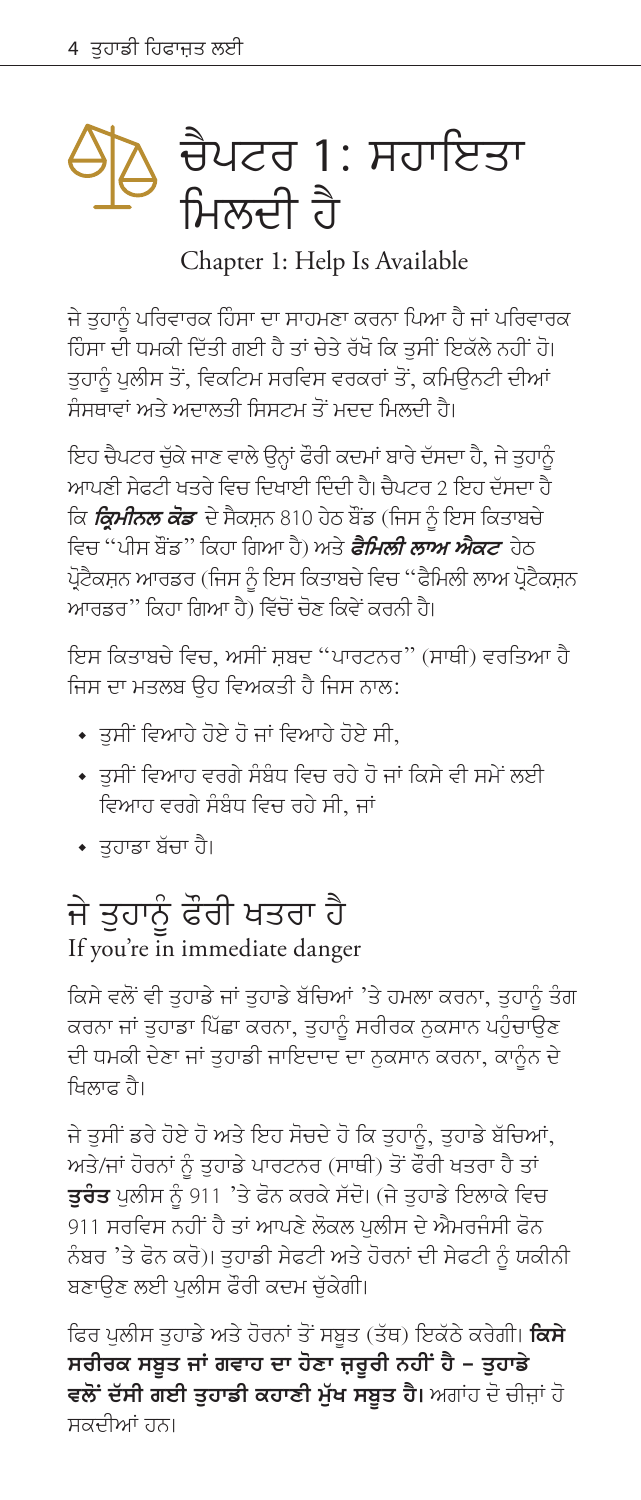- <span id="page-6-0"></span>◆ ਜੇ ਕਾਫੀ ਸਬਤ ਹੋਏ ਤਾਂ ਸੰਭਵ ਹੈ ਕਿ ਪਲੀਸ ਤਹਾਡੇ ਪਾਰਟਨਰ ਨੰ ਗ੍ਰਿਫਤਾਰ ਕਰ ਲਵੇਗੀ। ੳਹ ਕਰਾੳਨ ਕੌਂਸਲ (ਬੀ ਸੀ ਅਟਾਰਨੀ ਜਨਰਲ ਦੀ ਮਨਿਸਟਰੀ ਨਾਲ ਕੰਮ ਕਰਦੇ ਕਿਸੇ ਵਕੀਲ) ਨੂੰ ਕਹੇਗੀ ਕਿ ੳਹ ਤਹਾਡੇ ਪਾਰਟਨਰ ਖਿਲਾਫ ਜਰਮ ਦਾ ਮਕੱਦਮਾ ਦਰਜ ਕਰੇ। ਕਰਾਊਨ ਕੌਂਸਲ ਫੈਸਲਾ ਕਰੇਗਾ ਕਿ ਕੀ ਤਹਾਡੇ ਪਾਰਟਨਰ ਨੂੰ ਚਾਰਜ ਕੀਤਾ ਜਾਣਾ ਚਾਹੀਦਾ ਹੈ (ਜਾਂ ਕੀ ਪੀਸ ਬੌਂਡ ਜਿਆਦਾ ਢਕਵਾਂ ਹੈ) । ਜੇ ੳਹ ਮਕੱਦਮੇ ਨੂੰ ਮਨਜ਼ਰੀ ਦੇ ਦਿੰਦੇ ਹਨ ਤਾਂ ਤਹਾਡੇ ਪਾਰਟਨਰ ਨੂੰ ਅਦਾਲਤ ਵਿਚ ਜਾਣਾ ਪਵੇਗਾ।
- ਜੇ ਹਮਲੇ, ਧਮਕੀਆਂ ਦੇਣ ਆਦਿ ਦੇ ਚਾਰਜ ਲਈ ਕਾਫੀ ਸਬੂਤ ਨਾ ਹੋਵੇ. ਪਰ ਪਲੀਸ ਇਸ ਗੱਲ ਨਾਲ ਸਹਿਮਤ ਹੋ ਸਕਦੀ ਹੈ ਕਿ ਜੇ ਤਹਾਡੇ ਕੋਲ ਕਿਸੇ ਕਿਸਮ ਦੀ ਹਿਫਾਜ਼ਤ ਨਾ ਹੋਈ ਤਾਂ ਤਹਾਡਾ ਪਾਰਟਨਰ ਭਵਿੱਖ ਵਿਚ ਤਹਾਨੰ ਨਕਸਾਨ ਪਹੁੰਚਾ ਸਕਦਾ ਹੈ। ਇਸ ਹਾਲਤ ਵਿਚ, ਪੁਲੀਸ ਕਰਾੳਨ ਕੌਂਸਲ ਨੰ ਪੀਸ ਬੌਂਡ ਲਈ ਅਪਲਾਈ ਕਰਨ ਲਈ ਕਹਿ ਸਕਦੀ ਹੈ, ਅਤੇ/ਜਾਂ ਇਹ ਸਿਫਾਰਸ਼ ਕਰ ਸਕਦੀ ਹੈ ਕਿ ਤਸੀਂ ਫੈਮਿਲੀ ਲਾਅ ਪੋਟੈਕਸਨ ਆਰਡਰ ਲਈ ਅਪਲਾਈ ਕਰੋ।

# ਜੇ ਤੁਸੀਂ ਫੌਰੀ ਖਤਰੇ ਵਿਚ ਨਹੀਂ ਹੋ ਪਰ ਅਜੇ ਵੀ ਆਪਣੀ ਸੁਰੱਖਿਆ ਨੂੰ ਖਤਰਾ ਮਹਿਸੁਸ ਕਰਦੇ ਹੋ

If you aren't in immediate danger, but still fear for vour safety

ਜੇ ਤੁਹਾਨੂੰ ਧਮਕੀ ਦਿੱਤੀ ਗਈ ਹੈ ਜਾਂ ਤੁਹਾਡੇ 'ਤੇ ਪਹਿਲਾਂ ਹਿੰਸਾ ਹੋਈ ਹੈ, ਅਤੇ/ਜਾਂ ਤਸੀਂ ਭਵਿੱਖ ਵਿਚ ਆਪਣੀ ਜਾਂ ਆਪਣੇ ਬੱਚਿਆਂ ਦੀ ਸਰੱਖਿਆ ਨੰ ਖਤਰਾ ਮਹਿਸਸ ਕਰਦੇ ਹੋ ਤਾਂ ਤਸੀਂ:

- ਪੀਸ ਬੌਂਡ ਲੈਣ ਵਿਚ ਮਦਦ ਲਈ ਪਲੀਸ ਜਾਂ ਆਰ ਸੀ ਐੱਮ ਪੀ ਨੰ ਕਹਿ ਸਕਦੇ ਹੋ. ਜਾਂ
- ਫੈਮਿਲੀ ਪ੍ਰੋਟੈਕਸ਼ਨ ਆਰਡਰ ਲੈਣ ਲਈ ਅਦਾਲਤ ਕੋਲ ਅਪਲਾਈ ਕਰ ਸਕਦੇ ਹੋ।

(ਇਹ ਫੈਸਲਾ ਕਰਨ ਲਈ ਚੈਪਟਰ 2 ਦੇਖੋ ਕਿ ਤਹਾਡੇ ਲਈ ਕਿਹੜਾ ਬਿਹਤਰ ਹੈ।)

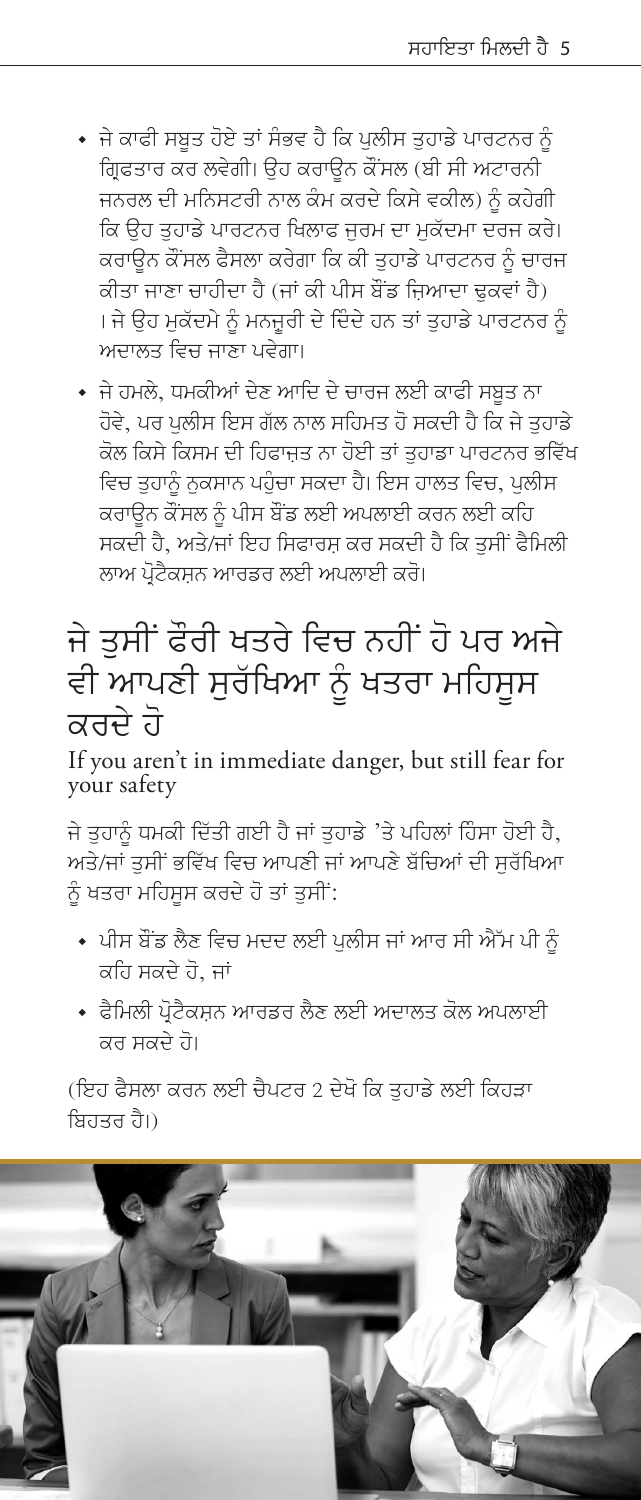<span id="page-7-0"></span>ਤਹਾਨੰ ਸਰੱਖਿਅਤ ਮਹਿਸਸ ਕਰਨ ਅਤੇ ਸਰੱਖਿਅਤ ਰਹਿਣ ਲਈ ਪਲੀਸ ਤੋਂ ਸਹਾਇਤਾ ਲੈਣ ਦਾ ਹੱਕ ਹੈ। ਇਹ ੳਨ੍ਹਾਂ ਦਾ ਕੰਮ ਹੈ। ਤਸੀਂ ਪਲੀਸ ਨੂੰ ਕਹਿ ਸਕਦੇ ਹੋ ਕਿ ਉਹ ਤਹਾਨੂੰ ਟਾਂਜੀਸ਼ਨ ਹਾਊਸ, ਜਾਂ ਕਿਸੇ ਸਰੱਖਿਅਤ ਘਰ, ਜਾਂ ਕਿਸੇ ਹੋਰ ਸਰੱਖਿਅਤ ਥਾਂ — ਜਿਵੇਂ ਕਿ ਕਿਸੇ ਰਿਸ਼ਤੇਦਾਰ ਜਾਂ ਦੋਸਤ ਘਰ ਲੈ ਕੇ ਜਾਵੇ। ਪੁਲੀਸ ਤੁਹਾਨੂੰ ਕਿਸੇ ਲੋਕਲ ਵਿਕਟਿਮ ਸਰਵਿਸ ਪੋਗਰਾਮ ਕੋਲ ਵੀ ਭੇਜ ਸਕਦੀ ਹੈ, ਜਿੱਥੇ ਸਟਾਫ ਤਹਾਡੀ ਸਹਾਇਤਾ ਕਰੇਗਾ ਅਤੇ ਤਹਾਡੀ ਸਰੱਖਿਆ ਦੀ ਨਿੱਜੀ ਪਲੈਨ ਬਣਾਉਣ ਵਿਚ ਤੁਹਾਡੀ ਮਦਦ ਕਰੇਗਾ।

# ਅਗਲੇ ਕਦਮਾਂ ਵਿਚ ਮਦਦ

Help for the next steps

ਜੇ ਕਰਾੳਨ ਕੌਂਸਲ ਪੀਸ ਬੈਂਡ ਮੰਗਦਾ ਹੈ ਤਾਂ ੳਹ ਤਹਾਨੰ ਅਗਲੇ ਕਦਮਾਂ ਵਿਚ ਸੇਧ ਦੇਣਗੇ। ਯਾਦ ਰੱਖੋ ਕਿ ਕਰਾੳਨ ਕੌਂਸਲ ਤਹਾਡਾ ਨਿੱਜੀ ਵਕੀਲ ਨਹੀਂ ਹੈ — ਉਹ ਪੀੜਿਤਾਂ ਦੀ ਨਮਾਇੰਦਗੀ ਨਹੀਂ ਕਰਦੇ। ਕਰਾਉਨ ਕੌਂਸਲ, ਅਟਾਰਨੀ ਜਨਰਲ ਦੀ ਮਨਿਸਟਰੀ ਦੇ ਮਲਾਜ਼ਮ ਵਕੀਲ ਹ<u>ੈ</u>ਦੇ ਹਨ ਜੋ ਕਿ ਸਮੱਚੇ ਤੌਰ 'ਤੇ ਕਮਿੳਨਟੀ ਦੀ ਤਰਫੋਂ ਵਕੀਲ ਵਜੋਂ ਕੰਮ ਕਰਦੇ ਹਨ। ਤੁਹਾਨੂੰ ਇਸ ਕੰਮ ਲਈ ਕਰਾਉਨ ਕੌਂਸਲ ਨੂੰ ਪੈਸੇ ਦੇਣ ਦੀ ਲੋੜ ਨਹੀਂ ਹੈ।

ਜੇ ਤਸੀਂ ਫੈਮਿਲੀ ਲਾਅ ਪ੍ਰੋਟੈਕਸ਼ਨ ਆਰਡਰ ਲਈ ਅਪਲਾਈ ਕਰਦੇ ਹੋ ਤਾਂ ਅਦਾਲਤ ਵਿਚ ਮਦਦ ਲਈ ਅਤੇ ਹਿਫਾਜਤ ਦੀਆਂ ਹੋਰ ਚੋਣਾਂ ਬਾਰੇ ਸਲਾਹ ਲਈ ਫੈਮਿਲੀ ਲਾਅ ਦਾ ਵਕੀਲ ਕਰਨਾ ਬਿਹਤਰ ਹੈ। ਤਸੀਂ ਵਕੀਲ ਕਰ ਸਕਦੇ ਹੋ ਜਾਂ ਇਹ ਪਤਾ ਲਾਉਣ ਲਈ ਲੀਗਲ ਏਡ ਨਾਲ ਗੱਲ ਕਰ ਸਕਦੇ ਹੋ ਕਿ ਕੀ ਤਹਾਨੰ ਮਫਤ ਵਕੀਲ ਮਿਲ ਸਕਦਾ ਹੈ (ਸਫਾ 38 ਦੇਖੋ)। ਕਰਾੳਨ ਕੌਂਸਲ ਤਹਾਡੇ ਲਈ ਫੈਮਿਲੀ ਲਾਅ ਪ੍ਰੋਟੈਕਸਨ ਆਰਡਰ ਲਈ ਅਪਲਾਈ ਨਹੀਂ ਕਰ ਸਕਦਾ। ਪਰ, ਤਹਾਡੇ ਲਈ ਵਕੀਲ ਕਰਨਾ ਜ਼ਰਰੀ ਨਹੀਂ ਹੈ — ਫੈਮਿਲੀ ਕੋਰਟ ਵਿਚ ਤਸੀਂ ਆਪਣੀ ਨਮਾਇੰਦਗੀ ਆਪ ਕਰ ਸਕਦੇ ਹੋ।

ਪੀਸ ਬੌਂਡਾਂ ਅਤੇ ਫੈਮਿਲੀ ਲਾਅ ਪ੍ਰੋਟੈਕਸਨ ਆਰਡਰਾਂ ਬਾਰੇ ਹੋਰ ਮਦਦ ਅਤੇ ਜਾਣਕਾਰੀ ਲੈਣ ਲਈ ਆਪਣੇ ਇਲਾਕੇ ਵਿਚਲੇ ਕਿਸੇ ਵਿਕਟਿਮ ਸਰਵਿਸ ਵਰਕਰ ਨਾਲ ਗੱਲ ਕਰੋ।

# ਜੇ ਤਹਾਡਾ ਪਰਿਵਾਰ ਚਾਇਲਡ ਪੋਟੈਕਸ਼ਨ ਸਰਵਿਸਿਜ ਵਿਚ ਹਿੱਸਾ ਲੈ ਰਿਹਾ ਹੈ

If your family is involved with Child Protection Services

ਬੀ ਸੀ ਦੇ ਕਾਨੰਨ ਅਧੀਨ, ਜੇ ਕਿਸੇ ਨੰ ਇਹ ਸ਼ੱਕ ਪੈਂਦੀ ਹੈ ਕਿ ਕੋਈ ਬੱਚਾ ਖਤਰੇ ਵਿਚ ਹੈ ਜਾਂ ਇਹ ਜਾਣਦਾ ਹੈ ਕਿ ਕਿਸੇ ਬੱਚੇ ਨਾਲ ਮਾੜਾ ਵਰਤਾੳ ਹੋ ਰਿਹਾ ਹੈ ਜਾਂ ਉਸ ਪਤੀ ਅਣਗਿਹਲੀ ਕੀਤੀ ਜਾ ਰਹੀ ਹੈ ਤਾਂ ਉਸ ਲਈ ਇਸ ਦੀ ਰਿਪੋਰਟ ਕਰਨਾ ਜਰਰੀ ਹੈ। ਉਹ ਮਨਿਸਟਰੀ ਔਫ ਚਿਲਡਰਨ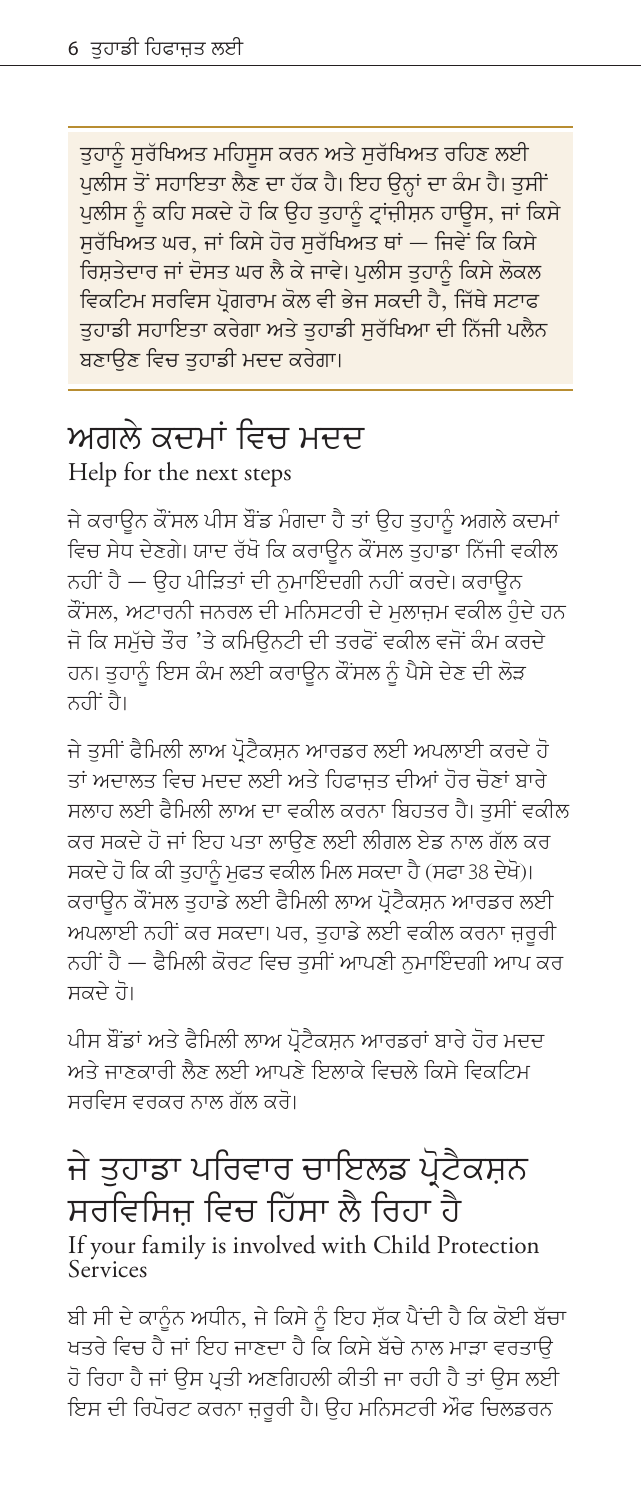<span id="page-8-0"></span>ਐਂਡ ਫੈਮਿਲੀ ਡਿਵੈਲਪਮੈਂਟ (ਐੱਮ ਸੀ ਐੱਫ) ਦੇ ਚਾਇਲਡ ਪੋਟੈਕਸੂਨ ਵਰਕਰ ਨਾਲ, ਕਿਸੇ ਅਧਿਕਾਰਤ ਅਬਰਿਜਨਲ ਏਜੰਸੀ ਨਾਲ, ਜਾਂ 310-1234 (ਏਰੀਆ ਕੋਡ ਲਾਉਣ ਦੀ ਲੋੜ ਨਹੀਂ ਹੈ) 'ਤੇ ਹੈਲਪਲਾਈਨ ਫ਼ਾਰ ਜ਼ਿਲਡਰਨ ਨਾਲ ਸੰਪਰਕ ਕਰ ਸਕਦੇ ਹਨ।

ਜੇ ਪਾਰਟਨਰ ਤੋਂ ਹਿੰਸਾ ਦੇ ਫਿਕਰਾਂ ਕਰਕੇ ਤਹਾਡੇ ਪਰਿਵਾਰ ਲਈ ਕੋਈ ਚਾਇਲਡ ਪੋਟੈਕਸ਼ਨ ਵਰਕਰ ਲਗਾਇਆ ਗਿਆ ਹੈ ਤਾਂ ਤਸੀਂ ਵਰਕਰ ਨੰ ਕਹਿ ਸਕਦੇ ਹੋ ਕਿ ੳਹ ਹਿਫਾਜਤ ਲਈ ਦਖਲਅੰਦਾਜੀ ਦਾ ਆਰਡਰ ਲੈਣ ਲਈ ਅਦਾਲਤ ਕੋਲ ਅਪਲਾਈ ਕਰੇ। ਇਹ ਆਰਡਰ ਤਹਾਡੇ ਪਾਰਟਨਰ ਨੂੰ ਇਹ ਦੱਸਦਾ ਹੈ ਕਿ ਉਹ ਛੇ ਮਹੀਨਿਆਂ ਤੱਕ ਬੱਚਿਆਂ ਤੋਂ ਦੂਰ ਰਹੇ। <sub>-</sub><br>ਇਸੇ ਸਮੇਂ ਤਸੀਂ ਪੀਸ ਬੌਂਡ ਲੈਣ ਵਿਚ ਮਦਦ ਲਈ ਪੁਲੀਸ ਕੋਲ ਜਾਂ ਫੈਮਿਲੀ ਲਾਅ ਪ੍ਰੋਟੈਕਸ਼ਨ ਆਰਡਰ ਲੈਣ ਲਈ ਅਦਾਲਤ ਕੋਲ ਵੀ ਜਾ ਸਕਦੇ ਹੋ। ਤਸੀਂ ਕਿਸੇ ਵਕੀਲ ਨਾਲ ਗੱਲ ਕਰ ਸਕਦੇ ਹੋ ਜਾਂ ਲੀਗਲ ਏਡ ਬਾਰੇ ਪੱਛ ਸਕਦੇ ਹੋ। ਤਹਾਨੰ ਵਿਕਟਿਮ ਸਰਵਿਸ ਵਰਕਰ ਨਾਲ ਵੀ ਗੱਲ ਕਰਨੀ ਚਾਹੀਦੀ ਹੈ।

## ਬੀ ਸੀ ਵਿਚ ਪੀਤਿਤਾਂ ਲਈ ਸੇਵਾਵਾਂ Victim Services in BC

ਸਬੇ ਭਰ ਵਿਚ ਬਹਤੇ ਇਲਾਕਿਆਂ ਵਿਚ ਵਿਕਟਿਮ ਸਰਵਿਸ ਪ੍ਰੋਗਰਾਮ ਮਿਲਦੇ ਹਨ। ਵਿਕਟਿਮ ਸਰਵਿਸ ਵਰਕਰ ਇਹ ਪ੍ਰਦਾਨ ਕਰਦੇ ਹਨ:

- ਜਜਬਾਤੀ ਸਹਾਇਤਾ:
- ਸੇਫਟੀ ਦੀ ਪਲੈਨਿੰਗ:
- ∙ ਵਿਹਾਰਕ ਸਹਾਇਤਾ. ਜਿਵੇਂ ਤਹਾਡੇ ਨਾਲ ਅਦਾਲਤ ਵਿਚ ਜਾਂ ਪਲੀਸ ਕੋਲ ਜਾਣਾ, ਜਾਂ ਫਾਰਮਾਂ ਨੰ ਸਮਝਣ ਵਿਚ ਤਹਾਡੀ ਮਦਦ ਕਰਨਾ;
- ਕਰਿਮੀਨਲ ਕੋਰਟ ਦੀ ਕਾਰਵਾਈ. ਕਰਿਮੀਨਲ ਜਸਟਿਸ ਸਿਸਟਮ. ਅਤੇ ਤਹਾਡੇ ਕੇਸ ਦੀ ਹਾਲਤ ਬਾਰੇ ਜਾਣਕਾਰੀ ਦੇਣਾ: ਅਤੇ
- ◆ ਜੇ ਤਹਾਨੂੰ ਲੋੜ ਹੋਵੇ ਤਾਂ ਤਹਾਨੂੰ ਕਮਿਊਨਟੀ ਦੇ ਹੋਰ ਵਸੀਲਿਆਂ ਕੋਲ ਕੇਜ਼ਣਾ।

ਆਪਣੇ ਨੇੜੇ ਵਿਕਟਿਮ ਸਰਵਿਸ ਪ੍ਰੋਗਰਾਮ ਲੱਭਣ ਲਈ, ਵਿਕਟਿਮਲਿੰਕ ਬੀ ਸੀ ਨੰ ਫੋਨ ਕਰੋ, ਜੋ ਕਿ ਬੀ ਸੀ ਅਤੇ ਯਕੋਨ ਭਰ ਵਿਚ ਮਫਤ, ਦਿਨ ਦੇ 24 ਘੰਟੇ ਮਿਲਣ ਵਾਲੀ ਇਕ ਗੁਪਤ ਅਤੇ ਕਈ ਭਾਸ਼ਾਵਾਂ ਵਿਚ ਮਦਦ ਕਰਨ ਵਾਲੀ ਟੈਲੀਫੋਨ ਸਰਵਿਸ ਹੈ। ਇਹ ਜਰਮਾਂ ਦਾ ਸ਼ਿਕਾਰ ਹੋਏ ਸਾਰੇ ਵਿਅਕਤੀਆਂ ਲਈ ਜਾਣਕਾਰੀ ਦਿੰਦੀ ਹੈ ਅਤੇ ਅਗਾਂਹ ਭੇਜ਼ਦੀ ਹੈ ਅਤੇ ਪਰਿਵਾਰਕ ਅਤੇ ਕਾਮਕ ਹਿੰਸਾ ਦਾ ਸ਼ਿਕਾਰ ਹੋਏ ਲੋਕਾਂ ਦੀ ਸੰਕਟ ਵਿਚ ਫ਼ੌਰੀ ਸਹਾਇਤਾ ਕਰਦੀ ਹੈ।

#### 1-800-563-0808

ਸੰਪਰਕ ਕਰਨ ਬਾਰੇ ਪੂਰੀ ਜਾਣਕਾਰੀ ਲਈ ਸਫਾ 36 ਦੇਖੋ।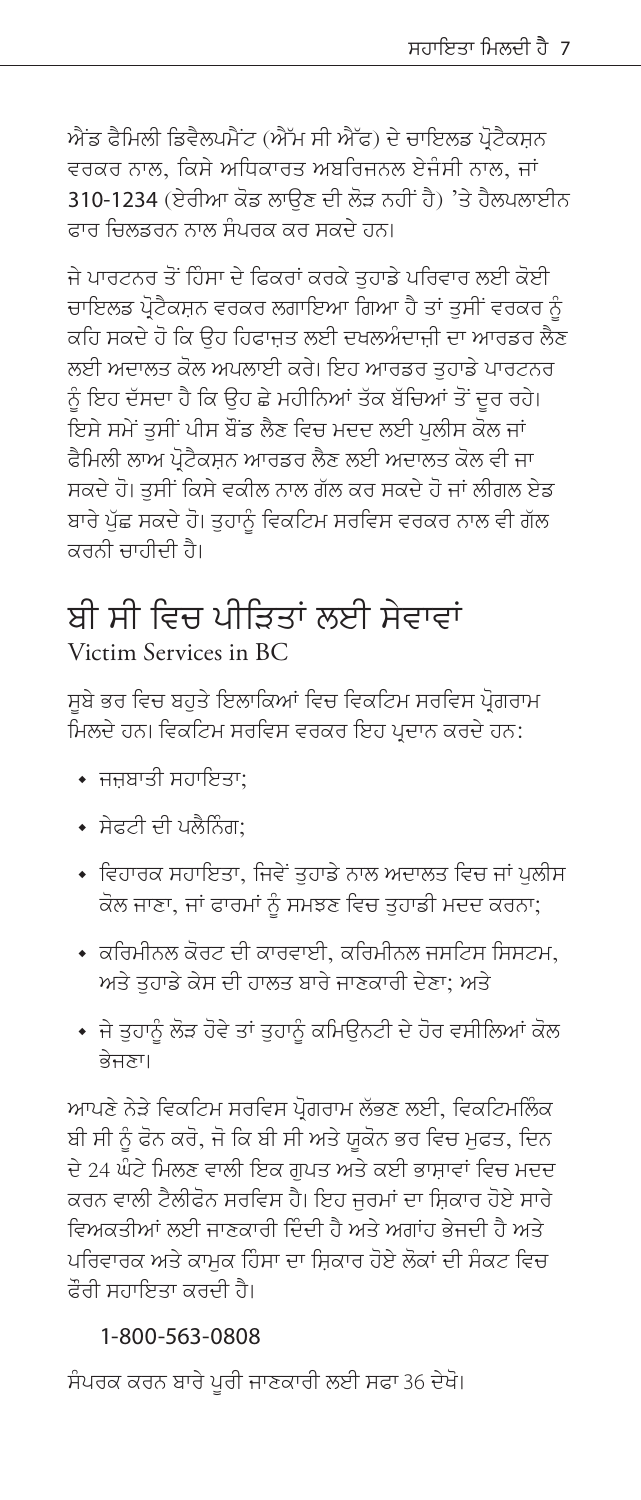# <span id="page-9-0"></span>ਚੈਪਟਰ 2: ਪੀਸ ਬੌਂਡ ਅਤੇ ਫੈਮਿਲੀ ਲਾਅ ਪ੍ਰੋਟੈਕਸ਼ਨ ਆਰਡਰ Chapter 2: Peace Bonds and Family

**Law Protection Orders** 

"ਪ੍ਰੋਟੈਕਸਨ ਆਰਡਰ" ਇਕ ਵਿਅਕਤੀ ਨੰ ਦਜੇ ਵਿਅਕਤੀ ਤੋਂ ਬਚਾੳਣ ਲਈ ਅਦਾਲਤ ਵਿਚ ਜੱਜ ਵਲੋਂ ਕੀਤੇ ਜਾਂਦੇ ਆਰਡਰਾਂ ਲਈ ਵਰਤਿਆ ਜਾਂਦਾ ਇਕ ਆਮ ਸਬਦ ਹੈ। **ਕਰਿਮੀਨਲ ਕੋਡ** ਪੀਸ ਬੌਂਡ ਅਤੇ *ਫੈਮਿਲੀ ਲਾਅ ਐਕਟ* ਪ੍ਰੋਟੈਕਸਨ ਆਰਡਰ ਦੋਨੋਂ ''ਪ੍ਰੋਟੈਕਸਨ ਆਰਡਰਜ਼'' ਦੀਆਂ ਕਿਸਮਾਂ ਹਨ।

# ਪੀਸ ਬੌਂਡ ਅਤੇ ਫੈਮਿਲੀ ਲਾਅ ਪੋਟੈਕਸੂਨ ਆਰਡਰ ਕੀ ਹਨ?

What are peace bonds and family law protection orders?

ਸਾਰੇ ਹਿਫਾਜਤੀ ਆਰਡਰਾਂ ਵਿਚ ਜੱਜ ਵਲੋਂ ਤਹਿ ਕੀਤੀਆਂ ਸਰਤਾਂ ਦੀ ਇਕ ਲਿਸਟ ਹੋਦੀ ਹੈ ਜਿਸ ਦੀ ਉਸ ਵਿਅਕਤੀ ਵਲੋਂ ਪਾਲਣਾ ਕਰਨਾ ਜ਼ਰਰੀ ਹੈ। ਸਰਤਾਂ ਦਾ ਮਕਸਦ ਆਰਡਰ ਲਈ ਅਪਲਾਈ ਕਰਨ ਵਾਲੇ (ਪੀੜਿਤ) ਦੀ ਰੱਖਿਆ ਕਰਨਾ ਹੈਦਾ ਹੈ। ਬਹਤੀ ਵਾਰੀ ਇਕ ਸੂਰਤ ਇਹ ਹੰਦੀ ਹੈ ਕਿ ਉਹ ਵਿਅਕਤੀ ਉਸ ਵਿਅਕਤੀ ਨਾਲ ਕੋਈ ਸੰਪਰਕ ਨਾ ਕਰੇ ਜਾਂ ਸੀਮਤ ਸੰਪਰਕ ਕਰੇ ਜਿਸ ਦੀ ਹਿਫਾਜ਼ਤ ਕੀਤੀ ਜਾ ਰਹੀ ਹੈ।

ਤੁਹਾਡਾ ਹਿਫਾਜ਼ਤੀ ਆਰਡਰ ਤੁਹਾਡੀ ਸੇਫਟੀ ਦੀਆਂ ਲੋੜਾਂ 'ਤੇ ਆਧਾਰਿਤ ਹੰਦਾ ਹੈ। ਇਸ ਵਿਚ ਆਮ ਤੌਰ 'ਤੇ ਇਹ ਸੂਰਤ ਹੋਵੇਗੀ ਕਿ ਤਹਾਡਾ ਪਾਰਟਨਰ ਤਹਾਡੇ ਅਤੇ/ਜਾਂ ਤਹਾਡੇ ਬੱਚਿਆਂ ਨਾਲ ਸਿੱਧਾ ਜਾਂ ਅਸਿੱਧਾ ਕੋਈ ਸੰਪਰਕ ਨਹੀਂ ਕਰ ਸਕਦਾ। ਇਸ ਦਾ ਮਤਲਬ ਹੈ ਕਿ ਤਹਾਡੇ ਘਰ ਜਾਂ ਕੰਮ 'ਤੇ ਨਹੀਂ ਜਾਣਾ, ਕੋਈ ਫੋਨ, ਈਮੇਲ ਨਹੀਂ ਕਰਨਾ, ਜਾਂ ਚਿੱਠੀਆਂ ਨਹੀਂ ਲਿਖਣਾ ਅਤੇ ਕਿਸੇ ਦੋਸਤ ਜਾਂ ਰਿਸਤੇਦਾਰ ਦੇ ਰਾਹੀਂ ਸਨੇਹੇ ਨਹੀਂ ਘੱਲਣਾ। ਇਸ ਵਿਚ ਹੋਰ ਸਰਤਾਂ ਵੀ ਲਿਖੀਆਂ ਹੋ ਸਕਦੀਆਂ ਹਨ।

ਪੀਸ ਬੌਂਡ ਜਾਂ ਫੈਮਿਲੀ ਲਾਅ ਪ੍ਰੋਟੈਕਸਨ ਆਰਡਰ ਦੀਆਂ ਸਰਤਾਂ ਦੀ ਪਾਲਣਾ ਨਾ ਕਰਨਾ ਇਕ ਮਜਰਮਾਨਾ ਜਰਮ ਹੈ। ਜੇ ਤਹਾਡੇ ਪਾਰਟਨਰ ਨੰ ਦੋਸ਼ੀ ਠਹਿਰਾਇਆ ਜਾਂਦਾ ਹੈ ਤਾਂ ਉਸ ਨੰ ਗੰਭੀਰ ਸਿੱਟਿਆਂ ਦਾ ਸਾਹਮਣਾ ਕਰਨਾ ਪੈ ਸਕਦਾ ਹੈ।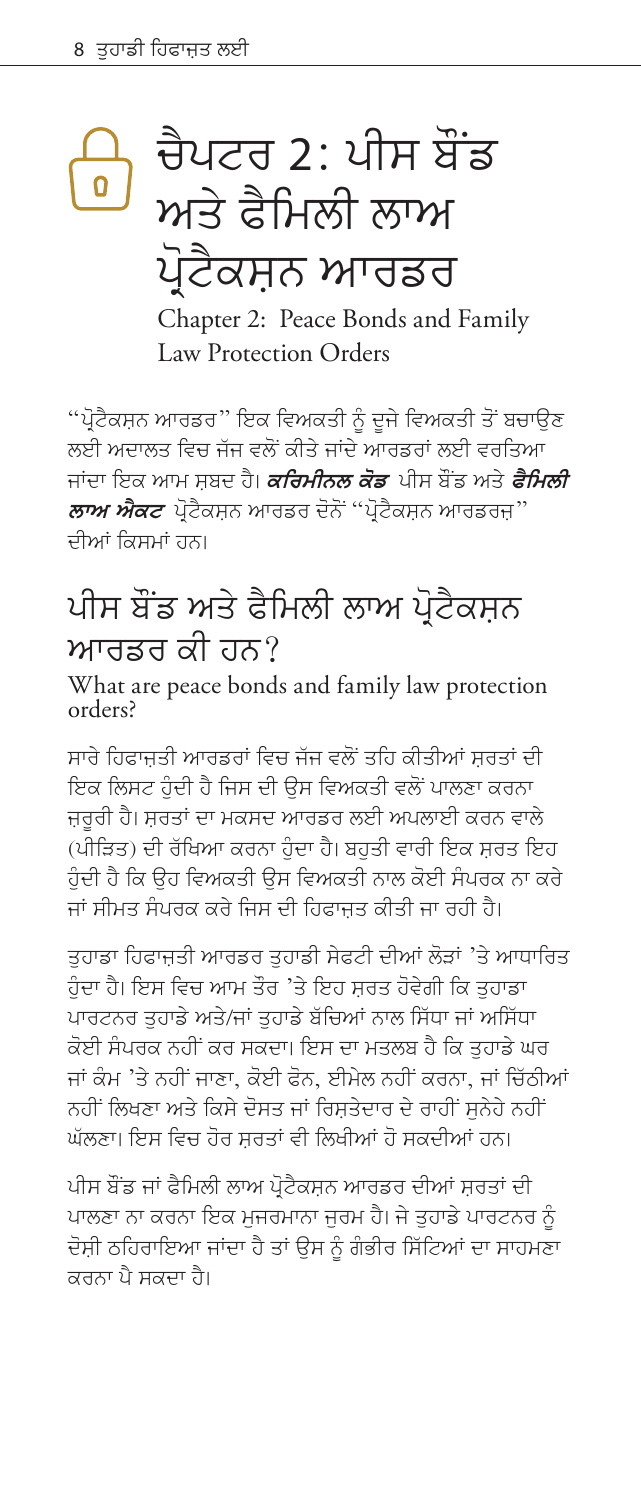#### <span id="page-10-0"></span>ਪ੍ਰੋਟੈਕਸ਼ਨ ਆਰਡਰ ਰਜਿਸਟਰੀ The Protection Order Registry

ਪ੍ਰੋਟੈਕਸ਼ਨ ਆਰਡਰ ਰਜਿਸਟਰੀ, ਇਕ ਗਪਤ ਕੰਪਿੳਟਰ ਡੈਟਾਬੇਸ ਹੈ ਜਿਸ ਵਿਚ ਬੀ ਸੀ ਵਿਚਲੇ ਸਾਰੇ ਪ੍ਰੋਟੈਕਸਨ ਆਰਡਰ (ਪੀਸ ਬੌਂਡਾਂ ਸਮੇਤ) ਹੁੰਦੇ ਹਨ। ਸਾਰੇ ਹਿਫਾਜ਼ਤੀ ਆਰਡਰ ਜੱਜ ਵਲੋਂ ੳਨ੍ਹਾਂ 'ਤੇ ਦਸਖਤ ਕਰਨ ਤੋਂ ਬਾਅਦ ਅਦਾਲਤ ਵਲੋਂ ਰਜਿਸਟਰੀ ਵਿਚ ਦਾਖਲ ਕੀਤੇ ਜਾਂਦੇ ਹਨ। ਜੇ ਤੁਸੀਂ ਪੁਲੀਸ ਨੂੰ ਇਹ ਕਹਿਣ ਲਈ ਫੋਨ ਕਰਦੇ ਹੋ ਕਿ ਤਹਾਡੇ ਪਾਰਟਨਰ ਨੇ ਪ੍ਰੋਟੈਕਸ਼ਨ ਆਰਡਰ ਦੀ ਪਾਲਣਾ ਨਹੀਂ ਕੀਤੀ ਤਾਂ ਪਲੀਸ ਫੌਰਨ ਆਰਡਰ ਬਾਰੇ ਤਾਜ਼ਾ ਜਾਣਕਾਰੀ ਲੈ ਸਕਦੀ ਹੈ। ਫਿਰ ਉਹ ਆਰਡਰ ਨੂੰ ਫੌਰੀ ਲਾਗੂ ਕਰਨ ਲਈ ਕਾਰਵਾਈ ਕਰ ਸਕਦੀ ਹੈ।

ਤੁਸੀਂ ਵਿਕਟਿਮਲਿੰਕ ਬੀ ਸੀ ਨੂੰ 1-800-563-0808 'ਤੇ (ਮੁਫਤ) .<br>ਫੋਨ ਕਰਕੇ ਇਹ ਪੱਕਾ ਪਤਾ ਕਰ ਸਕਦੇ ਹੋ ਕਿ ਕੀ ਤਹਾਡਾ ਪੀਸ ਬੋਂਡ ਜਾਂ ਫੈਮਿਲੀ ਲਾਅ ਪ੍ਰੋਟੈਕਸ਼ਨ ਆਰਡਰ ਡੈਟਾਬੇਸ ਵਿਚ ਰਜਿਸਟਰ ਹੈ।

## ਮੈਨੰ ਕਿਸ ਦੀ ਚੋਣ ਕਰਨੀ ਚਾਹੀਦੀ ਹੈ? Which one should I choose?

ਇਹ ਫੈਸਲਾ ਕਰਨਾ ਤਹਾਡੇ 'ਤੇ ਨਿਰਭਰ ਕਰ ਸਕਦਾ ਹੈ ਕਿ ਕੀ ਪੀਸ ਬੌਂਡ ਅਤੇ/ਜਾਂ ਫੈਮਿਲੀ ਲਾਅ ਪ੍ਰੋਟੈਕਸ਼ਨ ਆਰਡਰ ਤੁਹਾਡੀ ਬਿਹਤਰ ਰੱਖਿਆ ਕਰੇਗਾ। ਅੱਗੇ ਦਿੱਤਾ ਚਾਰਟ ਇਹ ਫੈਸਲਾ ਕਰਨ ਵਿਚ ਤਹਾਡੀ ਮਦਦ ਕਰ ਸਕਦਾ ਹੈ ਕਿ ਇਨ੍ਹਾਂ ਦੋਨਾਂ ਆਰਡਰਾਂ ਦੀਆਂ ਕਿਸਮਾਂ ਵਿਚਕਾਰ ਕਿਹੜੇ ਮਹੱਤਵਪੂਰਨ ਫਰਕ ਹਨ।

ਤਸੀਂ ਇੱਕੋ ਸਮੇਂ ਪੀਸ ਬੌਂਡ ਅਤੇ ਫੈਮਿਲੀ ਲਾਅ ਪ੍ਰੋਟੈਕਸ਼ਨ ਆਰਡਰ ਦੋਨੋਂ ਲੈਣ ਦੀ ਕੋਸ਼ਿਸ਼ ਕਰ ਸਕਦੇ ਹੋ। ਪੀਸ ਬੌਂਡ ਲਈ ਅਰਜੀਆਂ ਦਾ ਫੈਸਲਾ ਕ੍ਰਿਮੀਨਲ ਕੋਰਟ ਵਿਚ ਕੀਤਾ ਜਾਂਦਾ ਹੈ ਅਤੇ ਫੈਮਿਲੀ ਲਾਅ ਪ੍ਰੋਟੈਕਸ਼ਨ ਆਰਡਰ ਲਈ ਅਰਜੀਆਂ ਦੇ ਫੈਸਲੇ ਫੈਮਿਲੀ ਕੋਰਟ ਵਿਚ ਹੋਦੇ ਹਨ। ਜੇ ਤਸੀਂ ਦੋਨੋਂ ਕਿਸਮਾਂ ਦੇ ਹਿਫਾਜਤੀ ਆਰਡਰ ਲੈਣਾ ਚਾਹੁੰਦੇ ਹੋਵੋ ਤਾਂ ਦੋ ਵੱਖਰੀਆਂ ਅਦਾਲਤੀ ਕਾਰਵਾਈਆਂ ਕਰਨ ਦੀ ਲੋਤ ਪਵੇਗੀ।

ਪੀਸ ਬੌਂਡਾਂ ਬਾਰੇ ਜ਼ਿਆਦਾ ਜਾਣਕਾਰੀ ਲਈ, ਚੈਪਟਰ 3 ਦੇਖੋ। ਫੈਮਿਲੀ ਲਾਅ ਪ੍ਰੋਟੈਕਸਨ ਆਰਡਰਾਂ ਬਾਰੇ ਜ਼ਿਆਦਾ ਜਾਣਕਾਰੀ ਲਈ, ਚੈਪਟਰ 4 ਦੇਖੋ।

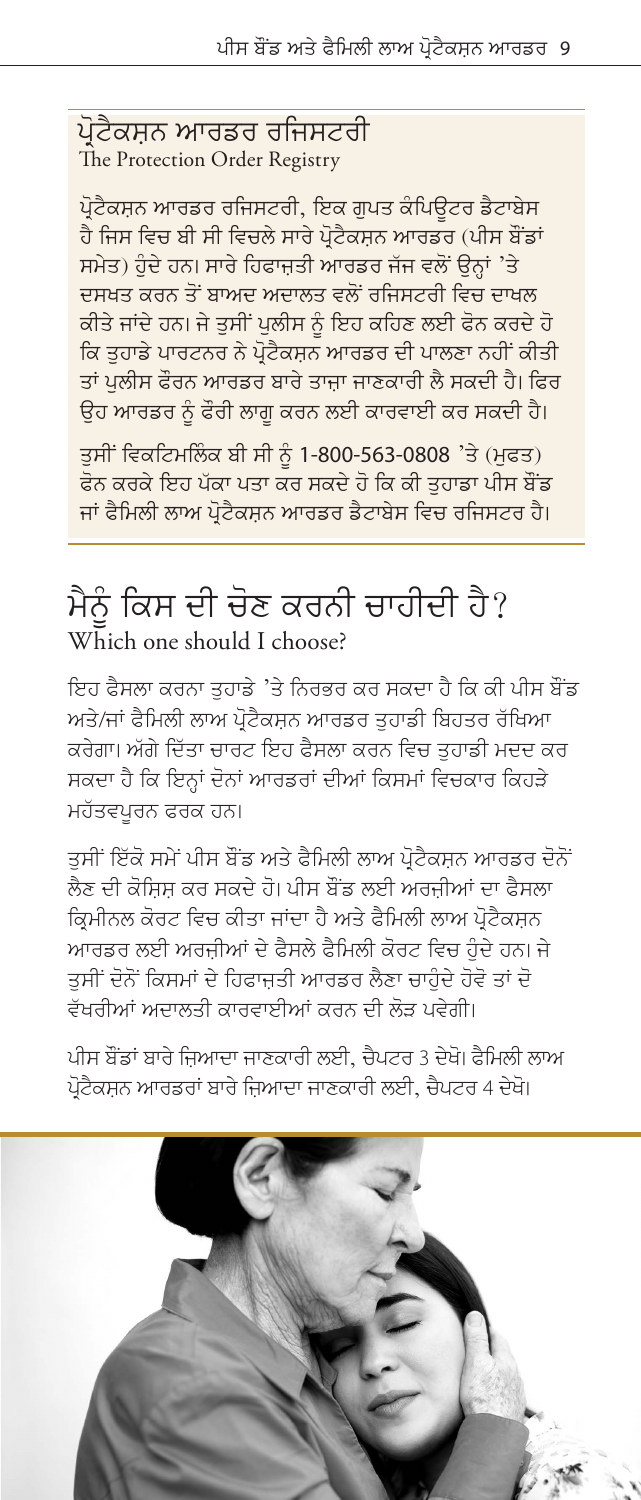| ਪੀਸ ਬੰਡ<br>Peace Bonds                                                                                                                                                                                                                                                                                                                                   |
|----------------------------------------------------------------------------------------------------------------------------------------------------------------------------------------------------------------------------------------------------------------------------------------------------------------------------------------------------------|
| ਤੁਹਾਡੀ ਕਿਸੇ ਤੋਂ ਵੀ ਰੱਖਿਆ ਕਰਨ ਲਈ ਆਰਡਰ ਕੀਤੇ ਜਾ<br>ਸਕਦੇ ਹਨ, ਜਿਸ ਵਿਚ ਸ਼ਾਮਲ ਹਨ:<br>∙ "ਪਰਿਵਾਰ ਦੇ ਮੈਂਬਰ,"<br>◆ ਜਿਸ ਨਾਲ ਤੁਸੀਂ ਡੇਟ ਕੀਤਾ ਹੈ, ਜਿਵੇਂ ਕਿ ਬੋਆਏਫਰੈਂਡ ਜਾਂ<br>ਐਕਸ-ਬੋਆਏਫਰੈਂਡ.<br>∙ ਕੋਈ ਸਾਥੀ ਵਰਕਰ, ਜਾਂ ਤੁਹਾਨੂੰ ਨਹੀਂ ਜਾਣਦਾ ਕੋਈ ਜਿਹੜਾ<br>ਤੁਹਾਨੂੰ ਪਰੇਸ਼ਾਨ ਕਰ ਰਿਹਾ ਹੈ।<br>(ਪਰਿਵਾਰ ਦੇ ਮੈਂਬਰ ਦੀ ਪੂਰੀ ਪਰਿਭਾਸ਼ਾ ਲਈ ਸਫਾ 44 'ਤੇ ਸ਼ਬਦਾਂ ਦੇ<br>ਅਰਥ ਦੇਖੋ।)               |
| ਅੱਗੇ ਲਿਖਿਆਂ ਦੀ ਰੱਖਿਆ ਕਰ ਸਕਦਾ ਹੈ:<br>∙ ਤੁਹਾਡੀ,<br>• ਤੁਹਾਡੇ ਬੱਚਿਆਂ ਦੀ,<br>◆ ਤੁਹਾਡੇ ਮੌਜੂਦਾ ਪਾਰਟਨਰ ਦੀ, ਅਤੇ/ਜਾਂ<br>◆ ਤੁਹਾਡੀ ਪ੍ਰਾਪਰਟੀ ਦੀ।                                                                                                                                                                                                                      |
| ਪੀਸ ਬੋਂਡ ਦਾ ਮੰਤਵ ਉਦੋਂ ਤੁਹਾਡੀ ਰੱਖਿਆ ਕਰਨਾ ਹੈ ਜਦੋਂ ਤੁਸੀਂ<br>ਆਪਣੀ ਸੇਫਟੀ, ਆਪਣੇ ਬੱਚਿਆਂ ਦੀ ਸੇਫਟੀ ਅਤੇ/ਜਾਂ ਆਪਣੇ<br>ਮੌਜੂਦਾ ਪਾਰਟਨਰ ਦੀ ਸੇਫਟੀ ਲਈ ਡਰੇ ਹੋਏ ਹੁੰਦੇ ਹੋ।<br>ਇਸ ਦਾ ਮਤਲਬ ਹੈ ਕਿ ਤੁਸੀਂ ਡਰਦੇ ਹੋ ਕਿ ਕੋਈ ਤੁਹਾਨੂੰ ਕਿਸੇ ਨੂੰ<br>ਨੁਕਸਾਨ ਪਹੁੰਚਾ ਸਕਦਾ ਹੈ, ਤੁਹਾਡੀ ਜਾਇਦਾਦ ਨੂੰ ਨੁਕਸਾਨ ਪਹੁੰਚਾ<br>ਸਕਦਾ ਹੈ, ਜਾਂ ਤੁਹਾਡੇ ਬਾਰੇ ਪਰੇਸ਼ਾਨ ਕਰਨ ਵਾਲੀ ਜਾਂ ਕਾਮੁਕ ਸਾਮੱਗਰੀ<br>ਵੰਡ ਸਕਦਾ ਹੈ। |
| ਪੀਸ ਬੋਂਡ ਮੰਗਣ ਲਈ ਤੁਸੀਂ ਲੋਕਲ ਪੁਲੀਸ ਜਾਂ ਆਰ ਸੀ ਐੱਮ<br>ਪੀ ਨੂੰ ਫੋਨ ਕਰਦੇ ਹੋ। ਤੁਹਾਨੂੰ ਵਕੀਲ ਦੀ ਲੋੜ ਨਹੀਂ ਹੈ। ਜੇ ਪੀਸ ਬੌਂਡ<br>ਲਈ ਅਰਜੀ ਸ਼ੁਰੂ ਹੁੰਦੀ ਹੈ ਤਾਂ ਕਰਾਉਨ ਕੌਂਸਲ ਇਸ ਵਿਚ ਸ਼ਾਮਲ<br>ਹੋਵੇਗਾ।<br>(ਜਦੋਂ ਪੁਲੀਸ ਪੀਸ ਬੌਂਡ ਲਈ ਅਪਲਾਈ ਕਰਨ ਬਾਰੇ ਕਰਾਉਨ ਕੌਂਸਲ<br>ਨੂੰ ਨਾ ਕਹਿਣ ਦਾ ਫੈਸਲਾ ਕਰਦੀ ਹੈ ਤਾਂ ਪੀਸ ਬੌਂਡ ਲਈ ਅਪਲਾਈ<br>ਕਰਨ ਬਾਰੇ ਜਾਣਕਾਰੀ ਲਈ ਸਫਾ 16 ਦੇਖੋ।)                       |
| ਜੇ ਅਦਾਲਤ ਵਿਚ ਸੁਣਵਾਈ ਹੋਈ ਤਾਂ ਇਹ ਕ੍ਰਿਮੀਨਲ ਕੋਰਟ ਵਿਚ<br>ਹੋਵੇਗੀ।                                                                                                                                                                                                                                                                                              |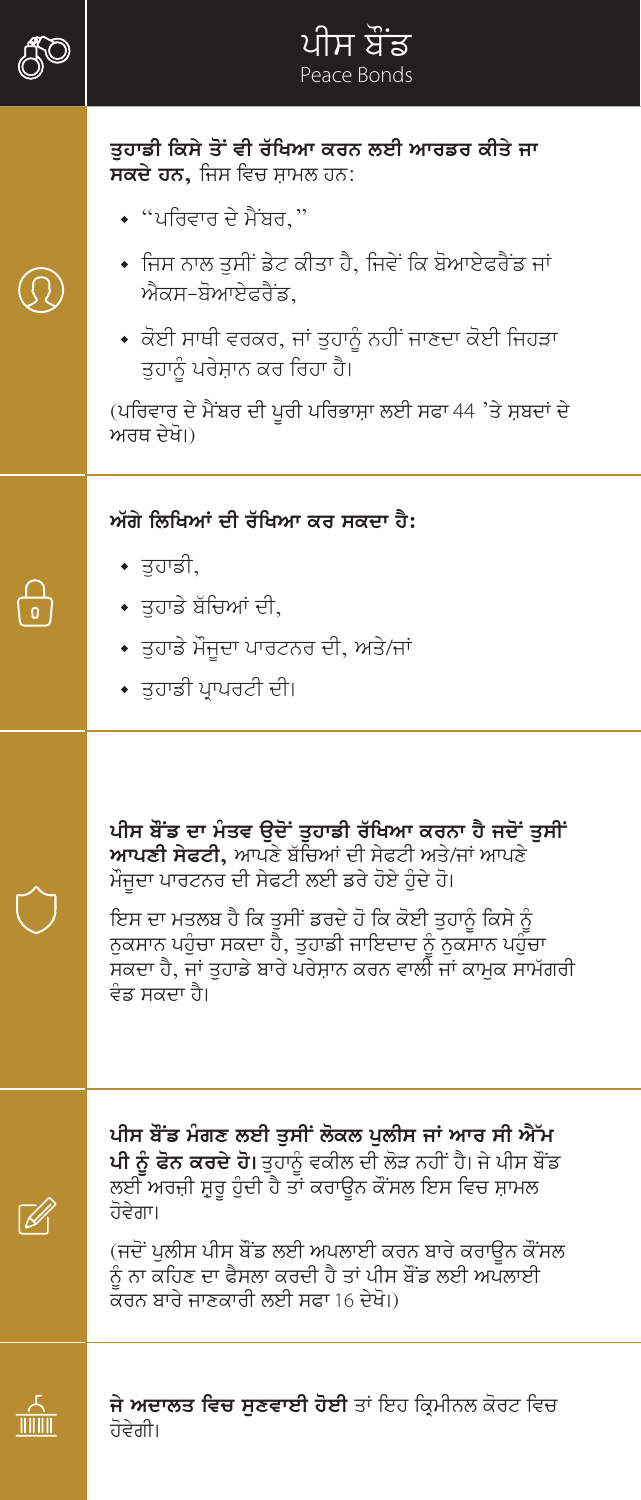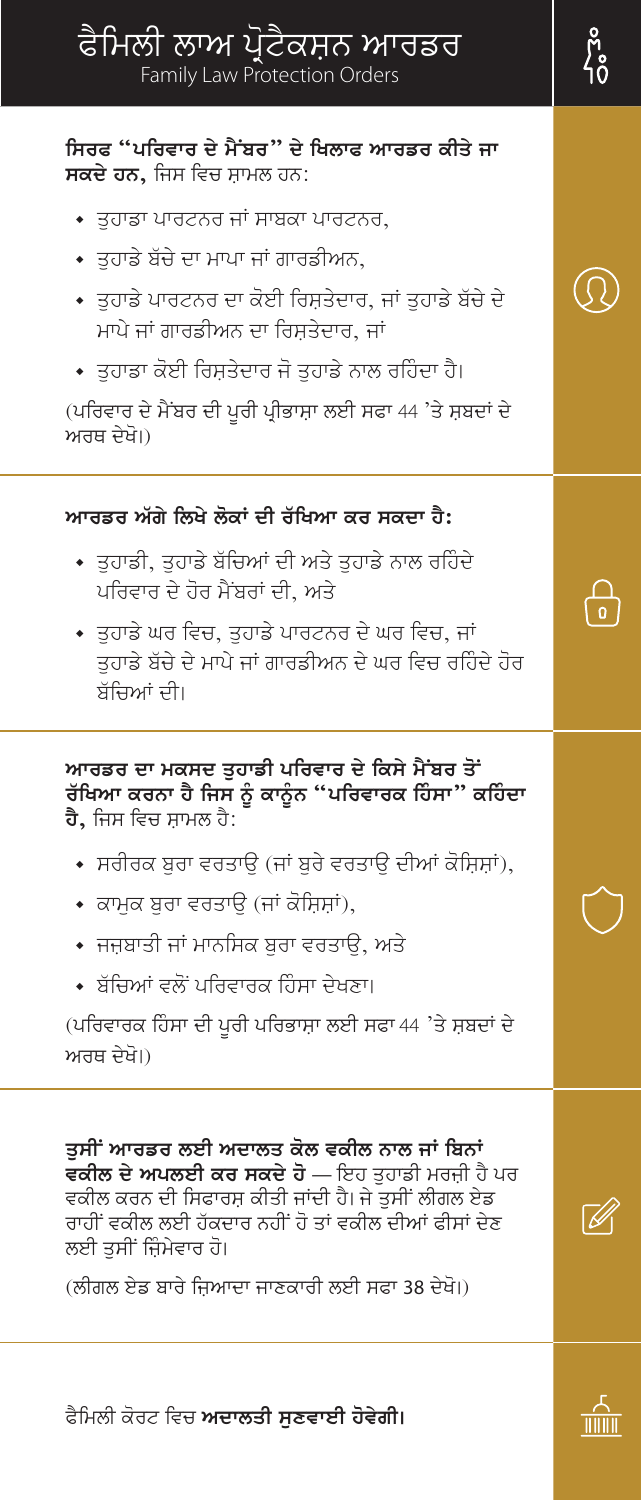|     | ਪੀਸ ਬੌਂਡ<br>Peace Bonds                                                                                                                                                                                                                          |
|-----|--------------------------------------------------------------------------------------------------------------------------------------------------------------------------------------------------------------------------------------------------|
|     | ਅਪਲਾਈ ਕਰਨ ਦੀ ਕੋਈ ਫੀਸ ਨਹੀਂ ਹੈ।                                                                                                                                                                                                                    |
| Jan | <b>ਪੀਸ ਬੋਂਡ ਇਕ ਸਾਲ ਤੱਕ ਰਹਿੰਦਾ ਹੈ</b> ਪਰ ਖਾਸ ਹਾਲਤਾਂ ਅਧੀਨ<br>ਤੁਸੀਂ ਇਕ ਹੋਰ ਪੀਸ ਬੌਂਡ ਲੈਣ ਲਈ ਕਹਿ ਸਕਦੇ ਹੋ (ਸਫਾ 22 ਦੇਖੋ)।                                                                                                                               |
|     | ਬੀ ਸੀ ਤੋਂ ਲਿਆ ਪੀਸ ਬੋਂਡ ਲੋਕਲ ਪੁਲੀਸ ਅਤੇ ਆਰ ਸੀ ਐੱਮ<br>ਪੀ ਵਲੋਂ ਬੀ ਸੀ ਵਿਚ ਕਿਤੇ ਵੀ ਅਤੇ ਬਾਕੀ ਕੈਨੇਡਾ ਵਿਚ ਲਾਗੁ<br>ਕੀਤਾ ਜਾ ਸਕਦਾ ਹੈ।<br>(ਇਸ ਦਾ ਮਤਲਬ ਹੈ ਕਿ ਪੁਲੀਸ ਆਰਡਰ ਵਿਚ ਲਿਖੇ ਨਾਂ ਵਾਲੇ<br>ਵਿਅਕਤੀ ਨੂੰ ਗ੍ਰਿਫਤਾਰ ਕਰ ਸਕਦੀ ਹੈ ਜੇ ਉਹ ਆਰਡਰ ਦੀ ਪਾਲਣਾ<br>ਨਹੀਂ ਕਰਦਾ।) |

#### ਜੇਲ੍ਹ ਤੋਂ ਰਿਹਾਈ ਬਾਰੇ ਜਾਣੂ ਹੋਵੋ Be alerted about a release from jail

ਤਹਾਡੇ ਆਰਡਰ ਵਿਚਲਾ ਵਿਅਕਤੀ ਸਬਾਈ ਜੇਲ੍ਹ ਵਿਚ ਸਜ਼ਾ ਕੱਟ ਰਿਹਾ ਹੋ ਸਕਦਾ ਹੈ। ਤਸੀਂ ਵਿਕਟਿਮ ਸੇਫਟੀ ਯੂਨਿਟ ਦੇ ਕੇਸ ਵਰਕਰ ਵਲੋਂ ਇਹ ਦੱਸੇ ਜਾਣ ਦਾ ਪ੍ਰਬੰਧ ਕਰ ਸਕਦੇ ਹੋ ਕਿ ਜਦੋਂ ਉਸ ਨੂੰ ਰਿਹਾਅ ਕੀਤਾ ਜਾਣਾ ਹੈ ਤਾਂ ਤਹਾਡੇ ਨਾਲ ਸੰਪਰਕ ਕੀਤਾ ਜਾਵੇ। ਤਹਾਨੰ ਵਿਕਟਿਮ ਸੇਫਟੀ ਯਨਿਟ ਨੋਟੀਫੀਕੇਸ਼ਨ ਐਪਲੀਕੇਸ਼ਨ ਫਾਰਮ ਭਰਨ ਦੀ ਲੋੜ ਹੈ ਜੋ ਕਿ ਤਹਾਡੇ ਨੇੜੇ ਦੇ ਵਿਕਟਿਮ ਸਰਵਿਸਿਜ ਆਫਿਸ ਤੋਂ 규 www2.gov.bc.ca/gov/content/justice/criminaljustice/bcs-criminaljustice-system/if-you-are-avictim-of-a-crime/victim-of-crime/victim-notification 'ਤੇ ਔਨਲਾਈਨ ਮਿਲਦਾ ਹੈ।

ਤੁਸੀਂ ਵਿਕਟਿਮ ਸੇਫਟੀ ਯੂਨਿਟ ਨੂੰ 1-877-315-8882 'ਤੇ ਸਿੱਧਾ ਫੋਨ ਵੀ ਕਰ ਸਕਦੇ ਹੋ ਅਤੇ ਫੋਨ 'ਤੇ ਅਪਲਾਈ ਕਰ ਸਕਦੇ ਹੋ।

ਨੋਟ: *ਜਿੱਥੇ ਤ*ਹਾਡੇ ਆਰਡਰ ਵਿਚਲੇ ਨਾਂ ਵਾਲਾ ਵਿਅਕਤੀ ਪਲੀਸ ਕਸਟੱਡੀ ਤੋਂ ਛੱਡਿਆ ਜਾਂਦਾ ਹੈ ਉੱਥੇ ਵਿਕਟਿਮ ਸੇਫਟੀ ਯੂਨਿਟ ਇਸ ਬਾਰੇ ਤੁਹਾਨੂੰ ਦੱਸਣ ਦੇ ਯੋਗ ਨਹੀਂ ਹੈ। ਸਫਾ 18 'ਤੇ "ਪੁਲੀਸ ਨਾਲ ਜੁੜੇ ਰਹੋ" ਦੇਖੋ।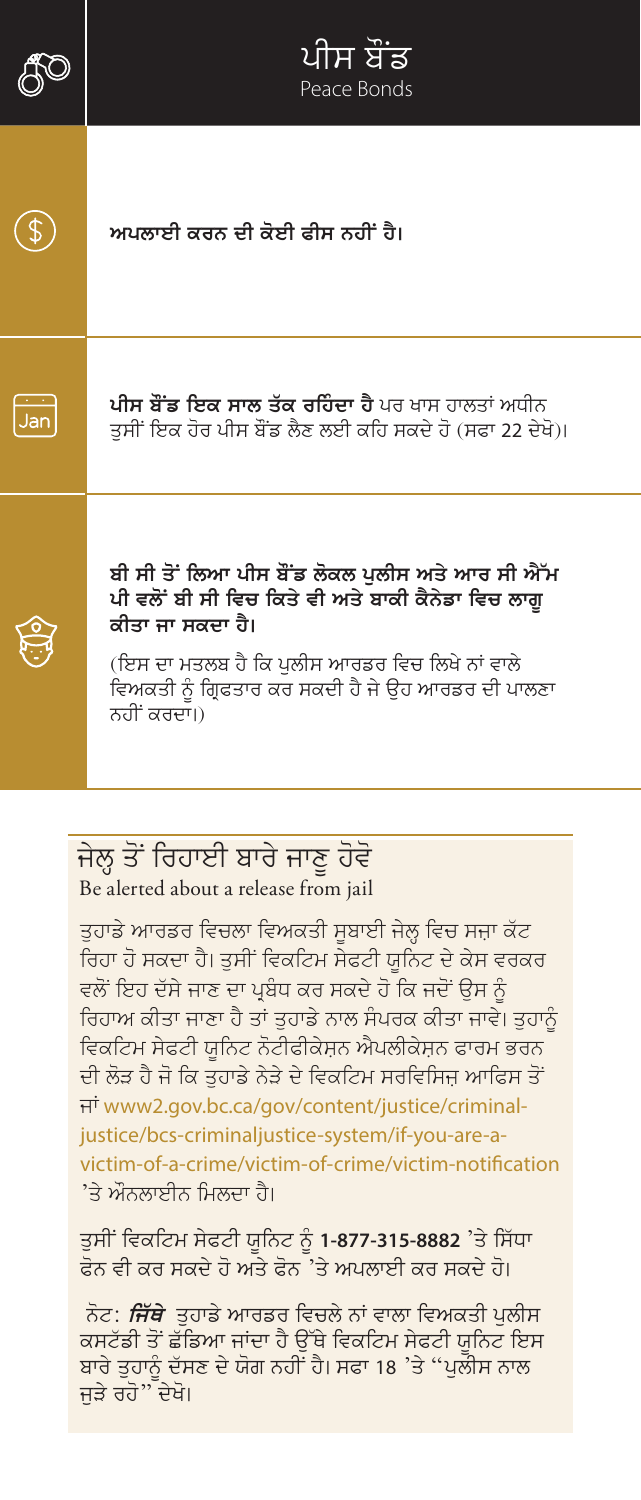# <u>ਫੈਮਿਲੀ ਲਾਅ ਪ੍ਰੋਟੈਕਸ਼ਨ ਆਰਡਰ</u>

Family Law Protection Orders

ਸੁਬਾਈ ਅਦਾਲਤ ਵਿਚ ਆਰਡਰ ਲਈ ਅਪਲਾਈ ਕਰਨ ਦੀ ਕੋਈ ਫੀਸ ਨਹੀਂ ਹੈ। ਪਰ, ਸੁਪਰੀਮ ਕੋਰਟ ਵਿਚ ਅਪਲਾਈ ਕਰਨ ਦੀ ਤੁਹਾਨੂੰ ਫੀਸ ਦੇਣੀ ਪਵੇਗੀ। ਜੇ ਤੁਹਾਨੂੰ ਫੀਸ ਦੇਣਾ ਔਖਾ ਲੱਗੇ ਤਾਂ ਤਸੀਂ ਫੀਸ ਮਆਫੀ ਲਈ (ਕੈਂਸਲ ਕਰਨ ਲਈ) ਅਪਲਾਈ ਕਰ ਸਕਦੇ ਹੋ। ਦੋਨਾਂ ਅਦਾਲਤਾਂ ਬਾਰੇ ਜਿਆਦਾ ਜਾਣਕਾਰੀ ਲਈ ਸਫੇ 24 – 25 ਦੇਖੋ।)

ਆਰਡਰ ਜੱਜ ਵਲੋਂ ਆਰਡਰ 'ਤੇ ਪਾਈ ਖਤਮ ਹੋਣ ਦੀ ਤਾਰੀਕ ਤੱਕ ਰਹਿੰਦਾ ਹੈ। ਜੇ ਜੱਜ ਆਰਡਰ 'ਤੇ ਖਤਮ ਹੋਣ ਦੀ ਤਾਰੀਕ ਨਹੀਂ ਪਾੳਂਦਾ ਤਾਂ ਇਹ ਇਕ ਸਾਲ ਲਈ ਰਹਿੰਦਾ ਹੈ।

ਬੀ ਸੀ ਤੋਂ ਲਿਆ ਫੈਮਿਲੀ ਲਾਅ ਪ੍ਰੋਟੈਕਸਨ ਆਰਡਰ ਲੋਕਲ ਪੁਲੀਸ ਅਤੇ ਆਰ ਸੀ ਐੱਮ ਪੀ ਵਲੋਂ ਬੀ ਸੀ ਵਿਚ ਕਿਤੇ ਵੀ ਲਾਗੁ -<br>**ਕੀਤਾ ਜਾ ਸਕਦਾ ਹੈ।** ਪਰ ਜੇ ਤੁਸੀਂ ਬੀ ਸੀ ਤੋਂ ਬਾਹਰ ਮੁਵ ਹੋ ਜਾਵੋ:

- ਤੁਸੀਂ ਆਪਣਾ ਮੌਜੂਦਾ ਆਰਡਰ ਆਪਣੀ ਨਵੀਂ ਥਾਂ ਦੀਆਂ ਅਦਾਲਤਾਂ ਵਿਚ ਰਜਿਸਟਰ ਕਰਨ ਦੇ ਯੋਗ ਹੋ ਸਕਦੇ ਹੋ, ਜਾਂ
- ਤਹਾਨੰ ਆਪਣੀ ਨਵੀਂ ਥਾਂ ਵਿਚ ਹੋਰ ਆਰਡਰ ਲਈ ਅਪਲਾਈ ਕਰਨਾ ਪਵੇਗਾ।

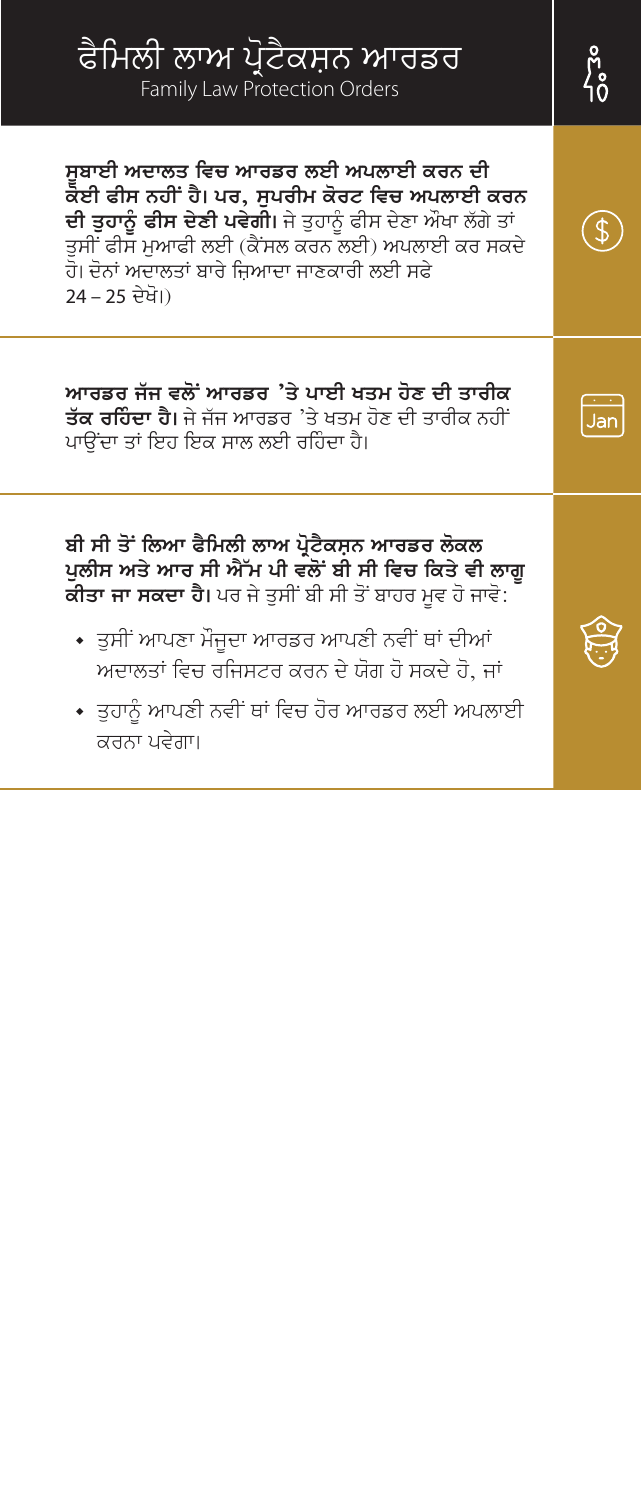# <span id="page-15-0"></span>ਚੈਪਟਰ 3∶ ਪੀਸ ਬੌਂਡ Chapter 3: Peace Bonds

ਜਦੋਂ ਤਸੀਂ ਇਹ ਫੈਸਲਾ ਕਰ ਲਿਆ ਕਿ ਤਸੀਂ ਆਪਣੀ, ਆਪਣੇ ਬੱਚਿਆਂ, ਅਤੇ/ਜਾਂ ਮੌਜੂਦਾ ਪਾਰਟਨਰ ਦੀ ਰੱਖਿਆ ਲਈ ਪੀਸ ਬੌਂਡ ਲੈਣਾ ਚਾਹੁੰਦੇ ਹੋ ਤਾਂ ਇਨ੍ਹਾਂ ਕਦਮਾਂ ਦੀ ਪਾਲਣਾ ਕਰੋ।

## ਮੈਂ ਪੀਸ ਸ਼ੌਂਡ ਕਿਵੇਂ ਲੈਣਾ ਹੈ*?* How do I get a peace bond?

ਆਪਣੀ ਲੋਕਲ ਪਲੀਸ ਜਾਂ ਆਰ ਸੀ ਐੱਮ ਪੀ ਨੂੰ ਫੋਨ ਕਰੋ ਅਤੇ ਉਨ੍ਹਾਂ ਨੂੰ ਦੱਸੋ ਕਿ ਤਹਾਨੂੰ ਪੀਸ ਬੌਂਡ ਦੀ ਲੋੜ ਹੈ (ਕਾਨੂੰਨੀ ਨਾਂ "810 ਮਚੱਲਕਾ" [810 recognizance] ਹੈ)। ਵੈਨਕਵਰ ਵਿਚ, ਪੀਸ ਬੌਂਡ ਲੈਣ ਲਈ 911 'ਤੇ ਫੋਨ ਕਰੋ. ਭਾਵੇਂ ਕਿ ਇਹ ਐਮਰਜੰਸੀ ਨਾ ਵੀ ਹੋਵੇ।

ਕੋਈ ਪੁਲੀਸ ਅਫਸਰ ਤੁਹਾਨੂੰ ਇਹ ਪੁੱਛੇਗਾ ਕਿ ਤੁਸੀਂ ਉਸ ਨੂੰ ਇਹ ਦੱਸੋ ਕਿ ਕਿਹੜੀ ਗੱਲ ਹੋਈ ਹੈ ਜਿਸ ਨਾਲ ਤਸੀਂ ਡਰੇ ਜਾਂ ਖਤਰੇ ਵਿਚ ਮਹਿਸਸ ਕਰਦੇ ਹੋ।

ਪਹਿਲਾਂ ਵਾਪਰੀਆਂ ਘਟਨਾਵਾਂ ਬਾਰੇ ਜੇ ਤਸੀਂ ਕੋਈ ਜਾਣਕਾਰੀ ਲਿਖੀ ਹੋਈ ਹੈ ਤਾਂ ੳਹ ਅਫਸਰ ਨੰ ਦੱਸੋ, ਜੇ ਤਹਾਨੰ ਧਮਕਾੳਣ ਵਾਲੀਆਂ ਚਿੱਠੀਆਂ, ਵੋਆਇਸਮੇਲਾਂ, ਜਾਂ ਔਨਲਾਈਨ ਸੁਨੇਹੇ ਮਿਲੇ ਹਨ, ਜਾਂ ਜੇ ਕਿਸੇ ਨੇ ਪਾਰਟਨਰ ਨੂੰ ਹਿੰਸਕ ਹੁੰਦਿਆਂ ਜਾਂ ਤੁਹਾਨੂੰ ਧਮਕੀ ਦਿੰਦਿਆਂ ਦੇਖਿਆ ਹੈ ਤਾਂ ਪਲੀਸ ਨੂੰ ਦੱਸੋ।

#### ਜਦੋਂ ਤਸੀਂ ਪਲੀਸ ਨਾਲ ਗੱਲ ਕਰੋ When you speak to the police

ਚੇਤੇ ਨਾਲ ਪਲੀਸ ਫਾਇਲ ਨੰਬਰ ਅਤੇ ਅਫਸਰ ਦਾ ਨਾਂ ਲਿਖ ਲਵੋ। ਜੇ ਤਹਾਡੇ ਮਨ ਵਿਚ ਕੋਈ ਸਵਾਲ ਜਾਂ ਫਿਕਰ ਹੋਵੇ ਤਾਂ ੳਸੇ ਅਫਸਰ ਨਾਲ ਗੱਲ ਕਰਨ ਵਿਚ ਸੌਖ ਹੈ ਜੋ ਕਿ ਤਹਾਡੇ ਅਤੇ ਤਹਾਡੇ ਕੇਸ ਤੋਂ ਜਾਣੂ ਹੋਵੇਗਾ।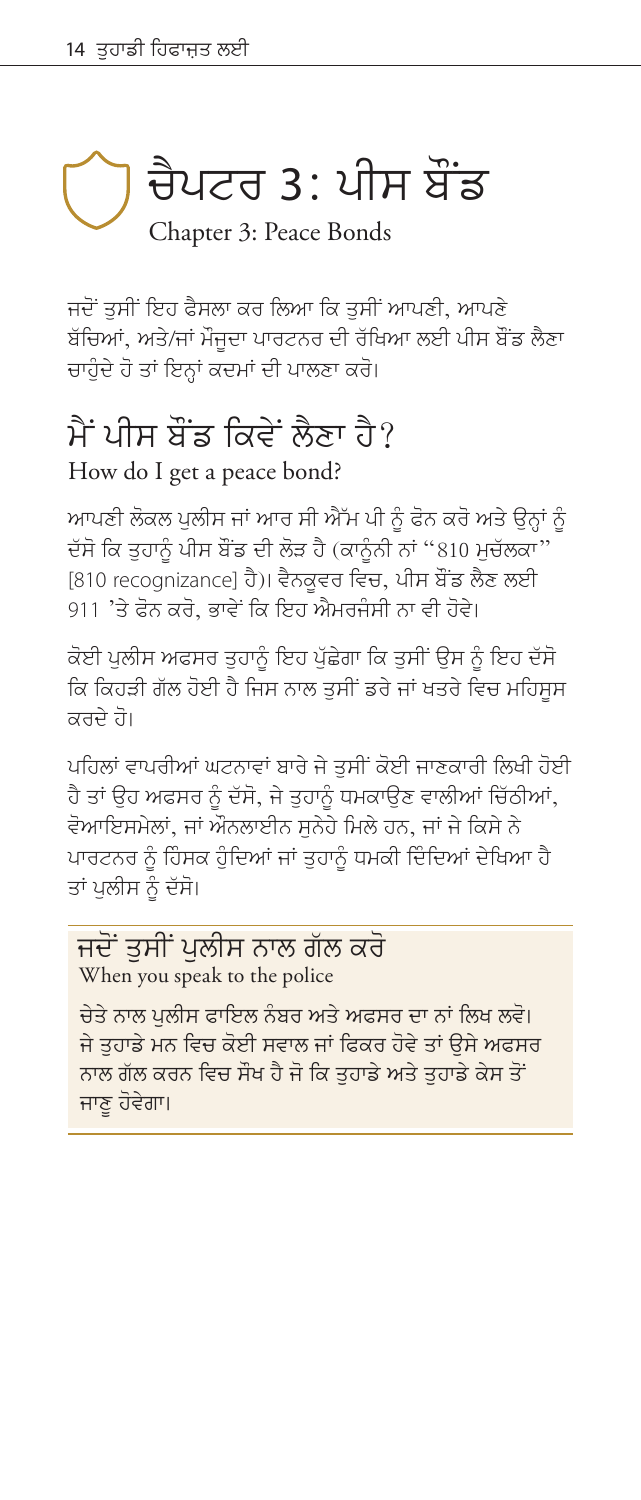# <span id="page-16-0"></span>ਅਗਾਂਹ ਕੀ ਹੰਦਾ ਹੈ?

What happens next?

ਜੇ ਪਲੀਸ ਅਫਸਰ ਇਸ ਗੱਲ ਨਾਲ ਸਹਿਮਤ ਹੈਦਾ ਹੈ ਕਿ ਤਹਾਡੇ ਡਰਨ ਦਾ ਵਾਜਬ ਕਾਰਨ ਹੈ ਤਾਂ ਉਹ ਅਫਸਰ, ਬੀ ਸੀ ਪ੍ਰੌਸੀਕਿਊਸ਼ਨ ਸਰਵਿਸ ਦੇ ਕਰਾਉਨ ਕੌਂਸਲ ਨੂੰ ਇਕ ਰਿਪੋਰਟ ਭੇਜੇਗਾ ਜਿਸ ਵਿਚ ਤੁਹਾਡੀ ਹਾਲਤ ਬਾਰੇ ਦੱਸਿਆ ਗਿਆ ਹੋਵੇਗਾ ਅਤੇ ਇਹ ਵੀ ਦੱਸਿਆ ਗਿਆ ਹੋਵੇਗਾ ਕਿ ਤਸੀਂ ਪੀਸ ਬੌਂਡ ਦੀ ਹਿਫਾਜ਼ਤ ਦੀ ਲੋੜ ਕਿੳਂ ਮਹਿਸਸ ਕਰਦੇ ਹੋ।

ਰਿਪੋਰਟ ਵਿਚ ਇਹ ਸਾਮਲ ਹੋਵੇਗਾ ਕਿ ਪੀਸ ਬੈਂਡ ਵਿਚ ਤਸੀਂ ਕਿਹੜੀਆਂ ਸਰਤਾਂ ਚਾਹੰਦੇ ਹੋ। ੳਦਾਹਰਣ ਵਜੋਂ, ਤਸੀਂ ਪੀਸ ਬੌਂਡ ਵਿਚ ਇਹ ਕਹਿਣਾ ਚਾਹੋਦੇ ਹੋ ਸਕਦੇ ਹੋ ਕਿ ਤਹਾਡਾ ਪਾਰਟਨਰ ਤਹਾਡੇ ਨਾਲ, ਤਹਾਡੇ ਬੱਚਿਆਂ ਨਾਲ, ਅਤੇ/ਜਾਂ ਤਹਾਡੇ ਮੌਜਦਾ ਪਾਰਟਨਰ ਨਾਲ ਕੋਈ ਸੰਪਰਕ ਨਹੀਂ ਕਰ ਸਕਦਾ।

ਕਰਾਊਨ ਕੌਂਸਲ ਇਹ ਦੇਖਣ ਲਈ ਰਿਪੋਰਟ 'ਤੇ ਵਿਚਾਰ ਕਰੇਗਾ ਕਿ ਕੀ ਇਸ ਗੱਲ ਦੀ ਸੰਭਾਵਨਾ ਹੈ ਕਿ ਜੱਜ ਪੀਸ ਬੌਂਡ ਦਾ ਆਰਡਰ ਕਰੇਗਾ। ਜੇ ਕਰਾਊਨ ਕੌਂਸਲ ਇਹ ਫੈਸਲਾ ਕਰਦਾ ਹੈ ਕਿ ਇਸ ਗੱਲ ਦੀ ਸੰਭਾਵਨਾ ਹੈ ਤਾਂ ਉਹ ''ਇਨਫਰਮੇਸ਼ਨ'' ਤਿਆਰ ਕਰਨਗੇ। ਇਨਫਰਮੇਸ਼ਨ ਉਹ ਦਸਤਾਵੇਜ ਹੈ ਜਿਹੜੀ ਪੀਸ ਬੌਂਡ ਲਈ ਅਪਲਾਈ ਕਰਨ ਲਈ ਅਦਾਲਤ ਦੀ ਕਾਰਵਾਈ ਸਰ ਕਰਦਾ ਹੈ। ਇਸ ਨੂੰ "ਸਵੀਰਿੰਗ ਦਿ ਇਨਫਰਮੇਸ਼ਨ" ਆਖਿਆ ਜਾਂਦਾ ਹੈ। ਜੇ ਇਨਫਰਮੇਸਨ ਦੀ ਸਹੰ ਖਾਧੀ ਜਾਂਦੀ ਹੈ ਤਾਂ ਜੱਜ ਜਾਂ ਜਸਟਿਸ ਆਫ ਦਿ ਪੀਸ ਤਹਾਡੇ ਪਾਰਟਨਰ ਦੇ ਗਿਫਤਾਰੀ ਵਾਰੰਟ ਜਾਂ ਸੰਮਨ ਜਾਰੀ ਕਰੇਗਾ। ਦੋਵੇਂ ਤਰ੍ਹਾਂ ਤਹਾਡੇ ਪਾਰਟਨਰ ਨੰ ਪੀਸ ਬੌਂਡ ਦਾ ਉੱਤਰ ਦੇਣ ਲਈ ਅਦਾਲਤ ਵਿਚ ਹਾਜਰ ਹੋਣਾ ਪਵੇਗਾ। ਜੇ ਤਹਾਡਾ ਪਾਰਟਨਰ ਪੀਸ ਬੌਂਡ ਲਈ ਸਹਿਮਤੀ ਨਹੀਂ ਦਿੰਦਾ ਤਾਂ ਅਰਜੀ ਲਈ ਅਦਾਲਤ ਦੀ ਤਾਰੀਕ ਮਿੱਥੀ ਜਾਵੇਗੀ।

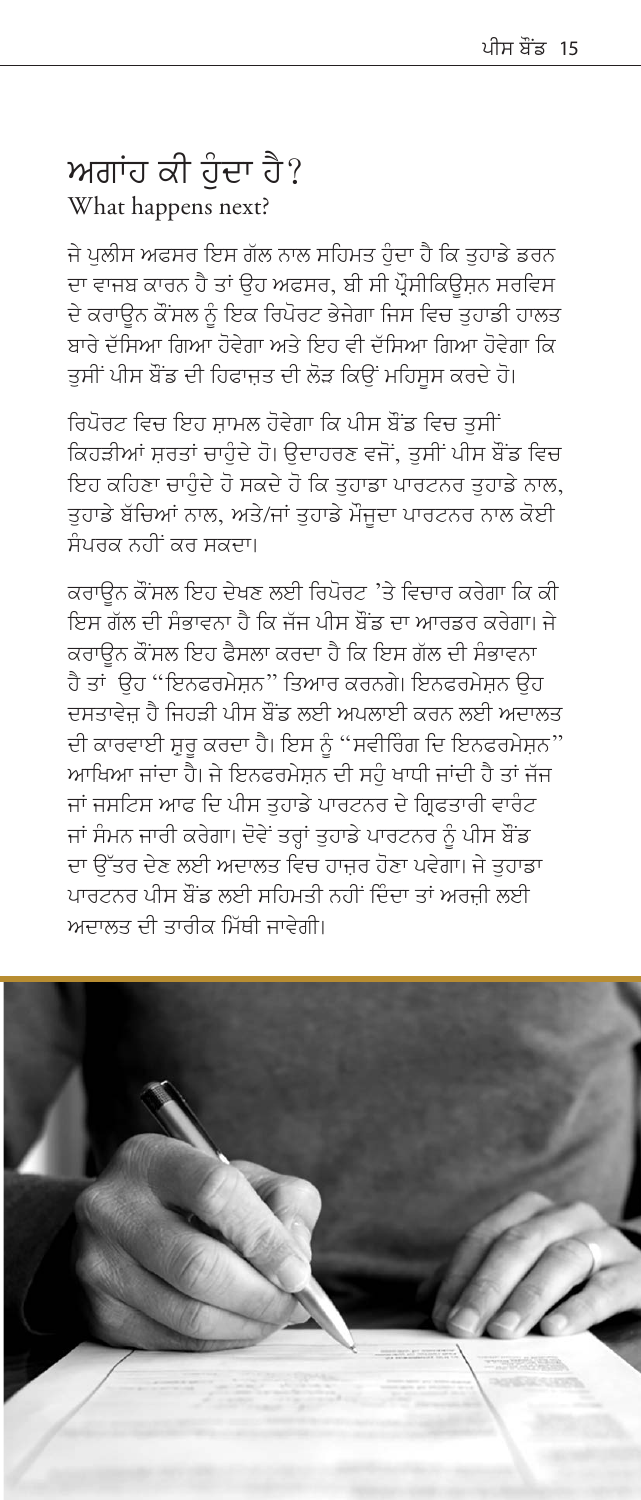# <span id="page-17-0"></span>ਜੇ ਪੁਲੀਸ ਕਰਾਉਨ ਕੌਂਸਲ ਨੂੰ ਪੀਸ ਬੌਂਡ ਲਈ ਅਪਲਾਈ ਕਰਨ ਲਈ ਕਹਿਣ ਨਾਲ ਸਹਿਮਤ ਨਾ ਹੋਵੇ ਤਾਂ ਕੀ ਹੋਵੇਗਾ?

What if the police don't agree to ask Crown counsel to apply for a peace bond?

∙ ਤੁਸੀਂ ਕਿਸੇ ਵਕੀਲ ਦੀ ਸਲਾਹ ਲੈ ਸਕਦੇ ਹੋ (ਤੁਹਾਨੂੰ ਵਕੀਲ ਦੀਆਂ ਫੀਸਾਂ ਦੇਣੀਆਂ ਪੈਣਗੀਆਂ) ਜਾਂ ਤਸੀਂ ਨੇੜੇ ਦੇ ਕੋਰਟਹਾੳਸ ਦੀ ਕੋਰਟ ਰਜਿਸਟਰੀ ਵਿਚ ਜਾ ਸਕਦੇ ਹੋ ਅਤੇ ਜਸਟਿਸ ਆਫ਼ ਦਿ ਪੀਸ ਨਾਲ ਗੱਲ ਕਰਨ ਲਈ ਕਹਿ ਸਕਦੇ ਹੋ। (ਵੈਨਕੁਵਰ ਵਿਚ, 222 ਮੇਨ ਸਟਰੀਟ ਉੱਪਰ ਸਬਾਈ ਕ੍ਰਿਮੀਨਲ ਕੋਰਟ ਵਿਚ ਜਾੳ।) ਜਸਟਿਸ ਆਫ ਦਿ ਪੀਸ ਤਹਾਨੂੰ ਅਜਿਹੇ ਦਸਤਾਵੇਜ਼ ਦੇ ਸਕਦਾ ਹੈ ਜਿਨਾਂ ਦੀ ਤਹਾਨੰ ਆਪਣੇ ਆਪ ਸਵੀਅਰ ਇਨ ਇਨਫਰਮੇਸ਼ਨ ਕਰਨ ਲਈ ਲੋੜ ਹੈ। ਫਿਰ, ਇਕ ਜੱਜ ਇਹ ਫੈਸਲਾ ਕਰੇਗਾ ਕਿ ਕੀ ਤਹਾਡੇ ਪਾਰਟਨਰ ਲਈ ਗਿਫਤਾਰੀ ਦੇ ਵਰੰਟ ਜਾਰੀ ਕਰਨੇ ਹਨ ਜਾਂ ਸੰਮਨ ਜਾਰੀ ਕਰਨੇ ਹਨ। ਜੇ ਜੱਜ ਮਨਜ਼ਰ ਕਰਦਾ ਹੈ ਤਾਂ ਕਰਾੳਨ ਕੌਂਸਲ ਆਮ ਤੌਰ 'ਤੇ ਕੇਸ ਲਵੇਗਾ ਅਤੇ ਅਦਾਲਤ ਨੂੰ ਸਿਫਾਰਸ਼ਾਂ ਕਰੇਗਾ।

# ਗਿਫਤਾਰੀ ਦੇ ਵਰੰਟ ਅਤੇ ਸੰਮਨਾਂ ਵਿਚ ਕੀ ਫ਼ਰਕ ਹੈ?

What's the difference between an arrest warrant and a summons?

ਤੁਹਾਡੇ ਪਾਰਟਨਰ ਨੂੰ ਜਾਂ ਤਾਂ ਗ੍ਰਿਫਤਾਰ ਅਤੇ ਰਿਹਾ ਕੀਤਾ ਜਾਵੇਗਾ (ਆਮ ਤੌਰ 'ਤੇ ਕੁਝ ਸਰਤਾਂ ਨਾਲ), ਜਾਂ ਅਦਾਲਤ ਵਿਚ ਆਉਣ ਲਈ (ਸੈਮਨ) ਸੱਦਿਆ ਜਾਵੇਗਾ।

#### ਗਿਫਤਾਰੀ ਦੇ ਵਰੰਟ

An arrest warrant

ਜੇ ਕਰਾੳਨ ਕੌਂਸਲ ਇਹ ਫੈਸਲਾ ਕਰਦਾ ਹੈ ਕਿ ਤਹਾਨੰ, ਤਹਾਡੇ ਬੱਚਿਆਂ, ਤੁਹਾਡੇ ਮੌਜੂਦਾ ਪਾਰਟਨਰ, ਅਤੇ/ਜਾਂ ਤੁਹਾਡੀ ਪ੍ਰਾਪਰਟੀ ਨੂੰ ਫੌਰੀ ਹਿਫਾਜ਼ਤ ਦੀ ਲੋੜ ਹੈ ਤਾਂ ੳਹ ਜਸਟਿਸ ਆਫ ਦਿ ਪੀਸ ਜਾਂ ਜੱਜ ਨੰ ਗ੍ਰਿਫਤਾਰੀ ਦੇ ਵਰੰਟ ਦੇਣ ਲਈ ਕਹੇਗਾ। ਗ੍ਰਿਫਤਾਰੀ ਦੇ ਵਰੰਟ ਅਦਾਲਤ ਦਾ ਇਕ ਦਸਤਾਵੇਜ਼ ਹੈ ਜੋ ਕਿ ਤੁਹਾਡੇ ਪਾਰਟਨਰ ਨੂੰ ਪੁਲੀਸ ਹਿਰਾਸਤ ਵਿਚ ਲੈਣ ਦੀ ਆਗਿਆ ਦਿੰਦਾ ਹੈ ਜਦੋਂ ਹੀ ਪਲੀਸ ਉਸ ਨੂੰ ਲੱਭ ਲੈਂਦੀ ਹੈ। ਉਸ ਦੇ ਗਿਫਤਾਰ ਹੋ ਜਾਣ ਤੋਂ ਬਾਅਦ ਦੋ ਚੀਜਾਂ ਵਿਚੋਂ ਇਕ ਹੋਵੇਗੀ:

∙ ਉਸ ਨੂੰ ਛੇਤੀ ਬਾਅਦ ਵਿਚ ਪੁਲੀਸ ਦੀ ਹਿਰਾਸਤ ਵਿੱਚੋਂ ਛੱਡ ਦਿੱਤਾ ਜਾਵੇਗਾ ਅਤੇ ਪੀਸ ਬੌਂਡ ਦੀ ਸਣਵਾਈ ਹੋਣ ਤੱਕ ਖਾਸ ''ਰਿਹਾਈ ਦੀਆਂ ਸਰਤਾਂ" ਦੀ ਪਾਲਣਾ ਕਰਨੀ ਪਵੇਗੀ, ਜਾਂ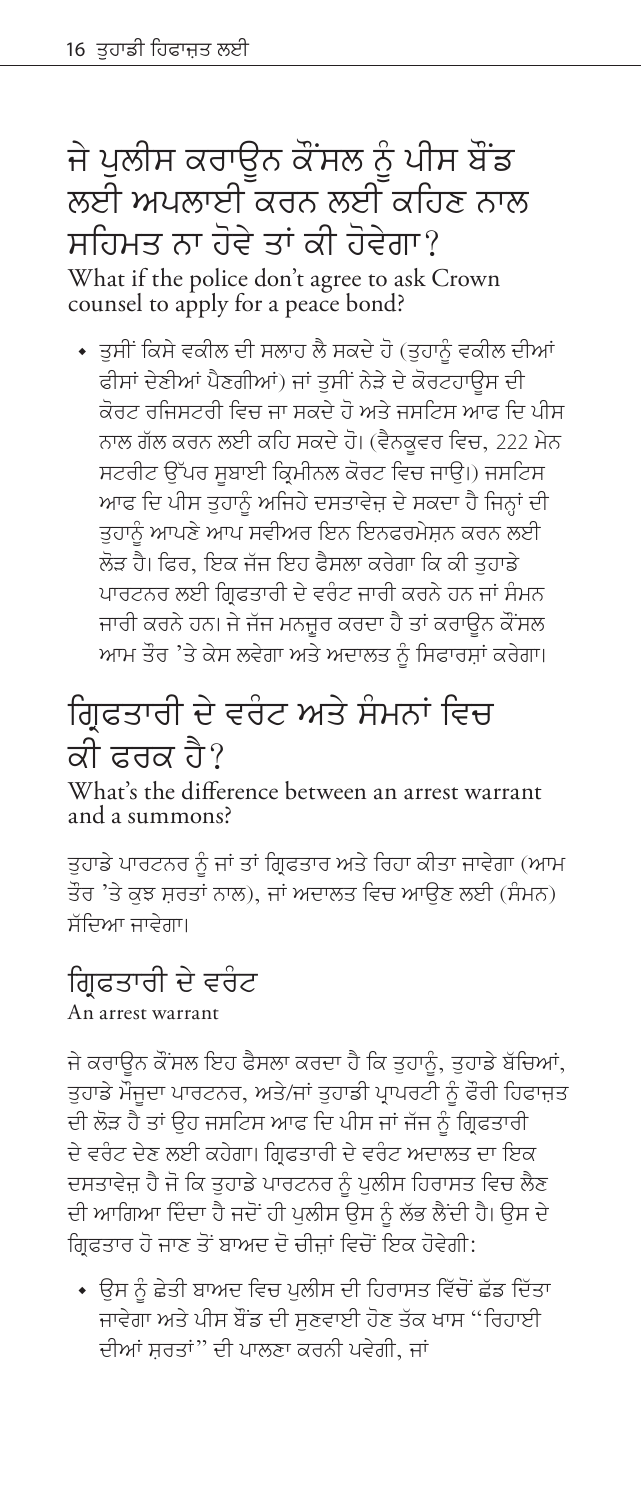• ਉਸ ਨੂੰ 24 ਘੰਟਿਆਂ ਤੱਕ ਪਲੀਸ ਹਿਰਾਸਤ ਵਿਚ ਰੱਖਿਆ ਜਾਵੇਗਾ ਅਤੇ ਜ਼ਮਾਨਤ ਦੀ ਸਣਵਾਈ ਲਈ ਅਦਾਲਤ ਵਿਚ ਲਿਆਂਦਾ ਜਾਵੇਗਾ (ਤਹਾਨੰ ਜਾਣ ਦੀ ਲੋੜ ਨਹੀਂ ਹੈ)। ਅਦਾਲਤ ੳਸ ਨੰ ਸੂਰਤਾਂ ਨਾਲ ਰਿਹਾ ਕਰਨ ਦਾ ਫੈਸਲਾ ਕਰੇਗੀ ਜਾਂ ਪੀਸ ਬੌਂਡ ਦੀ ਸਣਵਾਈ ਤੱਕ ੳਸ ਨੰ ਕਸਟੱਡੀ ਵਿਚ ਰੱਖ ਸਕਦੀ ਹੈ।

ਰਿਹਾਈ ਦੀਆਂ ਸਰਤਾਂ ਵਿਚ ਆਮ ਤੌਰ 'ਤੇ ਇਹ ਸਾਮਲ ਹੋਣ ਦੀ ਸੰਭਾਵਨਾ ਹੈ ਕਿ ਤਹਾਡੇ ਨਾਲ ਅਤੇ ਪੀਸ ਬੌਂਡ ਦੀ ਅਰਜ਼ੀ ਵਿਚ ਲਿਖੇ ਗਏ ਕਿਸੇ ਹੋਰ ਵਿਅਕਤੀ ਨਾਲ ਕੋਈ ਸਿੱਧਾ ਜਾਂ ਅਸਿੱਧਾ ਸੰਪਰਕ ਨਹੀਂ ਕੀਤਾ ਜਾਵੇਗਾ। ਇਸ ਦਾ ਮਤਲਬ ਹੈ ਕਿ ਕੋਈ ਆਹਮੋ ਸਾਹਮਣੇ ਦਾ ਸੰਪਰਕ ਨਹੀਂ, ਕੋਈ ਫੋਨ ਕਾਲਾਂ ਜਾਂ ਔਨਲਾਈਨ ਸਨੇਹੇ ਨਹੀਂ, ਚਿੱਠੀਆਂ ਨਹੀਂ ਜਾਂ ਕਿਸੇ ਦੋਸਤ ਜਾਂ ਰਿਸਤੇਦਾਰ ਰਾਹੀਂ ਕੋਈ ਸਨੇਹੇ ਨਹੀਂ। ਰਿਹਾਈ ਦੀਆਂ ਸਰਤਾਂ ਇਹ ਵੀ ਮੰਗ ਕਰ ਸਕਦੀਆਂ ਹਨ ਕਿ ਉਹ ਕੁਝ ਖਾਸ ਥਾਂਵਾਂ ਤੋਂ ਪਰ੍ਹੇ ਰਹੇ, ਜਿਵੇਂ ਕਿ ਤੁਹਾਡਾ ਘਰ ਜਾਂ ਕੰਮ। ਉਸ ਨੂੰ ਇਹ ਵੀ ਆਰਡਰ ਕੀਤਾ ਜਾ ਸਕਦਾ ਹੈ ਕਿ ਉਹ ਡਰੱਗਾਂ ਜਾਂ ਸਰਾਬ ਦੀ ਵਰਤੋਂ ਨਹੀਂ ਕਰ ਸਕਦਾ ਜਾਂ ਬੰਦਕਾਂ ਜਾਂ ਹਥਿਆਰ ਨਹੀਂ ਰੱਖ ਸਕਦਾ।

ਜੇ ਤਹਾਡਾ ਪਾਰਟਨਰ ਰਿਹਾਈ ਦੀਆਂ ਸਰਤਾਂ ਦੀ ਪਾਲਣਾ ਨਹੀਂ ਕਰਦਾ ਤਾਂ ੳਸ ਨੰ ਦਬਾਰਾ ਗ੍ਰਿਫਤਾਰ ਕੀਤਾ ਜਾ ਸਕਦਾ ਹੈ ਅਤੇ ਸਰਤਾਂ ਦੀ "ੳਲੰਘਣਾ" ਕਰਨ ਦੇ ਜਰਮ ਲਈ ਚਾਰਜ ਕੀਤਾ ਜਾ ਸਕਦਾ ਹੈ।

ਰਿਹਾਈ ਦੀਆਂ ਸਰਤਾਂ. ਅਦਾਲਤ ਵਲੋਂ ਪੀਸ ਬੌਂਡ ਵਿਚ ਆਰਡਰ ਕੀਤੀਆਂ ਗਈਆਂ ਸੂਰਤਾਂ ਨਾਲੋਂ ਵੱਖਰੀਆਂ ਹੰਦੀਆਂ ਹਨ। ਜੇ ਤਹਾਨੰ ਆਪਣੇ ਪੀਸ ਬੌਂਡ ਦੀ ਅਰਜੀ 'ਤੇ ਜੱਜ ਵਲੋਂ ਫੈਸਲਾ ਕੀਤੇ ਜਾਣ ਤੋਂ *ਪਹਿਲਾਂ* ਹਿਫਾਜਤ ਦੀ ਲੋੜ ਹੋਵੇ ਤਾਂ ਰਿਹਾਈ ਦੀਆਂ ਸਰਤਾਂ ਤਹਾਡੀ ਸੇਫਟੀ ਦੀਆਂ ਲੋੜਾਂ ਦਾ ਹੱਲ ਕਰ ਸਕਦੀਆਂ ਹਨ। ਇਹ ਸੂਰਤਾਂ ੳਦੋਂ ਤੱਕ ਲਾਗ ਰਹਿੰਦੀਆਂ ਹਨ।

ਤੁਹਾਡੇ ਪਾਰਟਨਰ ਨੂੰ ਕਿਸੇ ਖਾਸ ਤਾਰੀਕ ਨੂੰ ਅਦਾਲਤ ਵਿਚ ਦੁਬਾਰਾ ਪੇਸ਼ ਹੋਣ ਲਈ ਕਿਹਾ ਜਾਵੇਗਾ।

## ਸੰਮਨ

A summons

ਕਰਾੳਨ ਕੌਂਸਲ ਗ੍ਰਿਫਤਾਰੀ ਦੇ ਵਰੰਟ ਦੀ ਬਜਾਏ ਸੰਮਨਾਂ ਦੀ ਮੰਗ ਕਰੇਗਾ ਜੇ ੳਹ ਇਹ ਫੈਸਲਾ ਕਰਦਾ ਹੈ ਕਿ ਪੀਸ ਬੌਂਡ ਲਈ ਅਦਾਲਤ ਦੀ ਸਣਵਾਈ ਦੀ ੳਡੀਕ ਕਰਨ ਦੌਰਾਨ ਤਹਾਡੀ ਹਿਫਾਜ਼ਤ (ਜਾਂ ਤਹਾਡੇ ਬੱਚਿਆਂ, ਤਹਾਡੇ ਮੌਜਦਾ ਪਾਰਟਨਰ, ਅਤੇ/ਜਾਂ ਤਹਾਡੀ ਪ੍ਰਾਪਰਟੀ ਦੀ ਹਿਫਾਜ਼ਤ) ਲਈ ਸਰਤਾਂ ਦੀ ਲੋੜ ਨਹੀਂ ਲੱਗਦੀ।

ਤੁਹਾਡੇ ਪਾਰਟਨਰ ਨੂੰ ਸੰਮਨਾਂ ਦੇ ਪੇਪਰ ਡਾਕ ਰਾਹੀਂ ਮਿਲਣਗੇ ਜਾਂ ਕੋਈ ਪੁਲੀਸ ਅਫਸਰ ਨਿੱਜੀ ਰੂਪ ਵਿਚ ਉਸ ਨੂੰ ਸੰਮਨ ਦੇਵੇਗਾ। ਸੰਮਨ ਉਸ ਤੋਂ ਇਹ ਮੰਗ ਕਰਨਗੇ ਕਿ ਉਹ ਇਕ ਖਾਸ ਤਾਰੀਕ ਨੂੰ ਅਦਾਲਤ ਵਿਚ ਪੇਸ਼ ਹੋਵੇ।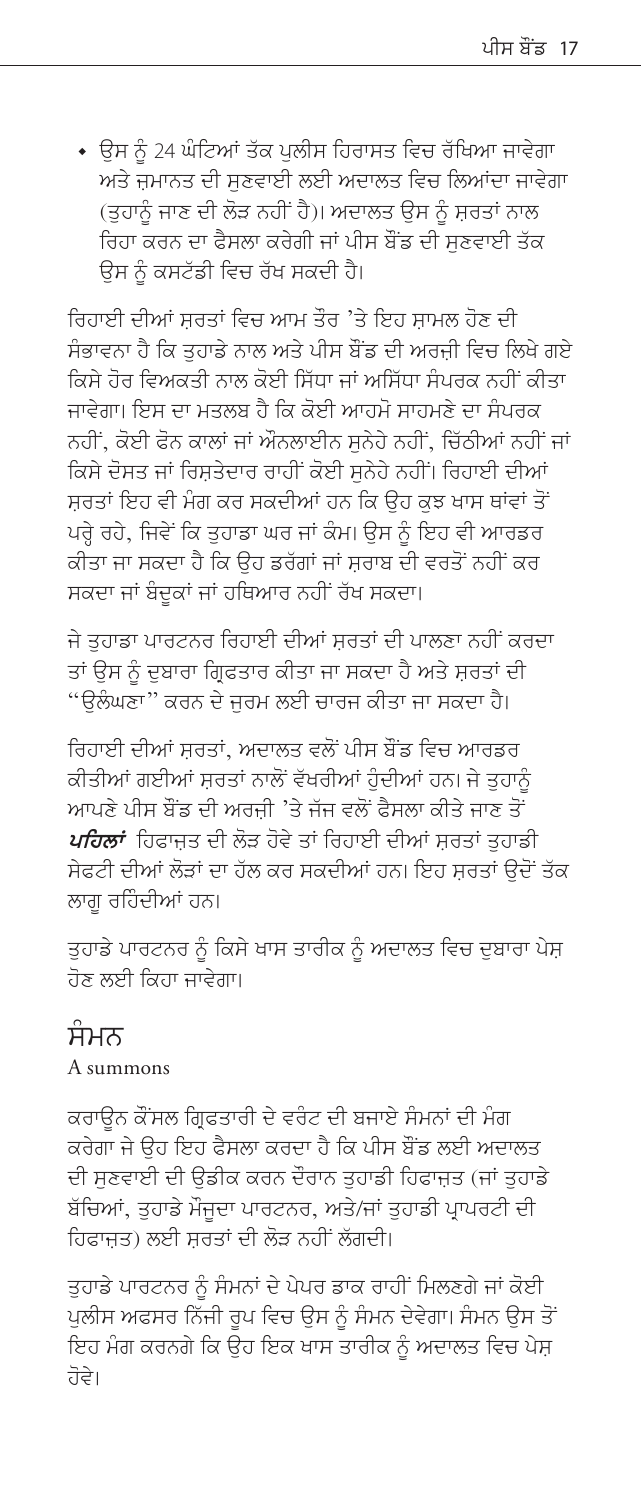#### <span id="page-19-0"></span>ਪਲੀਸ ਨਾਲ ਸੰਪਰਕ ਵਿਚ ਰਹੋ

Stay connected to the police

ਇਹ ਪੱਕਾ ਕਰੋ ਕਿ ਪੁਲੀਸ ਕੋਲ ਤੁਹਾਡਾ ਮੌਜੂਦਾ ਫੋਨ ਨੰਬਰ, ਈਮੇਲ ਐਡਰੈਸ, ਅਤੇ ਐਡਰੈਸ ਹੋਵੇ ਜਾਂ ੳਸ ਵਿਅਕਤੀ ਦਾ ਨੰਬਰ ਹੋਵੇ ਜਿਹੜਾ ਤਹਾਡੇ ਤੱਕ ਪਹੁੰਚ ਕਰ ਸਕਦਾ ਹੋਵੇ। ਤੁਹਾਡੇ ਪਾਰਟਨਰ ਨੂੰ ਹਿਰਾਸਤ ਵਿੱਚੋਂ ਰਿਹਾ ਕਰਨ ਵੇਲੇ ਪੁਲੀਸ ਤੁਹਾਨੂੰ ਸੂਚਨਾ ਦੇਣ ਦੀ ਕੋਸ਼ਿਸ਼ ਕਰੇਗੀ।

ਰਿਹਾਈ ਦੀਆਂ ਸ਼ਰਤਾਂ ਦੀ ਇਕ ਕਾਪੀ ਲੈਣ ਵਿਚ ਤੁਹਾਡੀ ਮਦਦ ਕਰਨ ਲਈ ਕਿਸੇ ਵਿਕਟਿਮ ਸਰਵਿਸ ਵਰਕਰ ਨੂੰ ਜਾਂ ਅਦਾਲਤ ਦੇ ਸਟਾਫ ਨੂੰ ਕਹੋ ਅਤੇ ਇਹ ਕਾਪੀ ਹਰ ਵੇਲੇ ਆਪਣੇ ਕੋਲ ਰੱਖੋ। ਜੇ ਤੁਹਾਡਾ ਪਾਰਟਨਰ ਕਿਸੇ ਵੀ ਸ਼ਰਤ ਨੂੰ ਤੋੜਦਾ ਹੈ ਤਾਂ 911 ਨੂੰ ਫੋਨ ਕਰਕੇ ਫੋਰਨ <mark>ਪੁਲੀਸ ਨਾਲ ਸੰਪਰਕ ਕ</mark>ਰੋ।

#### ਅਗਾਂਹ ਕੀ ਹੋਵੇਗਾ? ਕੀ ਮੈਨੂੰ ਅਦਾਲਤ ਦੀ ਸਣਵਾਈ ਵਿਚ ਜਾਣਾ ਪਵੇਗਾ? What's next? Do I have to go to a court hearing?

ਪੀਸ ਬੌਂਡ ਲਈ ਅਦਾਲਤ ਦੀ ਕੋਈ ਸਣਵਾਈ ਹੋਣ ਤੋਂ ਪਹਿਲਾਂ ਤਹਾਡਾ ਪਾਰਟਨਰ ਅਦਾਲਤ ਵਿਚ ਪੇਸ਼ ਹੋਵੇਗਾ। ਜੱਜ ਤਹਾਡੇ ਪਾਰਟਨਰ ਨੂੰ ਇਹ ਪੱਛੇਗਾ ਕਿ ਕੀ ਉਹ ਇਸ ਗੱਲ ਨਾਲ ਸਹਿਮਤ ਹੈ ਕਿ ਤਹਾਡੇ ਡਰ ਵਾਜਬ ਹਨ ਅਤੇ ਕੀ ਉਹ ਪੀਸ ਬੌਂਡ 'ਤੇ ਰੱਖੇ ਜਾਣ ਨਾਲ ਸਹਿਮਤ ਹੈ। ਜੇ ਤਹਾਡਾ ਪਾਰਟਨਰ ਸਹਿਮਤ ਹੋ ਜਾਵੇ ਤਾਂ ਜੱਜ ੳਸ ਨੰ ਪੀਸ ਬੌਂਡ ''ਵਿਚ ਹਿੱਸਾ ਲੈਣ'' ਦਾ ਹੁਕਮ ਦੇਵੇਗਾ। ਇਸ ਦਾ ਮਤਲਬ ਹੈ ਕਿ ਤੁਹਾਡੇ ਪਾਰਟਨਰ ਨੂੰ ਉਹ ਸਾਰੀਆਂ ਸਰਤਾਂ ਪਰੀਆਂ ਕਰਨੀਆਂ ਪੈਣਗੀਆਂ ਜਿਹੜੀਆਂ ਜੱਜ ਨੇ ਪੀਸ ਬੌਂਡ ਵਿਚ ਆਰਡਰ ਕੀਤੀਆਂ ਹਨ। ਇਸ ਹਾਲਤ ਵਿਚ, ਤਹਾਡੀ ਪੀਸ ਬੌਂਡ ਦੀ ਅਰਜ਼ੀ ਲਈ ਅਦਾਲਤ ਦੀ ਰਸਮੀ ਸਣਵਾਈ ਦੀ ਲੋੜ ਨਹੀਂ ਹੈ।

ਪਰ, ਜੇ ਤਹਾਡਾ ਪਾਰਟਨਰ ਪੀਸ ਬੌਂਡ ''ਵਿਚ ਹਿੱਸਾ ਲੈਣ'' ਲਈ ਸਹਿਮਤ ਨਹੀਂ ਹੁੰਦਾ ਤਾਂ ਉਸ ਨੂੰ ਅਦਾਲਤ ਦੀ ਸੁਣਵਾਈ ਵਿਚ ਪੇਸ਼ ਹੋਣ ਲਈ ਕਿਹਾ ਜਾਵੇਗਾ ਜਿੱਥੇ ਜੱਜ ਇਹ ਫੈਸਲਾ ਕਰੇਗਾ ਕਿ ਕੀ ਉਸ ਨੂੰ ਪੀਸ ਬੌਂਡ ''ਵਿਚ ਹਿੱਸਾ ਲੈਣ" ਦਾ ਆਰਡਰ ਕਰਨਾ ਹੈ ਜਾਂ ਨਹੀਂ। ਇਸ ਹਾਲਤ ਵਿਚ ਤਹਾਨੰ ਅਦਾਲਤ ਦੀ ਸਣਵਾਈ ਵਿਚ ਜਾਣਾ ਪਵੇਗਾ।

ਕਰਾਊਨ ਕੌਂਸਲ ਦਾ ਦਫਤਰ ਤਹਾਨੂੰ ਸੁਣਵਾਈ ਦੀ ਤਾਰੀਕ ਦੱਸੇਗਾ ਅਤੇ ਤੁਹਾਡੇ ਅਦਾਲਤ ਜਾਣ ਤੋਂ ਪਹਿਲਾਂ ਤੁਹਾਡੇ ਨਾਲ ਇਕ ਛੋਟੀ ਜਿਹੀ ਇੰਟਰਵਿੳ ਲਈ ਸਮਾਂ ਮਿੱਥੇਗਾ। ਇਸ ਇੰਟਰਵਿੳ ਵਿਚ, ਤਸੀਂ ਕਰਾੳਨ ਕੌਂਸਲ ਨੰ ਇਹ ਦੱਸ ਸਕੋਗੇ ਕਿ ਤੁਸੀਂ ਆਰਡਰ ਵਿਚ ਕਿਹੜੀਆਂ ਸ਼ਰਤਾ<mark>ਂ</mark> ਚਾਹੋਦੇ ਹੋ। ੳਦਾਹਰਣ ਵਜੋਂ, ਤੁਸੀਂ ਇਹ ਕਹਿ ਸਕਦੇ ਹੋ ਕਿ ਪੀਸ ਬੌਂਡ ਇਹ ਮੰਗ ਕਰੇ ਕਿ ਤਹਾਡਾ ਪਾਰਟਨਰ ਤਹਾਡੇ ਨਾਲ ਅਤੇ/ਜਾਂ ਤਹਾਡੇ ਬੱਚਿਆਂ ਨਾਲ ਕੋਈ ਸੰਪਰਕ ਨਹੀਂ ਕਰੇਗਾ. ਜਾਂ ਉਹ ਤਹਾਡੇ ਨਾਲ ਅਸਿੱਧੇ ਤੌਰ 'ਤੇ ਕਿਸੇ ਦੋਸਤ ਜਾਂ ਰਿਸ਼ਤੇਦਾਰ ਰਾਹੀਂ ਹੀ ਸੰਪਰਕ ਕਰ ਸਕਦਾ ਹੈ। ਪਰ, ਪੀਸ ਬੌਂਡ ਵਿਚ ਕਿਹੜੀਆਂ ਸਰਤਾਂ ਹੋਣਗੀਆਂ, ਇਸ ਬਾਰੇ ਅੰਤਿਮ ਫ਼ੈਸਲਾ ਜੱਜ ਕਰਦਾ ਹੈ।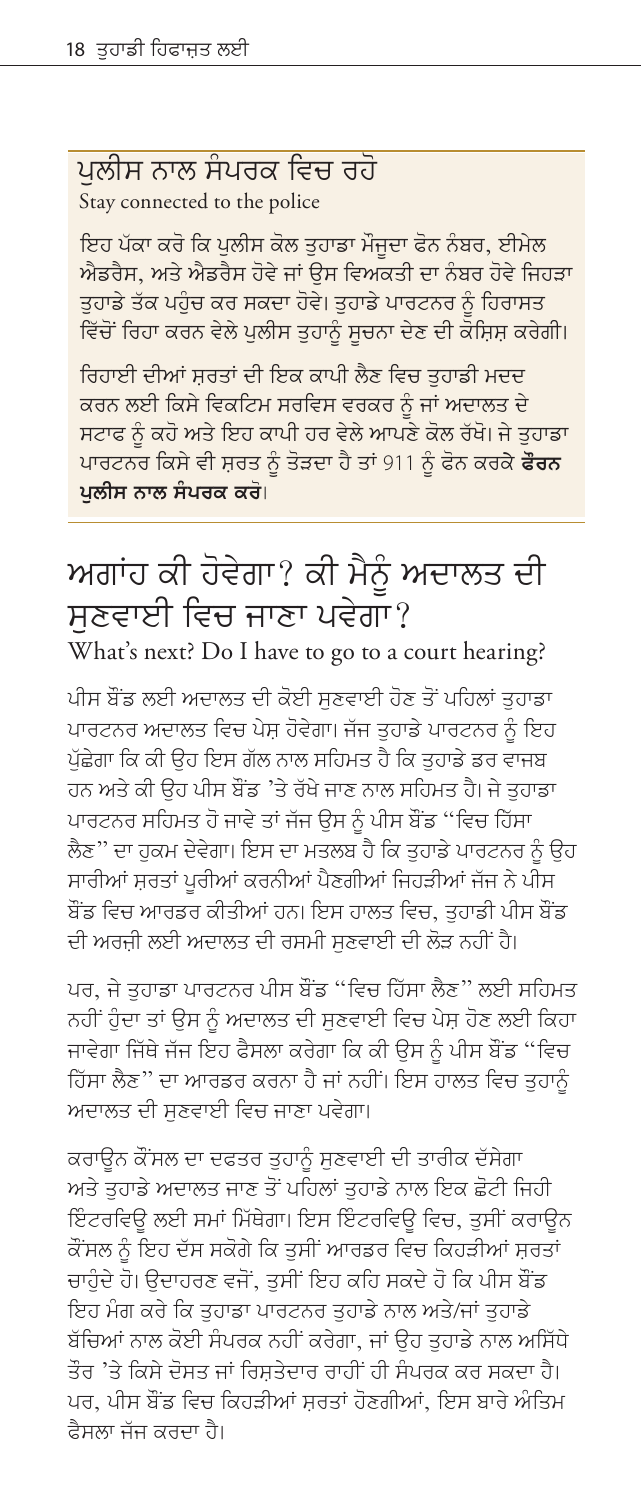<span id="page-20-0"></span>ਅਦਾਲਤ ਦੀ ਸਣਵਾਈ ਵੇਲੇ. ਕਰਾੳਨ ਕੌਂਸਲ ਇਹ ਕੇਸ ਪੇਸ ਕਰੇਗਾ ਕਿ ਪੀਸ ਬੌਂਡ ਦੀ ਕਿੳਂ ਲੋੜ ਹੈ, ਅਤੇ ਤਹਾਨੰ ਮੱਖ ਗਵਾਹ ਦੇ ਤੌਰ 'ਤੇ (ਆਪਣੀ ਕਹਾਣੀ ਦੱਸਣ ਲਈ) ਸੱਦੇਗਾ। ਕਰਾਉਨ ਕੌਂਸਲ ਤਹਾਨੂੰ ਕਹੇਗਾ ਕਿ ਤਸੀਂ ਜੱਜ ਨੂੰ ਦੱਸੋ ਕਿ ਤਸੀਂ ਆਪਣੇ ਪਾਰਟਨਰ ਤੋਂ ਕਿਉਂ ਡਰਦੇ ਹੋ ਅਤੇ ਕੀ ਵਾਪਰਿਆ ਹੈ ਜਿਸ ਕਾਰਨ ਤਸੀਂ ਅਜਿਹਾ ਮਹਿਸੂਸ ਕਰਦੇ ਹੋ।

ਕਰਾਉਨ ਕੌਂਸਲ ਤੁਹਾਡੀ ਕਹਾਣੀ ਦੀ ਹਿਮਾਇਤ ਵਿਚ ਹੋਰ ਗਵਾਹਾਂ ਨੂੰ ਵੀ ਸੱਦ ਸਕਦਾ ਹੈ।

ਤਹਾਡੇ ਪਾਰਟਨਰ ਜਾਂ, ਜੇ ਉਸ ਕੋਲ ਵਕੀਲ ਹੋਵੇ ਤਾਂ ਤਹਾਡੇ ਪਾਰਟਨਰ -<br>ਦੇ ਵਕੀਲ ਨੂੰ ਸੁਣਵਾਈ ਦੌਰਾਨ ਤੁਹਾਨੂੰ ਅਤੇ ਤੁਹਾਡੇ ਗਵਾਹਾਂ ਨੂੰ ਸਵਾਲ ਪੱਛਣ ਦੀ ਆਗਿਆ ਹੈ। ਉਹ ਉਨ੍ਹਾਂ ਘਟਨਾਵਾਂ ਬਾਰੇ ਆਪਣਾ ਪੱਖ ਵੀ ਦੱਸ ਸਕਦਾ ਹੈ ਅਤੇ ਆਪਣੇ ਗਵਾਹ ਵੀ ਸੱਦ ਸਕਦਾ ਹੈ। ਜੇ ਤਸੀਂ ਨਹੀਂ ਚਾਹੰਦੇ ਕਿ ਤਹਾਡਾ ਪਾਰਟਨਰ ਤਹਾਨੂੰ ਸਵਾਲ ਪੁੱਛ ਸਕੇ ਤਾਂ ਕਰਾਉਨ ਕੌਂਸਲ ਨੂੰ ਕਹੋ ਕਿ ਇਸ ਦੀ ਬਜਾਏ ਤਹਾਡੇ ਤੋਂ ਸਵਾਲ ਪੱਛਣ ਲਈ ਕੋਈ ਵਕੀਲ<sup>ੋ</sup> ਨਿਯਕਤ ਕੀਤਾ ਜਾਵੇ।

ਜੇ ਜੱਜ ਇਹ ਫੈਸਲਾ ਕਰਦਾ ਹੈ ਕਿ ਤਹਾਡੇ ਡਰਨ ਦੇ ਕਾਰਨ ਹਨ ਤਾਂ ਜੱਜ ਤੁਹਾਡੇ ਪਾਰਟਨਰ ਨੂੰ ਪੀਸ ਬੌਂਡ ਵਿਚ ਹਿੱਸਾ ਲੈਣ ਅਤੇ ਇਸ 'ਤੇ ਦਸਖਤ ਕਰਨ ਦਾ ਹਕਮ ਦੇਵੇਗਾ। ਪੀਸ ਬੌਂਡ ਵਿਚ ੳਨਾਂ ਸ਼ਰਤਾਂ ਦੀ ਇਕ ਲਿਸਟ ਹੋਵੇਗੀ ਜਿਨ੍ਹਾਂ ਦੀ ਤਹਾਡੇ ਪਾਰਟਨਰ ਨੂੰ ਪਾਲਣਾ ਜਰੂਰ ਕਰਨੀ ਪਵੇਗੀ ਅਤੇ ੳਸ ੳੱਪਰ ਪੀਸ ਬੌਂਡ ਦੀ ਮਿਆਦ ਮੱਕਣ (ਖਤਮ ਹੋਣ) ਦੀ ਤਰੀਕ ਲਿਖੀ ਹੋਵੇਗੀ। ਪੀਸ ਬੌਂਡ ਦੀ ਮਿਆਦ ਇਕ ਸਾਲ ਤੱਕ ਰਹਿ ਸਕਦੀ ਹੈ। ਜੱਜ ਤਹਾਡੇ ਪਾਰਟਨਰ ਨੂੰ ਇਕ ਰਕਮ ਵੀ ਜਮ੍ਹਾਂ ਕਰਵਾਉਣ ਲਈ ਕਹਿ ਸਕਦਾ ਹੈ ਤਾਂ ਜੋ ਇਹ ਪੱਕਾ ਹੋਵੇ ਕਿ ਉਹ ਸਰਤਾਂ ਦੀ ਪਾਲਣਾ ਕਰਨ ਦੇ ਆਪਣੇ ਵਾਅਦੇ 'ਤੇ ਕਾਇਮ ਰਹੇ।

#### ਪੀਸ ਬੌਂਡ ਦੇ ਲਾਗ ਹੋ ਜਾਣ 'ਤੇ ਕੀ ਹੰਦਾ ਹੈ? What happens once the peace bond is in place?

ਜਦੋਂ ਇਕ ਵਾਰੀ ਪੀਸ ਬੌਂਡ ਲਾਗੂ ਹੋ ਗਿਆ ਤਾਂ ਅਦਾਲਤ ਦੇ ਸਟਾਫ, ਕਰਾੳਨ ਕੌਂਸਲ, ਜਾਂ ਵਿਕਟਿਮ ਸਰਵਿਸ ਵਰਕਰ ਕੋਲੋਂ ਇਸ ਦੀ ਇਕ ਕਾਪੀ ਮੰਗੋ ਅਤੇ ਇਸ ਨੂੰ ਧਿਆਨ ਨਾਲ ਪੜ੍ਹੋ ਤਾਂ ਜੋ ਤਸੀਂ ਇਸ ਦੀਆਂ ਸਰਤਾਂ ਸਮਝ ਸਕੋ। ਜੇ ਤਹਾਨੂੰ ਕਿਸੇ ਮਦਦ ਦੀ ਲੋੜ ਹੋਵੇ, ਜਾਂ ਤਸੀਂ ਸੇਫਟੀ ਪਲੈਨ ਬਣਾੳਣਾ ਚਾਹੋਦੇ ਹੋਵੋ ਤਾਂ ਵਿਕਟਿਮ ਸਰਵਿਸ ਵਰਕਰ ਨਾਲ ਸੰਪਰਕ ਕਰਨਾ ਇਕ ਚੰਗਾ ਖਿਆਲ ਹੈ।

ਭਾਵੇਂ ਕਿ ਅਦਾਲਤ ਦਾ ਸਟਾਫ ਪੀਸ ਬੌਂਡ, ਪ੍ਰੋਟੈਕਸ਼ਨ ਆਰਡਰ ਰਜਿਸਟਰੀ ਨੂੰ ਭੇਜੇਗਾ ਪਰ ਇਸ ਦੀ ਇਕ ਕਾਪੀ ਕੋਲ ਰੱਖਣਾ ਚੰਗਾ ਮਿਆਲ ਹੈ।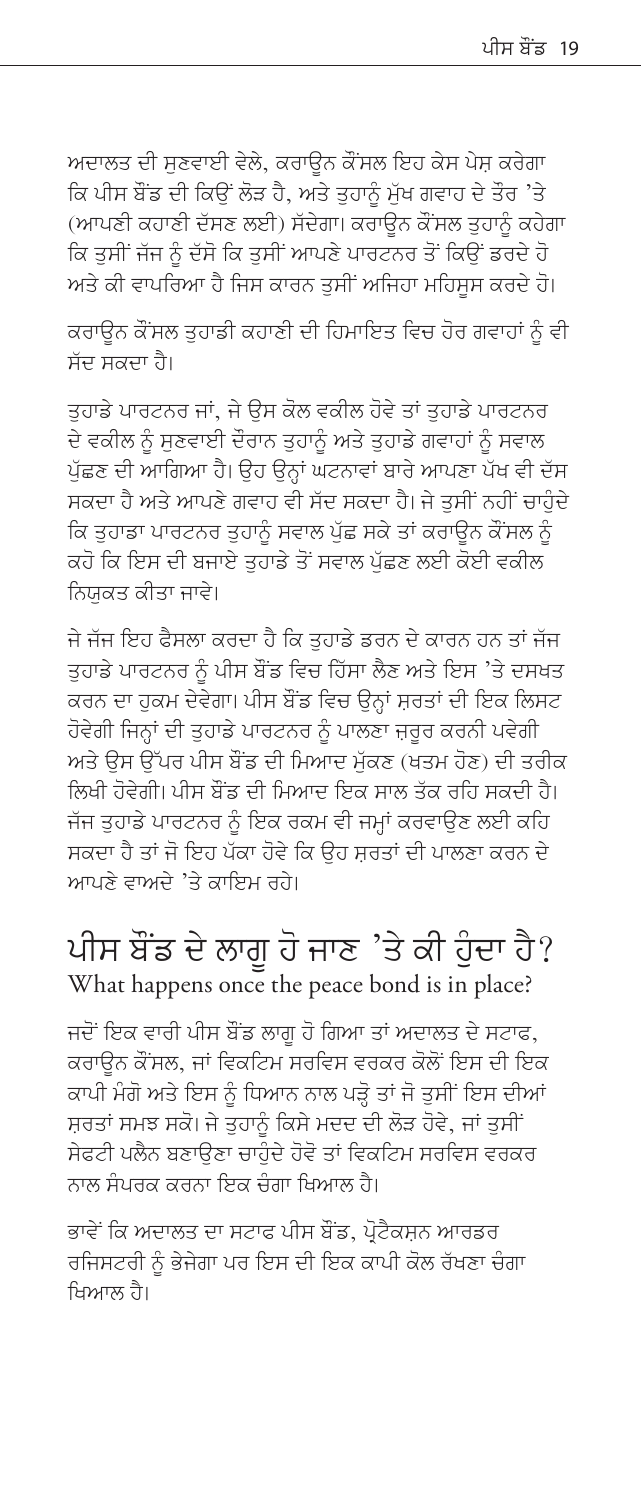<span id="page-21-0"></span>ਜੇ ਪੀਸ ਬੌਂਡ ਵਿਚ ਤਹਾਡੇ ਬੱਚੇ ਵੀ ਸਾਮਲ ਹਨ ਤਾਂ ਪੀਸ ਬੌਂਡ ਦੀ ਇਕ ਕਾਪੀ ੳਨਾਂ ਨੰ ਦਿਉ ਜਿਹੜੇ ਬੱਚਿਆਂ ਦੀ ਉਦੋਂ ਦੇਖਭਾਲ ਕਰ ਰਹੇ ਹੁੰਦੇ ਹਨ ਜਦੋਂ ਉਹ ਤੁਹਾਡੀ ਦੇਖ ਰੇਖ ਥੱਲੇ ਨਹੀਂ ਹੁੰਦੇ ਜਿਵੇਂ ਕਿ ਉਨ੍ਹਾਂ ਦੇ ਟੀਚਰ, ਬੱਚਿਆਂ ਦੀ ਸੰਭਾਲ ਕਰਨ ਵਾਲੇ, ਕੋਚ, ਜਾਂ ਹੋਰ ਇਨਸਟਰੱਕਟਰ। ਉਨ੍ਹਾਂ ਨੰ ਦੱਸੋ ਕਿ ਜੇ ਤਹਾਡਾ ਪਾਰਟਨਰ ਪੀਸ ਬੌਂਡ ਵਿਚਲੀਆਂ ਸਰਤਾਂ ਦੀ ਪਾਲਣਾ ਨਹੀਂ ਕਰਦਾ ਤਾਂ ਉਹ ਪਲੀਸ ਨੂੰ ਫੋਨ ਕਰਨ।

# ਜੇ ਮੇਰਾ ਪਾਰਟਨਰ ਮੇਰੇ ਘਰ ਆ ਜਾਵੇ ਜਿਹੜਾ ਕਿ ੳਹ ਨਹੀਂ ਕਰ ਸਕਦਾ ਤਾਂ ਮੈਨੰ ਕੀ ਕਰਨਾ ਜਾਗੀਦਾ ਹੈ $\overline{?}$

What if my partner shows up at my home although they aren't supposed to?

<mark>ਫੌਰਨ 911 ਨੂੰ ਫੋਨ ਕਰੋ।</mark> (ਜੇ ਤੁਹਾਡੇ ਇਲਾਕੇ ਵਿਚ 911 ਦੀ ਸਰਵਿਸ ਨਹੀਂ ਹੈ ਤਾਂ ਆਪਣੀ ਲੋਕਲ ਪਲੀਸ ਦੇ ਐਮਰਜੰਸੀ ਫੋਨ ਨੰਬਰ 'ਤੇ ਫੋਨ ਕਰੋ।) ਇਹ ਯਾਦ ਰੱਖੋ ਕਿ ਲੋਕਲ ਪਲੀਸ ਅਤੇ ਆਰ ਸੀ ਐੱਮ ਪੀ ਸਾਰੇ ਪੀਸ ਬੌਂਡਾਂ ਨੰ ਲਾਗ ਕਰ ਸਕਦੀ ਹੈ। ਉਨ੍ਹਾਂ ਨੰ ਦੱਸੋ ਕਿ ਤਹਾਡੇ ਕੋਲ ਪੀਸ ਬੋਂਡ ਹੈ ਅਤੇ ਪੀਸ ਬੌਂਡ ਵਿਚਲਾ ਵਿਅਕਤੀ ਇਸ ਵਿਚਲੀਆਂ ਸਰਤਾਂ ਪਰੀਆਂ ਨਹੀਂ ਕਰ ਰਿਹਾ।

ਪੀਸ ਬੌਂਡ ਦੀਆਂ ਸਰਤਾਂ ਪਰੀਆਂ ਨਾ ਕਰਨਾ ਇਕ ਜਰਮ ਹੈ। ਬਹਤੇ ਕੇਸਾਂ ਵਿਚ, ਖਾਸ ਕਰਕੇ ਜੇ ਤਸੀਂ ਖਤਰੇ ਵਿਚ ਹੋਵੋ ਤਾਂ ਪਲੀਸ ਤਹਾਡੇ ਪਾਰਟਨਰ ਨੰ ਗ੍ਰਿਫਤਾਰ ਕਰ ਲਵੇਗੀ ਅਤੇ ਕਰਾਉਨ ਕੌਂਸਲ ਨੰ ਕਹੇਗੀ ਕਿ ਉਹ ਉਸਦੇ ਖਿਲਾਫ ਪੀਸ ਬੌਂਡ ਦੀ ''ਉਲੰਘਣਾ'' ਕਰਨ ਕਰਕੇ ਕਰਿਮੀਨਲ ਚਾਰਜ ਲਾਵੇ। ਜੇ ਤਹਾਡਾ ਪਾਰਟਨਰ ਪੀਸ ਬੌਂਡ ਦੀਆਂ ਸਰਤਾਂ ਦੀ ੳਲੰਘਣਾ ਕਰਨ ਦਾ ਦੋਸੀ ਠਹਿਰਾਇਆ ਜਾਂਦਾ ਹੈ ਤਾਂ ੳਸਦਾ ਰਿਕਾਰਡ ਮੁਜਰਮਾਨਾ ਹੋ ਜਾਵੇਗਾ ਅਤੇ ਇਹ ਵੀ ਹੋ ਸਕਦਾ ਹੈ:

- ਉਸ ਨੂੰ ਪ੍ਰੋਬੇਸ਼ਨ 'ਤੇ ਰੱਖਿਆ ਜਾ ਸਕਦਾ ਹੈ,
- 5,000 ਡਾਲਰ ਤੱਕ ਜਰਮਾਨਾ ਹੋ ਸਕਦਾ ਹੈ. ਅਤੇ/ਜਾਂ
- ਦੋ ਸਾਲਾਂ ਤੱਕ ਜੇਲ੍ਹ ਭੇਜਿਆ ਜਾ ਸਕਦਾ ਹੈ।

ਸਜ਼ਾ ਦਾ ਫੈਸਲਾ ਜੱਜ, ਕੇਸ ਦੇ ਹਾਲਾਤਾਂ ਦੇ ਆਧਾਰ 'ਤੇ ਅਤੇ ਇਸ ਚੀਜ ਨੰ ਸਾਹਮਣੇ ਰੱਖ ਕੇ ਕਰੇਗਾ ਕਿ ਕੀ ਤਹਾਡੇ ਪਾਰਟਨਰ ਦਾ ਮਜਰਮਾਨਾ ਰਿਕਾਰਡ ਅਤੇ ਅਦਾਲਤ ਦੇ ਆਰਡਰਾਂ ਦੀ ੳਲੰਘਣਾ ਕਰਨ ਦੀ ਹਿਸਟਰੀ ਹੈ ਜਾਂ ਨਹੀਂ। ਜੇ ਹਾਲਾਤ ਬਹਤ ਗੰਭੀਰ ਨਾ ਹੋਣ ਜਾਂ ਜੇ ਉਸ ਨੇ ਪਹਿਲਾਂ ਵੀ ਅਦਾਲਤ ਦੇ ਆਰਡਰਾਂ ਦੀ ੳਲੰਘਣਾ ਨਾ ਕੀਤੀ ਹੋਵੇ ਤਾਂ ਆਮ ਤੌਰ 'ਤੇ ਜੱਜ ਵੱਧ ਤੋਂ ਵੱਧ ਸਜਾ ਦੀ ਚੋਣ ਨਹੀਂ ਕਰੇਗਾ।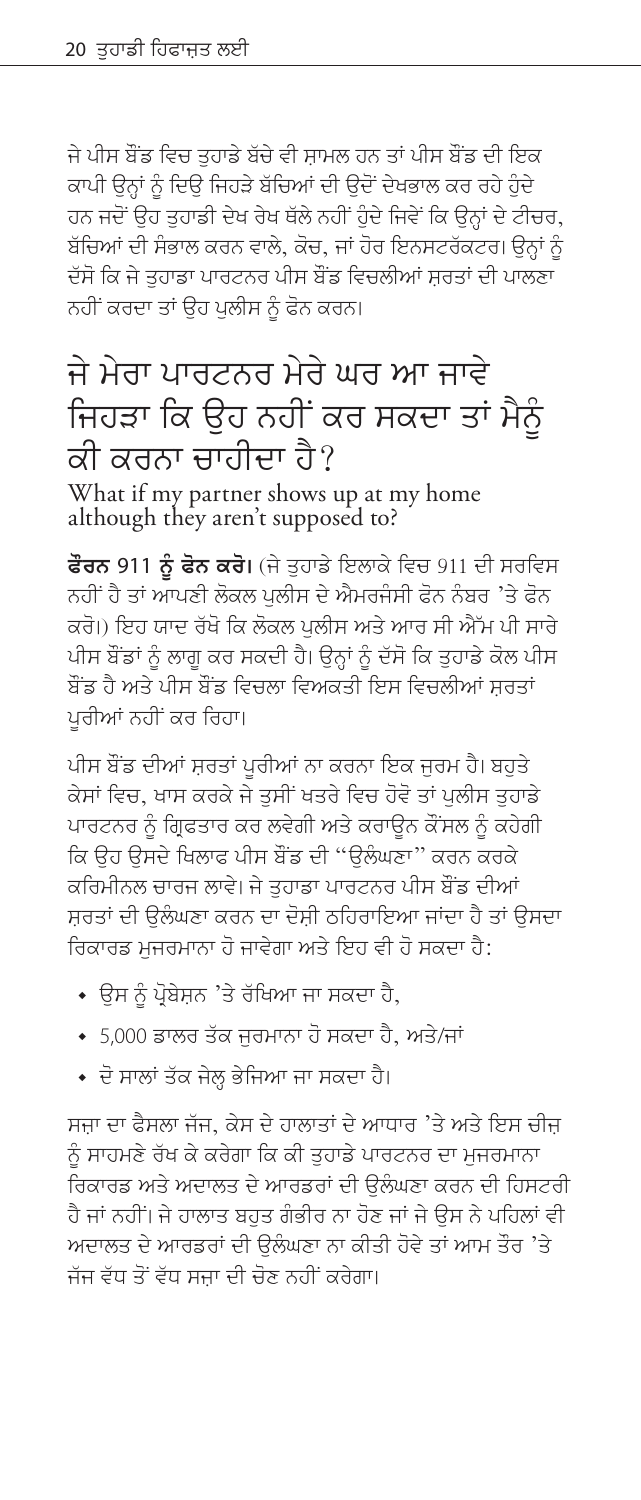<span id="page-22-0"></span>ਪੀਸ ਬੌਂਡ ਦੇ ਲਾਗੁ ਹੋ ਜਾਣ ਤੋਂ ਬਾਅਦ ਜੇ ਮੈਂ ਆਪਣੇ ਪਾਰਟਨਰ ਨੰ ਮਿਲਣਾ ਚਾਹਾਂ ਜਾਂ ੳਸ ਨਾਲ ਗੱਲ ਕਰਨਾ ਚਾਹਾਂ ਤਾਂ ਕੀ ਹੋਵੇਗਾ*?* What if I want to see or talk to my partner after the peace bond is in place?

ਇਕ ਵਾਰ ਜਦੋਂ ਪੀਸ ਬੌਂਡ 'ਤੇ ਦਸਖਤ ਹੋ ਜਾਣ ਤਾਂ ਇਸ ਵਿਚਲੇ ਵਿਅਕਤੀ ਨੂੰ ਇਸ ਦੀਆਂ ਸਰਤਾਂ ਦੀ ਪਾਲਣਾ ਜਰੂਰ ਕਰਨੀ ਪਵੇਗੀ। ਜੇ ਤਹਾਡਾ ਪਾਰਟਨਰ ਅਜਿਹਾ ਨਹੀਂ ਕਰਦਾ ਤਾਂ ਉਹ ਕਾਨੰਨ ਤੋੜ ਰਿਹਾ .<br>ਹੈ। ਇਸ ਦਾ ਮਤਲਬ ਹੈ ਕਿ ''ਕੋਈ ਸੰਪਰਕ ਨਹੀਂ'' ਦੀ ਸਰਤ ਲਾਗ ਹੋ ਜਾਣ 'ਤੇ, ਤਹਾਡਾ ਪਾਰਟਨਰ ਤਹਾਡੇ ਨਾਲ ਸੰਪਰਕ ਨਹੀਂ ਕਰ ਸਕਦਾ ਭਾਵੇਂ ਤਸੀਂ ਇਹ ਚਾਹੰਦੇ ਵੀ ਹੋਵੋ (ਜੇ ਜੱਜ ਪੀਸ ਬੌਂਡ ਬਦਲ ਨਹੀਂ ਦਿੰਦਾ ਤਾਂ)। ਉਦਾਹਰਣ ਲਈ ਜੇ ਤਸੀਂ ਆਪਣੇ ਪਾਰਟਨਰ ਨੂੰ ਸੱਦਦੇ ਹੋ ਤਾਂ ਉਸ ਨੰ ਗਿਫਤਾਰ ਕੀਤਾ ਜਾ ਸਕਦਾ ਹੈ। (ਪਰ ਤਹਾਨੰ ਆਪਣੇ ਪਾਰਟਨਰ ਨਾਲ ਸੰਪਰਕ ਕਰਨ ਦੇ ਜਰਮ ਲਈ **ਚਾਰਜ ਨਹੀਂ ਕੀਤਾ ਜਾ ਸਕਦਾ** ਕਿਉਂਕਿ ਆਰਡਰ ਤਹਾਡੇ ਖਿਲਾਫ ਨਹੀਂ ਕੀਤਾ ਗਿਆ ਸੀ - ਇਹ ਤਹਾਡੀ ਹਿਫਾਜਤ ਲਈ ਹੈ।)

#### ਜੇ ਮੈਂ ਪੀਸ ਬੌਂਡ ਬਦਲਣਾ ਚਾਹਾਂ ਤਾਂ ਕੀ ਹੋਵੇਗਾ? What if I want the peace bond changed?

ਇਹ ਗੱਲ ਯਾਦ ਰੱਖੋ ਕਿ ਪੀਸ ਬੌਂਡ ਤਹਾਡੀ ਹਿਫਾਜ਼ਤ ਲਈ ਤਿਆਰ ਕੀਤਾ ਗਿਆ ਸੀ। ਇਸ ਵਿਚ ਕੋਈ ਵੀ ਤਬਦੀਲੀ ਕਰਵਾਉਣ ਤੋਂ ਪਹਿਲਾਂ. ਤਸੀਂ ਕਿਸੇ ਵਿਕਟਿਮ ਸਰਵਿਸ ਵਰਕਰ ਨਾਲ ਗੱਲ ਕਰਕੇ ਇਹ ਪੱਛ ਸਕਦੇ ਹੋ ਕਿ ਇਸ ਦਾ ਤਹਾਡੀ ਨਿੱਜੀ ਸਰੱਖਿਆ 'ਤੇ ਕੀ ਅਸਰ ਪੈ ਸਕਦਾ ਹੈ। ਜੇ ਤਸੀਂ ਅਜੇ ਵੀ ਪੀਸ ਬੌਂਡ ਬਦਲਣਾ ਚਾਹੁੰਦੇ ਹੋਵੋ ਤਾਂ ਕਰਾਉਨ ਕੌਂਸਲ ਨਾਲ ਸੰਪਰਕ ਕਰੋ। ਫੈਸਲਾ ਅਦਾਲਤ ਨੇ ਕਰਨਾ ਹੈ. ਪਰ ਜੱਜ ਤਹਾਡੀਆਂ ਇੱਛਾਵਾਂ 'ਤੇ ਵਿਜ਼ਾਰ ਕਰੇਗਾ।

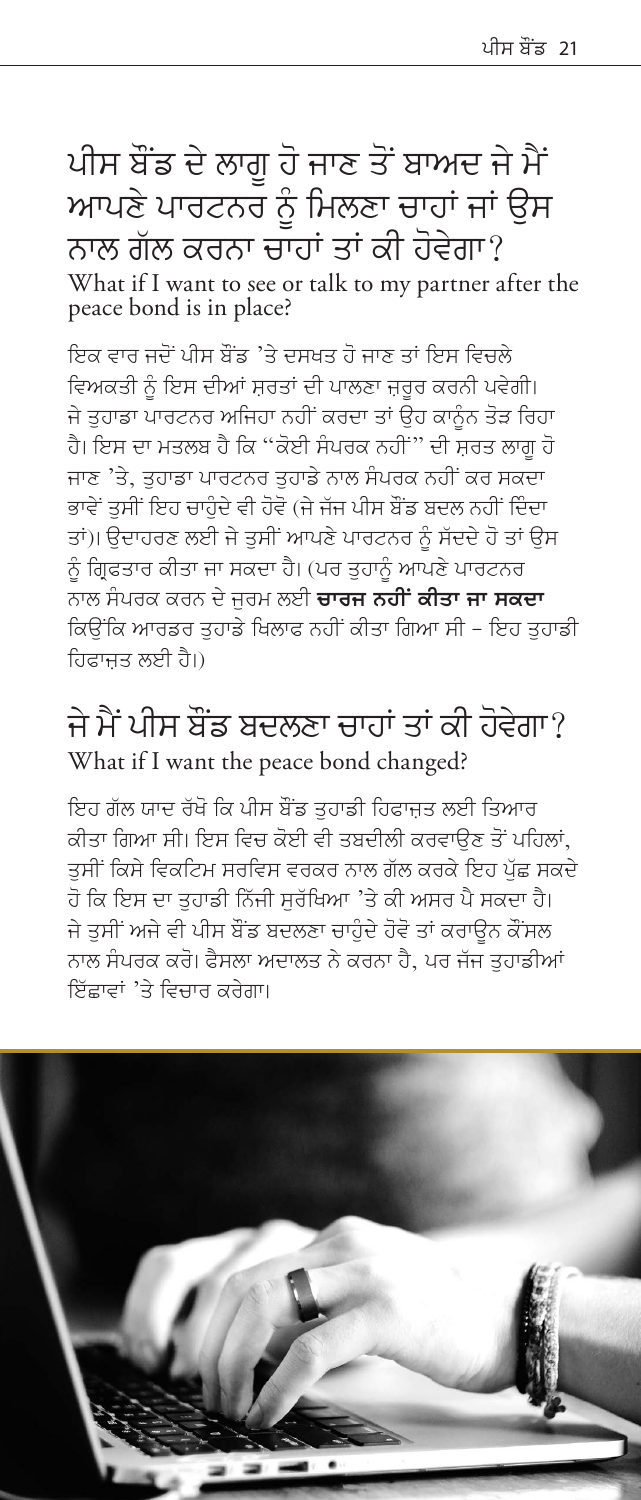# <span id="page-23-0"></span>ਜੇ ਮੈਂ ਕਿਸੇ ਹੋਰ ਸੂਬੇ ਵਿਚ ਮੁਵ ਹੋ ਜਾਵਾਂ ਤਾਂ ਕੀ ਹੋਵੇਗਾ?

What if I move to another province?

ਪੀਸ ਬੌਂਡ ਕੈਨੇਡਾ ਵਿਚ ਪੁਲੀਸ ਜਾਂ ਆਰ ਸੀ ਐੱਮ ਪੀ ਕਿਤੇ ਵੀ ਲਾਗ ਕਰ ਸਕਦੀ ਹੈ। ਆਪਣੇ ਨਵੇਂ ਸੂਬੇ ਦੀ ਪੁਲੀਸ ਕੋਲ ਜਾਉ, ਉਨ੍ਹਾਂ ਨੂੰ ਪੀਸ ਬੋਂਡ ਦੀ ਕਾਪੀ ਦਿਖਾੳ ਅਤੇ ਆਪਣੀ ਹਾਲਤ ਬਾਰੇ ਦੱਸੋ। ਕੈਨੇਡਾ ਭਰ ਦੇ ਇਕ ਕੰਪਿਊਟਰ ਸਿਸਟਮ ਰਾਹੀਂ, ਕਿਸੇ ਵੀ ਸਬੇ ਜਾਂ ਟੈਰੇਟਰੀ ਦੀ ਪੁਲੀਸ, ਪੀਸ ਬੌਂਡ ਦੀਆਂ ਸਰਤਾਂ ਚੈੱਕ ਕਰ ਸਕਦੀ ਹੈ ਅਤੇ ਇਨ੍ਹਾਂ ਨੰ ਲਾਗ ਕਰ ਸਕਦੀ ਹੈ।

# ਜੇ ਮੇਰਾ ਪਾਰਟਨਰ ਪੀਸ ਬੌਂਡ ਵਿਜ ਕਹੀ ਗਈ ਹਰ ਚੀਜ ਦੀ ਪਾਲਣਾ ਕਰਦਾ ਹੈ ਤਾਂ ਕੀ ਹੋਵੇਗਾ?

What happens if my partner follows everything<br>the peace bond says?

ਜੇ ਤਹਾਡਾ ਪਾਰਟਨਰ ਪੀਸ ਬੌਂਡ ਵਿਚ ਕਹੀ ਗਈ ਹਰ ਚੀਜ਼ ਦੀ ਪਾਲਣਾ ਕਰਦਾ ਹੈ ਤਾਂ ਪੀਸ ਬੌਂਡ ਦੀ ਮਿਆਦ ਮੱਕ ਜਾਵੇਗੀ ਅਤੇ ਅਗਾਂਹ ਕਝ ਨਹੀਂ ਹੋਵੇਗਾ। ਪੀਸ ਬੌਂਡ ਕੋਈ ਮਜਰਮਾਨਾ ਜਰਮ ਨਹੀਂ ਹੈ ਅਤੇ ਤਹਾਡੇ ਪਾਰਟਨਰ ਦਾ ਪੀਸ ਬੌਂਡ ਵਿਚ ਹਿੱਸਾ ਲੈਣ ਕਰਕੇ ਕੋਈ ਮਜਰਮਾਨਾ ਰਿਕਾਰਡ ਨਹੀਂ ਬਣੇਗਾ।

# ਜੇ ਪੀਸ ਬੌਂਡ ਖਤਮ ਹੋਣ ਵਾਲਾ ਹੋਵੇ ਅਤੇ ਮੈਨੂੰ ਅਜੇ ਵੀ ਆਪਣੀ ਸੁਰੱਖਿਆ ਨੂੰ ਖਤਰਾ ਹੋਵੇ ਤਾਂ ਮੈਂ ਕੀ ਕਰ ਸਕਦੀ ਹਾਂ?

What can I do if the peace bond is about to end and I'm still afraid for my safety?

ਪੀਸ ਬੌਂਡ ਇਕ ਸਾਲ ਤੱਕ ਰਹਿੰਦਾ ਹੈ ਅਤੇ ਫਿਰ ਇਹ ਖਤਮ ਹੋ ਜਾਂਦਾ ਹੈ। ਜੇ ਤੁਸੀਂ ਅਜੇ ਵੀ ਆਪਣੀ ਸਰੱਖਿਆ ਲਈ ਡਰਦੇ ਹੋਵੋ ਅਤੇ ਹੋਰ ਪੀਸ ਬੌਂਡ ਲਈ ਅਪਲਾਈ ਕਰਨਾ ਚਾਹੁੰਦੇ ਹੋਵੋ ਤਾਂ ਪਲੀਸ ਨਾਲ ਗੱਲ ਕਰੋ। ਨਵਾਂ ਪੀਸ ਬੌਂਡ ਲੈਣ ਲਈ ਜੱਜ ਨੂੰ ਇਹ ਫੈਸਲਾ ਕਰਨਾ ਪਵੇਗਾ ਕਿ ਤੁਹਾਡਾ ਆਪਣੀ ਸੇਫਟੀ ਬਾਰੇ ਅਤੇ/ਜਾਂ ਆਪਣੇ ਬੱਚਿਆਂ ਜਾਂ ਮੌਜੂਦਾ ਪਾਰਟਨਰ ਦੀ ਸੇਫਟੀ ਬਾਰੇ ਡਰਨ ਦਾ ਵਾਜਬ ਕਾਰਨ ਹੈ। ਜੇ ਸਾਲ ਦੌਰਾਨ ਤਹਾਡੇ ਪਾਰਟਨਰ ਨੇ ਪੀਸ ਬੌਂਡ ਦੀ ੳਲੰਘਣਾ ਕੀਤੀ ਹੋਵੇ ਅਦਾਲਤ ਇਸ ਬਾਰੇ ਫੈਸਲਾ ਕਰਨ ਵੇਲੇ ਇਹ ਵਿਚਾਰ ਕਰੇਗੀ ਕਿ ਕੀ ਨਵਾਂ ਪੀਸ ਬੌਂਡ ਦੇਣਾ ਹੈ ਜਾਂ ਨਹੀਂ। ਇਸ ਕਰਕੇ ਹੀ ਪੀਸ ਬੌਂਡ ਦੀਆਂ ਸਾਰੀਆਂ ੳਲੰਘਣਾਵਾਂ ਬਾਰੇ ਰਿਪੋਰਟ ਕਰਨਾ ਜ਼ਰਰੀ ਹੈ ਜਾਂ ਘੱਟੋ ਘੱਟ ਸਾਰੀਆਂ ੳਲੰਘਣਾਵਾਂ ਦੀ ਵੱਧ ਤੋਂ ਵੱਧ ਵੇਰਵਿਆਂ ਨਾਲ ਡਾਇਰੀ ਰੱਖਣਾ ਮਹੱਤਵਪਰਨ ਹੈ।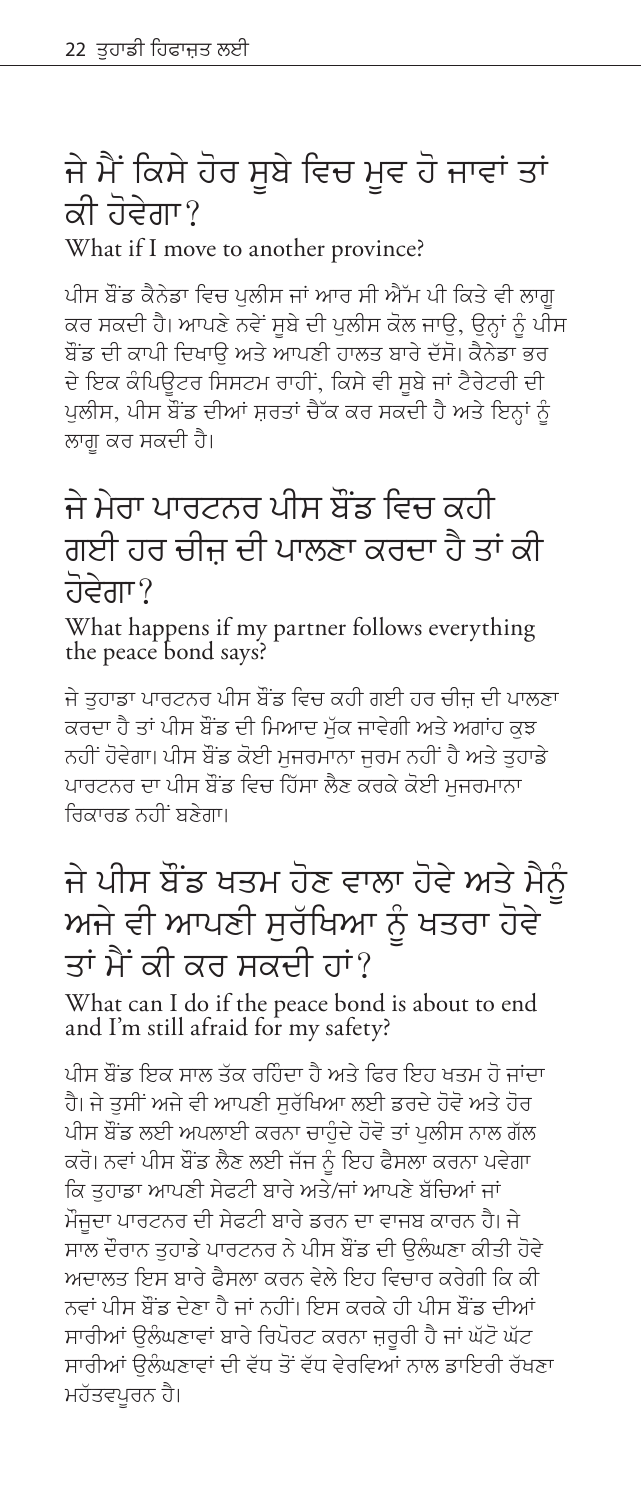ਜੇ ਤਸੀਂ ਅਜੇ ਵੀ ਆਪਣੀ ਸੇਫਟੀ ਲਈ ਡਰਦੇ ਹੋਵੋ ਤਾਂ ਫੈਮਿਲੀ ਲਾਅ ਪ੍ਰੋਟੈਕਸਨ ਆਰਡਰ ਲੈਣ ਬਾਰੇ ਕਿਸੇ ਵਕੀਲ ਜਾਂ ਲੀਗਲ ਏਡ ਨਾਲ ਗੱਲ ਕਰੋ। ਤਸੀਂ ਪੀਸ ਬੌਂਡ ਦੇ ਲਾਗ ਰਹਿਣ ਦੌਰਾਨ ਫੈਮਿਲੀ ਲਾਅ ਪ੍ਰੋਟੈਕਸਨ ਆਰਡਰ ਲਈ ਵੀ ਅਪਲਾਈ ਕਰ ਸਕਦੇ ਹੋ। ਯਾਦ ਰੱਖੋ ਕਿ ਤਸੀਂ ਆਪਣੀ ਹਾਲਤ ਬਾਰੇ ਕਿਸੇ ਵਿਕਟਿਮ ਸਰਵਿਸ ਵਰਕਰ ਨਾਲ ਵੀ ਗੱਲ ਕਰ ਸਕਦੇ ਹੋ ਅਤੇ ਉਹ ਸੇਫਟੀ ਦੀ ਪਲੈਨਿੰਗ ਬਣਾਉਣ ਵਿਚ ਤਹਾਡੀ ਮਦਦ ਕਰ ਸਕਦੇ ਹਨ।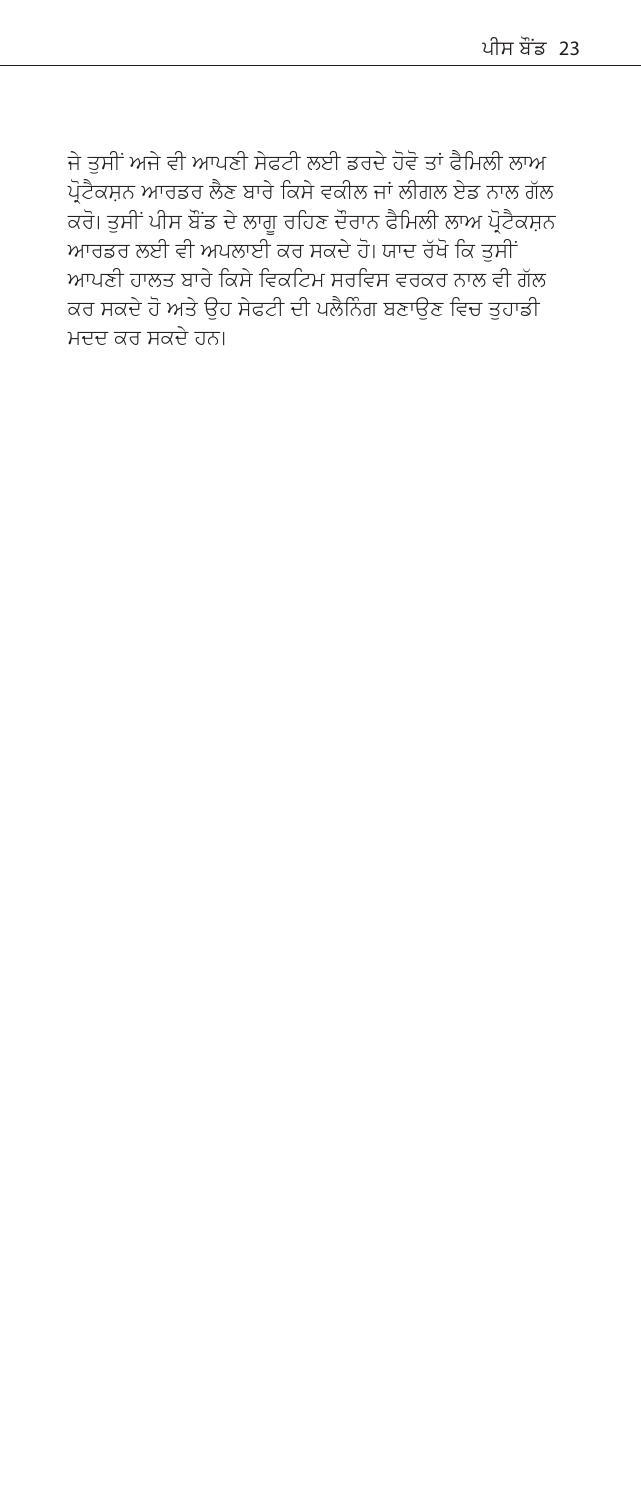# <span id="page-25-0"></span>ਚੈਪਟਰ 4: ਫੈਮਿਲੀ ਲਾਅ <u>।</u>ਟੈਕਸ਼ਨ ਆਰਡਰ

Chapter 4: Family Law Protection Orders

ਜਦੋਂ ਤੁਸੀਂ ਇਹ ਫੈਸਲਾ ਕਰ ਲਿਆ ਕਿ ਤੁਸੀਂ ਆਪਣੀ (ਅਤੇ/ਜਾਂ ਖਤਰੇ ਵਿਚਲੇ ਪਰਿਵਾਰ ਦੇ ਹੋਰ ਮੈਂਬਰਾਂ) ਦੀ ਰੱਖਿਆ ਲਈ ਫੈਮਿਲੀ ਲਾਅ ਪ੍ਰੋਟੈਕਸਨ ਆਰਡਰ ਲਈ ਅਪਲਾਈ ਕਰਨਾ ਚਾਹੰਦੇ ਹੋ ਤਾਂ ਇਸ ਚੈਪਟਰ ਵਿਚਲੇ ਕਦਮਾਂ ਦੀ ਪਾਲਣਾ ਕਰੋ।

| ਪੀਸ ਬੌਂਡ<br><b>Provincial Court</b>                                                                                                                                                                                                                                                                                                                                                             |
|-------------------------------------------------------------------------------------------------------------------------------------------------------------------------------------------------------------------------------------------------------------------------------------------------------------------------------------------------------------------------------------------------|
| ਸੌਖੀ ਅਤੇ ਘੱਟ ਰਸਮੀ ਕਾਰਵਾਈ।                                                                                                                                                                                                                                                                                                                                                                       |
| ਅਦਾਲਤ ਦੀ ਕੋਈ ਫੀਸ ਨਹੀਂ।                                                                                                                                                                                                                                                                                                                                                                          |
| ਤਸੀਂ ਫੈਮਿਲੀ ਲਾਅ ਪ੍ਰੋਟੈਕਸ਼ਨ ਆਰਡਰ ਲਈ ਇਕੱਲਾ ਅਪਲਾਈ ਕਰ<br>ਸਕਦੇ ਹੋ ਜਾਂ ਪੇਰੈਂਟਿੰਗ ਅਤੇ ਸਪੋਰਟ ਆਰਡਰ ਲਈ ਅਪਲਾਈ ਕਰਨ<br>ਦੇ ਨਾਲ ਕਰ ਸਕਦੇ ਹੋ।<br>(ਤੁਸੀਂ ਸੁਬਾਈ ਕੋਰਟ ਵਿਚ ਪ੍ਰਾਪਰਟੀ ਆਰਡਰ ਜਾਂ ਤਲਾਕ ਦੇ ਆਰਡਰ<br>ਲਈ ਅਪਲਾਈ ਨਹੀਂ ਕਰ ਸਕਦੇ।)<br>ਇਹ ਨੋਟ ਕਰੋ ਕਿ ਜੇ ਹਰ ਅਦਾਲਤ ਵੱਖ ਵੱਖ ਕੇਸਾਂ ਨਾਲ ਸਿੱਝ ਰਹੀ ਹੈ ਤਾਂ<br>ਤੁਹਾਨੂੰ ਦੋਨਾਂ ਅਦਾਲਤਾਂ ਵਿਚ ਫਾਇਲ ਖੋਲ੍ਹਣ ਦੀ ਆਗਿਆ ਹੈ। (ਸਿਰਫ<br>ਸੇਫਟੀ ਬਾਰੇ ਆਰਡਰ ਹੀ ਪ੍ਰੋਟੈਕਸਨ ਆਰਡਰ ਵਿਚ ਜਾ ਸਕਦੇ ਹਨ।) |
| ਅਦਾਲਤ ਵਿਚ ਸਬੂਤ ਆਪ ਆ ਕੇ ਅਤੇ ਐਫੀਡੇਵਿਟ ਰਾਹੀਂ ਦਿੱਤਾ<br>ਜਾਂਦਾ ਹੈ।<br>(ਐਫੀਡੇਵਿਟ ਇਕ ਪੇਪਰ ਹੈ ਜਿਸ ਵਿਚ ਤੁਸੀਂ ਆਪਣਾ ਸਬੂਤ ਅਦਾਲਤ<br>ਵਿਚ ਦੱਸਣ ਦੀ ਬਜਾਏ ਲਿਖ ਕੇ ਦੱਸਦੇ ਹੋ।)                                                                                                                                                                                                                                        |
| ਸੂਬੇ ਭਰ ਵਿਚ ਜ਼ਿਆਦਾ ਸਥਾਨ।                                                                                                                                                                                                                                                                                                                                                                        |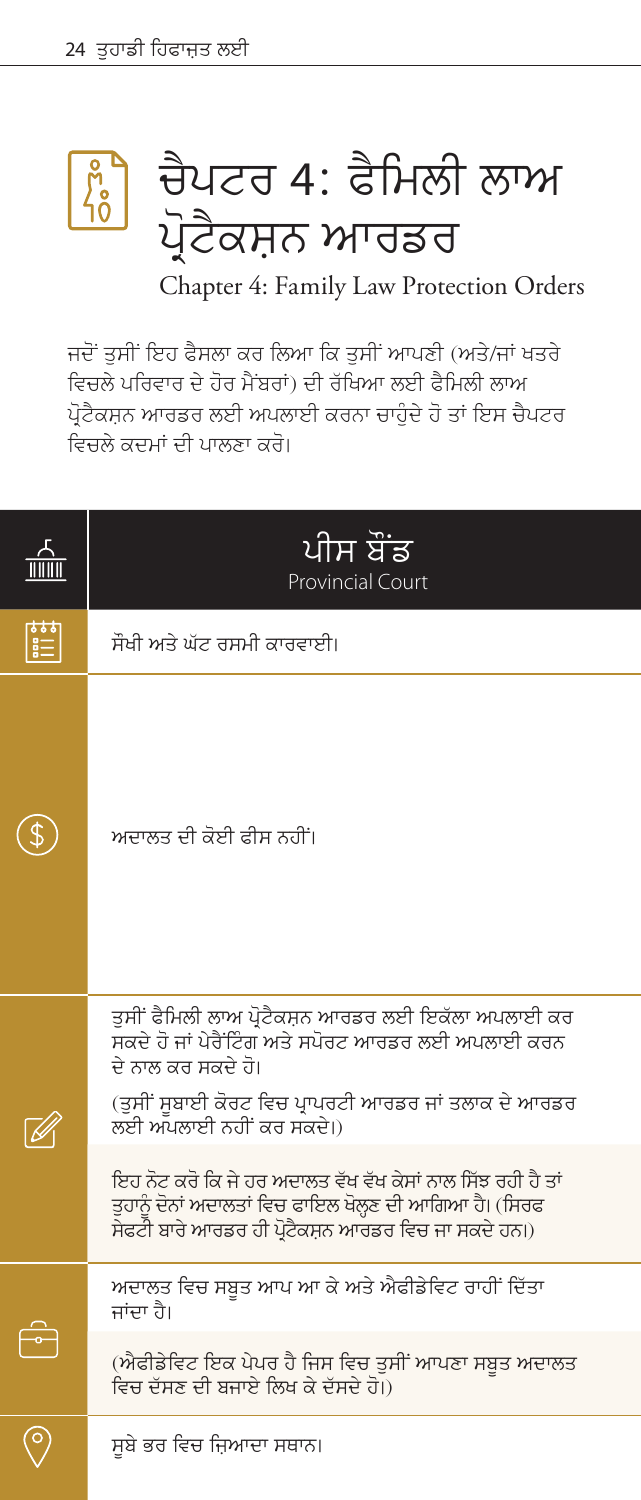# <span id="page-26-0"></span>ਮੈਂ ਫੈਮਿਲੀ ਲਾਅ ਪ੍ਰੋਟੈਕਸ਼ਨ ਆਰਡਰ ਲਈ ਅਪਲਾਈ ਕਿਵੇਂ ਕਰਨਾ ਹੈ?

How do I apply for a family law protection order?

ਤੁਸੀਂ ਫੈਮਿਲੀ ਲਾਅ ਪ੍ਰੋਟੈਕਸ਼ਨ ਆਰਡਰ ਲਈ ਸੂਬਾਈ ਅਦਾਲਤ (ਪੋਵਿੰਸ਼ੀਅਲ ਕੋਰਟ) ਜਾਂ ਸਪਰੀਮ ਕੋਰਟ ਵਿਚ ਅਪਲਾਈ ਕਰ ਸਕਦੇ ਹੋ। ਜਦੋਂ ਤਸੀਂ ਇਹ ਚੋਣ ਕਰ ਲਈ ਕਿ ਤਸੀਂ ਕਿਹੜੀ ਅਦਾਲਤ ਵਿਚ ਜਾਣਾ ਚਾਹੁੰਦੇ ਹੋ ਤਾਂ ਤੁਹਾਨੂੰ ਅਦਾਲਤ ਦੇ ਲੋੜੀਂਦੇ ਫਾਰਮ ਭਰਨੇ ਪੈਣਗੇ। ਫਾਰਮ ਔਨਲਾਈਨ ਜਾਂ ਕੋਰਟਹਾਊਸ ਤੋਂ ਉਪਲਬਧ ਹਨ। ਹੇਠਾਂ ਦਿੱਤੇ ਚਾਰਟ ਵਿਚ .<br>ਉਹ ਕੁਝ ਚੀਜ਼ਾਂ ਦਿੱਤੀਆਂ ਗਈਆਂ ਹਨ ਜਿਨ੍ਹਾਂ ਬਾਰੇ ਤੁਹਾਨੂੰ ਅਦਾਲਤ ਦਾ ਫੈਸਲਾ ਕਰਨ ਵੇਲੇ ਵਿਚਾਰ ਕਰਨੀ ਚਾਹੀਦੀ ਹੈ:

| ਫੈਮਿਲੀ ਲਾਅ ਪ੍ਰੋਟੈਕਸੁਨ ਆਰਡਰ<br>Supreme Court                                                                                                                                                                                                                                                                                                                                                                                                                                            |  |
|----------------------------------------------------------------------------------------------------------------------------------------------------------------------------------------------------------------------------------------------------------------------------------------------------------------------------------------------------------------------------------------------------------------------------------------------------------------------------------------|--|
| ਜ਼ਿਆਦਾ ਗੁੰਝਲਦਾਰ ਅਤੇ ਰਸਮੀ ਕਾਰਵਾਈ।                                                                                                                                                                                                                                                                                                                                                                                                                                                       |  |
| ਜੇ ਤਸੀਂ ਲੀਗਲ ਏਡ ਲਈ ਯੋਗ ਨਾ ਹੋਵੋ ਤਾਂ ਤੁਹਾਡੇ ਲਈ ਤਕਰੀਬਨ<br>280 ਡਾਲਰ ਦੀ "ਫਾਇਲਿੰਗ" ਫੀਸ ਅਦਾਲਤ ਨੂੰ ਦੇਣਾ ਜ਼ਰੂਰੀ ਹੈ<br>(ਜੇ ਤੁਸੀਂ ਸੁਪਰੀਮ ਕੋਰਟ ਵਿਚ ਪਹਿਲਾਂ ਹੀ ਕੇਸ ਦਰਜ ਕਰਵਾਇਆ<br>ਹੋਇਆ ਹੈ ਤਾਂ 80 ਡਾਲਰ)।<br>ਜੇ ਤੁਸੀਂ ਅਦਾਲਤ ਦੀ ਫੀਸ ਨਾ ਦੇ ਸਕਦੇ ਹੋਵੋ ਤਾਂ ਤੁਸੀਂ ਫੀਸ ਮੁਆਫ<br>(ਕੈਂਸਲ) ਕਰਵਾੳਣ ਦੇ ਯੋਗ ਹੋ ਸਕਦੇ ਹੋ।<br>ਜ਼ਿਆਦਾ ਜਾਣਕਾਰੀ ਲਈ ਸਵੈ-ਮਦਦ ਕਰਨ ਵਾਲੀ ਗਾਈਡ,<br>"ਹਾਓ ਟੁ ਗੈੱਟ ਐਨ ਆਰਡਰ ਟੂ ਵੇਵ ਫੀਜ਼" ਦੇਖੋ ਜੋ ਕਿ<br>familylaw.lss.bc.ca/guides/waiveFees/index.php<br>'ਤੇ ਫੈਮਿਲੀ ਲਾਅ ਇਨ ਬੀ ਸੀ ਦੇ ਵੈੱਬਸਾਈਟ 'ਤੇ ਹੈ। |  |
| ਤਸੀਂ ਫੈਮਿਲੀ ਲਾਅ ਪ੍ਰੋਟੈਕਸ਼ਨ ਆਰਡਰ ਲਈ ਇਕੱਲਾ ਅਪਲਾਈ ਕਰ<br>ਸਕਦੇ ਹੋ ਜਾਂ ਪੇਰੈਂਟਿੰਗ, ਸਪੋਰਟ, ਤਲਾਕ ਜਾਂ ਪ੍ਰਾਪਰਟੀ ਆਰਡਰ ਲਈ<br>ਅਪਲਾਈ ਕਰਨ ਦੇ ਨਾਲ ਕਰ ਸਕਦੇ ਹੋ।                                                                                                                                                                                                                                                                                                                                           |  |
| ਇਹ ਨੋਟ ਕਰੋ ਕਿ ਜੇ ਹਰ ਅਦਾਲਤ ਵੱਖ ਵੱਖ ਕੇਸਾਂ ਨਾਲ ਸਿੱਝ ਰਹੀ ਹੈ ਤਾਂ<br>ਤੁਹਾਨੂੰ ਦੋਨਾਂ ਅਦਾਲਤਾਂ ਵਿਚ ਫਾਇਲ ਖੋਲ੍ਹਣ ਦੀ ਆਗਿਆ ਹੈ। (ਸਿਰਫ<br>ਸੇਫਟੀ ਬਾਰੇ ਆਰਡਰ ਹੀ ਪ੍ਰੋਟੈਕਸਨ ਆਰਡਰ ਵਿਚ ਜਾ ਸਕਦੇ ਹਨ।)                                                                                                                                                                                                                                                                                                           |  |
| ਅਦਾਲਤ ਵਿਚ ਸਬੂਤ ਆਮ ਤੌਰ 'ਤੇ ਐਫੀਡੇਵਿਟ ਰਾਹੀਂ ਦਿੱਤਾ ਜਾਂਦਾ ਹੈ।                                                                                                                                                                                                                                                                                                                                                                                                                               |  |
| (ਐਫੀਡੇਵਿਟ ਇਕ ਪੇਪਰ ਹੈ ਜਿਸ ਵਿਚ ਤਸੀਂ ਆਪਣਾ ਸਬਤ<br>ਅਦਾਲਤ ਵਿਚ ਦੱਸਣ ਦੀ ਬਜਾਏ ਲਿਖ ਕੇ ਦੱਸਦੇ ਹੋ।)                                                                                                                                                                                                                                                                                                                                                                                                 |  |
| ਸੂਬੇ ਭਰ ਵਿਚ ਘੱਟ ਸਥਾਨ।                                                                                                                                                                                                                                                                                                                                                                                                                                                                  |  |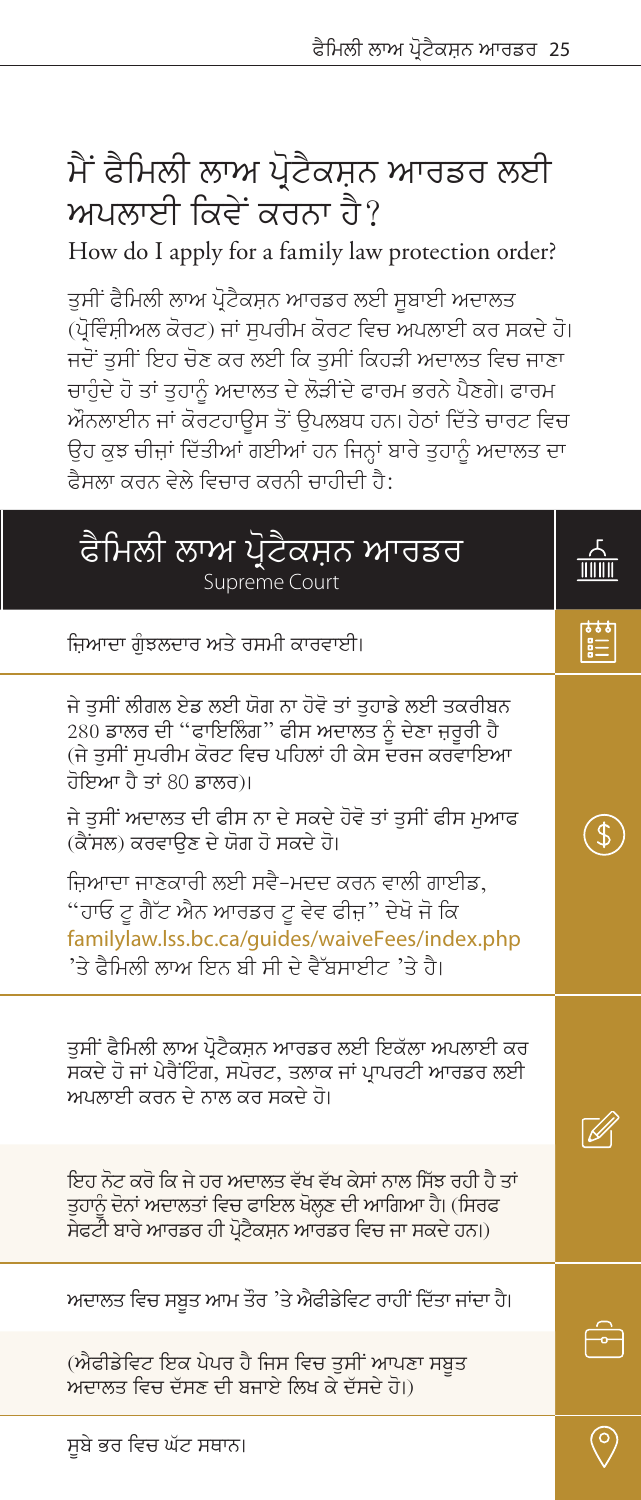#### <span id="page-27-0"></span>ਸ਼ਾਦ ਰੱਖੋ∙

ਜੇ ਤਸੀਂ ਫੌਰੀ ਖਤਰੇ ਵਿਚ ਹੋਵੋ ਤਾਂ ਫੌਰਨ 911 ਨੰ ਫੋਨ ਕਰਕੇ ਪਲੀਸ ਸੱਦੋ। (ਜੇ ਤਹਾਡੇ ਇਲਾਕੇ ਵਿਚ 911 ਦੀ ਸਰਵਿਸ ਨਹੀਂ ਹੈ ਤਾਂ ਆਪਣੀ ਲੋਕਲ ਪਲੀਸ ਦੇ ਐਮਰਜੰਸੀ ਫੋਨ ਨੰਬਰ 'ਤੇ ਫੋਨ ਕਰੋ।)

## ਕੀ ਮੈਨੰ ਵਕੀਲ ਦੀ ਲੋੜ ਪਵੇਗੀ? Will I need a lawyer?

ਫੈਮਿਲੀ ਲਾਅ ਪ੍ਰੋਟੈਕਸਨ ਆਰਡਰ ਲੈਣ ਲਈ ਤਸੀਂ ਸਬਾਈ ਜਾਂ ਸਪਰੀਮ ਕੋਰਟ ਵਿੱਚੋਂ ਕਿਸੇ ਵਿਚ ਵੀ ਵਕੀਲ ਦੀ ਮਦਦ ਬਿਨਾਂ ਅਪਲਾਈ ਕਰ ਸਕਦੇ ਹੋ ਪਰ ਵਕੀਲ ਕਰਨਾ ਬਿਹਤਰ ਹੈ। ਜੇ ਤਸੀਂ ਲੀਗਲ ਏਡ ਲਈ ਯੋਗ ਨਾ ਹੋਵੋ ਅਤੇ ਵਕੀਲ ਨਾ ਕਰ ਸਕਦੇ ਹੋਵੋ ਤਾਂ ਹੋਰ ਮਦਦ ਮੌਜਦ ਹੈ। ਸਫਾ 36 'ਤੇ ''ਮਦਦ ਕੌਣ ਕਰ ਸਕਦਾ ਹੈ'' ਦੇਖੋ।

ਜੇ ਤੁਸੀਂ ਸੁਬਾਈ ਜਾਂ ਸੁਪਰੀਮ ਕੋਰਟ ਵਿਚ ਵਕੀਲ ਦੀ ਮਦਦ ਨਾਲ ਜਾਂਦੇ ਹੋ ਤਾਂ ਜੇ ਤਸੀਂ ਲੀਗਲ ਏਡ ਤੋਂ ਮਫਤ ਵਕੀਲ ਲਈ ਯੋਗ ਨਾ ਹੋਵੋ ਤਾਂ ਤਹਾਨੰ ਵਕੀਲ ਦੀਆਂ ਫੀਸਾਂ ਦੇਣ ਦੀ ਲੋੜ ਪਵੇਗੀ।

## ਮੈਂ ਅਦਾਲਤ ਦੇ ਫਾਰਮ ਕਿਵੇਂ ਲੈਣੇ ਹਨ? How do I get the court forms?

ਸਾਰੇ ਫਾਰਮ ਔਨਲਾਈਨ ੳਪਲਬਧ ਹਨ। ਫਾਰਮਾਂ ਦੇ ਨਾਂ ਹੇਠਾਂ ਦਿੱਤੇ ਗਏ ਹਨ। **ਰਜਿਸਟਰੀ ਤੋਂ ਇਹ ਪਤਾ ਕਰੋ ਕਿ ਕੀ ਤਹਾਨੂੰ ਕੋਈ ਹੋਰ** ਫਾਰਮ ਭਰਨ ਦੀ ਲੋਤ ਹੈ ਜਾਂ ਨਹੀਂ।

#### ਸਪਰੀਮ ਕੋਰਟ ਲਈ

For Supreme Court

- ਜੇ ਤਸੀਂ ਪਹਿਲਾਂ ਦਰਜ ਨਹੀਂ ਕਰਵਾਇਆ ਤਾਂ ਨੋਟਿਸ ਔਫ ਫੈਮਿਲੀ ਕਲੇਮ (ਫਾਰਮ ਐੱਫ 3)
- ਨੋਟਿਸ ਔਫ ਐਪਲੀਕੇਸਨ (ਫਾਰਮ ਐੱਫ 31)
- ਐਫੀਡੇਵਿਟ (ਫਾਰਮ ਐੱਫ 30)
- ਪ੍ਰੋਟੈਕਸਨ ਆਰਡਰ (ਫਾਰਮ ਐੱਫ 54)
- ∙ ਰੈਕੋਜੀਸਨ ਫਾਰ ਕੌਨਸੈਂਟ ਆਰਡਰ ਜਾਂ ਫਾਰ ਆਰਡਰ ਵਿਦਆੳਟ ਨੋਟਿਸ (ਫਾਰਮ ਐੱਫ 29) (ਸਫਾ 27 ਦੇਖੋ)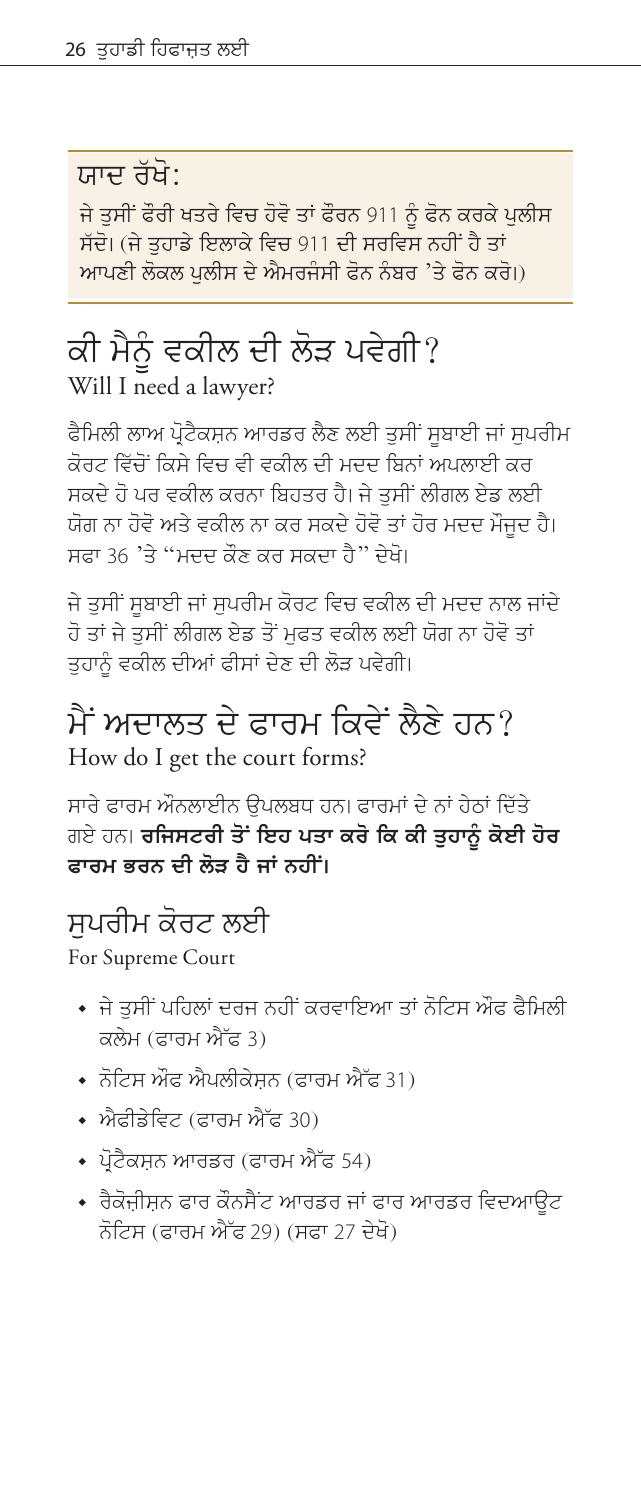#### <span id="page-28-0"></span>ਸਬਾਈ ਅਦਾਲਤ ਲਈ

For Provincial Court

- ਐਪਲੀਕੇਸ਼ਨ ਟ ਅਬਟੇਨ ਐਨ ਆਰਡਰ (ਪੀ ਸੀ ਐੱਫ ਆਰ ਫਾਰਮ 1)
- ਨੋਟਿਸ ਔਫ ਮੋਸ਼ਨ (ਪੀ ਸੀ ਐੱਫ ਆਰ ਫਾਰਮ 16)
- ਐਫੀਡੇਵਿਟ (ਪੀ ਸੀ ਐੱਫ ਆਰ ਫਾਰਮ 17)

ਸਪਰੀਮ ਕੋਰਟ ਦੇ ਫਾਰਮ www2.gov.bc.ca/gov/content /justice/courthouse-services/documents-formsrecords/court-forms/sup-family-forms ਉੱਪਰ ਹਨ।

ਸਬਾਈ ਅਦਾਲਤ ਦੇ ਫਾਰਮ www2.gov.bc.ca/gov/content /justice/courthouse-services/documents-formsrecords/court-forms/prov-family-forms ਉੱਪਰ ਹਨ ਜਾਂ ਤਹਾਡੇ ਇਲਾਕੇ ਦੀ ਸਬਾਈ ਅਦਾਲਤ ਤੋਂ ਮਿਲਦੇ ਹਨ। (ਆਪਣੀ ਸਥਾਨਕ ਸਬਾਈ ਅਦਾਲਤ ਲੱਭਣ ਲਈ, www2.gov.bc.ca/gov /content/justice/courthouse-services/courthouselocations 'ਤੇ ਔਨਲਾਈਨ ਜੈੱਕ ਕਰੋ।)

ਤਸੀਂ ਜਾਣਕਾਰੀ ਅਤੇ ਫਾਰਮਾਂ ਨਾਲ ਲਿੰਕ ਫੈਮਿਲੀ ਲਾਅ ਇਨ ਬੀ ਸੀ ਦੇ ਵੈੱਬਸਾਈਟ familylaw.lss.bc.ca 'ਤੇ ਵੀ ਦੇਖ ਸਕਦੇ ਹੋ।

ਜੇ ਤਹਾਡੇ ਕੋਲ ਵਕੀਲ ਹੋਵੇ ਤਾਂ ਉਹ ਫਾਰਮ ਭਰੇਗਾ ਅਤੇ ਮੋਹਰ ਲਵਾਏ ਜਾਣ ਲਈ ਅਤੇ ਤਹਾਡੀ ਫਾਇਲ ਵਿਚ ਰੱਖੇ ਜਾਣ ਲਈ ਇਨਾਂ ਨੰ ਕੋਰਟਹਾਊਸ ਦੀ ਰਜਿਸਟਰੀ ਵਿਚ ਲਿਜਾਏਗਾ। ਪਰ ਤਹਾਨੂੰ ਵਕੀਲ ਨੂੰ ਚਾਹੀਦੀ ਜਾਣਕਾਰੀ ੳਸ ਨੂੰ ਦੇ ਕੇ ਮਦਦ ਕਰਨੀ ਪਵੇਗੀ।

## ਕੀ ਮੇਰੇ ਪਾਰਟਨਰ ਨੂੰ ਇਹ ਜਾਣਨ ਦੀ ਲੋੜ ਹੈ ਕਿ ਮੈਂ ਅਪਲਾਈ ਕਰ ਰਹੀ/ਰਿਹਾ ਹਾਂ? ਅਤੇ ਜੇ ਮੈਨੰ ਆਰਡਰ ਫੌਰਨ ਚਾਹੀਦੇ ਹੋਣ ਤਾਂ ਕੀ ਹੋਵੇਗਾ?

Does my partner need to know that I'm applying? And what if I want the order right away?

ਤਿੰਨ ਚੋਣਾਂ ਹਨ ਜਿਹੜੀਆਂ ਤਸੀਂ ਆਪਣੇ ਵਕੀਲ ਜਾਂ ਡਿਊਟੀ ਕੌਂਸਲ ਨਾਲ ਵਿਚਾਰ ਸਕਦੇ ਹੋ:

- ਆਪਣੇ ਪਾਰਟਨਰ ਨੂੰ ਪਤਾ ਨਾ ਲੱਗਣ ਦਿਉ,
- ਆਪਣੇ ਪਾਰਟਨਰ ਨੂੰ ਪਤਾ ਲੱਗਣ ਦਿਉ ਪਰ ਆਰਡਰ ਛੇਤੀ ਨਾਲ ਲੈ ਲੳ.
- ਆਪਣੇ ਪਾਰਟਨਰ ਨੰ ਪਤਾ ਲੱਗਣ ਦਿੳ ਅਤੇ ਆਰਡਰ ਆਮ ਸਮੇਂ ਵਿਚ ਲੈ ਲੳ।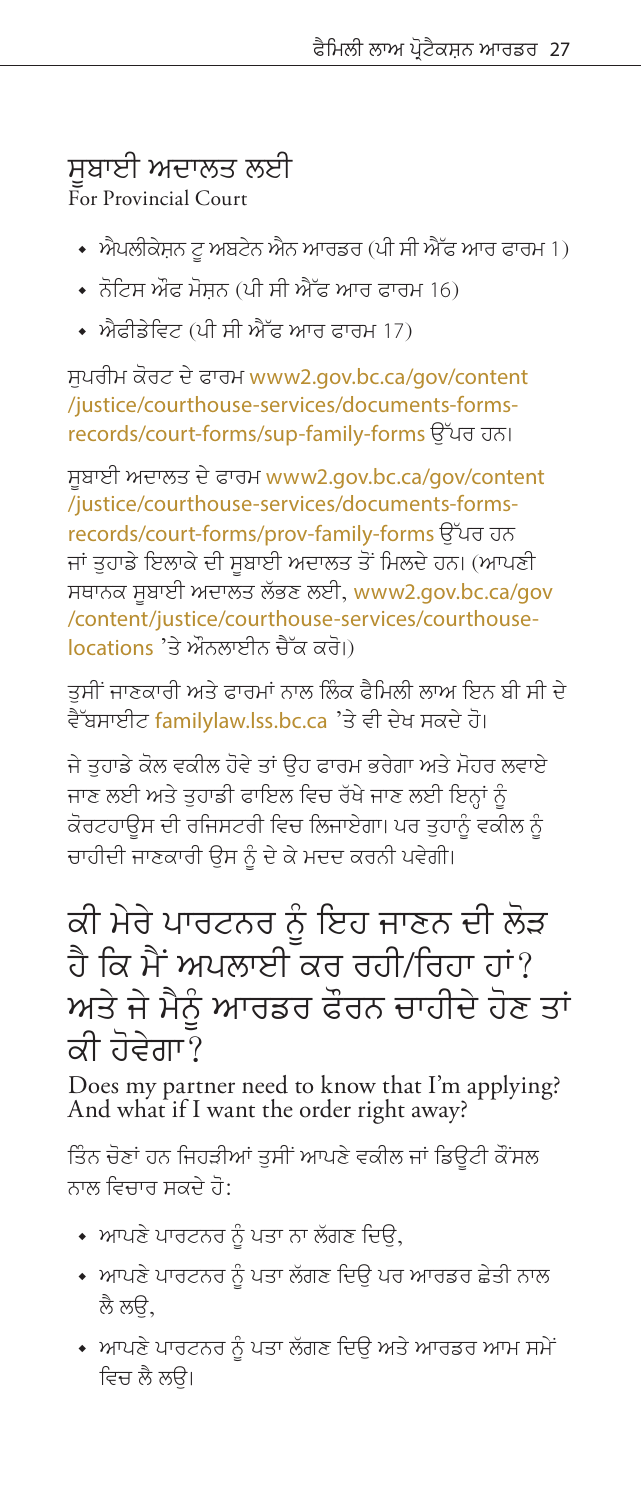(ਤਹਾਨੰ ਅਦਾਲਤ ਜਾਣ ਬਾਰੇ ਆਪਣੇ ਪਾਰਟਨਰ ਨੰ ਨਿੱਜੀ ਤੌਰ 'ਤੇ ਦੱਸਣ ਦੀ ਲੋੜ ਨਹੀਂ ਹੈ। ਤਸੀਂ ਉਸ ਨੂੰ ਅਦਾਲਤ ਦੇ ਪੇਪਰ "ਸਰਵ" ਕਰਕੇ .<br>ਦੱਸਦੇ ਹੋ: ਪੇਪਰ ਭੇਜ ਕੇ (ਡਾਕ ਆਦਿ ਰਾਹੀਂ) ਜਾਂ ਪੇਪਰ ਦੇਣ ਲਈ ਕਿਸੇ ਦੀਆਂ ਸੇਵਾਵਾਂ ਲੈ ਕੇ।)

ਪਹਿਲੀ ਚੋਣ ਨਾਲ, ਤਹਾਡੇ ਪਾਰਟਨਰ ਲਈ ਇਹ ਜਾਣਨਾ ਜ਼ਰਰੀ ਨਹੀਂ ਹੈ ਕਿ ਤਸੀਂ ਅਦਾਲਤ ਜਾ ਰਹੇ ਹੋ ਜੇ ੳਸ ਨੰ ਦੱਸਣ ਨਾਲ ਤਹਾਡੀ ਸੇਫਟੀ ਦਾ ਖਤਰਾ ਵਧ ਜਾਵੇਗਾ। ਇਸ ਨੂੰ ''ਵਿਦਾਉਂਟ ਨੋਟਿਸ'' ਅਰਜ਼ੀ ਕਿਹਾ ਜਾਂਦਾ ਹੈ। ਇਹ ੳਸ ਆਮ ਨਿਯਮ ਵਿਚ ਇਕ ਛੋਟ ਹੈ ਕਿ ੳਨਾਂ 'ਤੇ ਅਸਰ ਪਾੳਣ ਵਾਲਾ ਆਰਡਰ ਕਰਨ ਤੋਂ ਪਹਿਲਾਂ ਦੋਨਾਂ ਧਿਰਾਂ ਨੰ ਜੱਜ ਅੱਗੇ ਸਣੇ ਜਾਣ ਦਾ ਮੌਕਾ ਮਿਲਣਾ ਜ਼ਰਰੀ ਹੈ। ਤਹਾਨੂੰ ਅਦਾਲਤ ਅੱਗੇ ਇਹ ਸਪਸ਼ਟ ਕਰਨਾ ਪਵੇਗਾ ਕਿ ਮਾਮਲਾ ਮਹੱਤਵਪੂਰਨ ਕਿਉਂ ਹੈ ਅਤੇ ਤੁਹਾਡੇ ਪਾਰਟਨਰ ਨੂੰ ਦੱਸਣਾ ਖਤਰਨਾਕ ਕਿਉਂ ਹੋਵੇਗਾ। ਜੱਜ ਤਹਾਡੇ ਤੋਂ ਆਪਣੀ ਪੂਰੀ ਕਹਾਣੀ ਦੱਸਣ ਦੀ ਉਮੀਦ ਰੱਖੇਗਾ।

ਜੇ ਜੱਜ ਆਰਡਰ ਕਰਦਾ ਹੈ ਤਾਂ ਅਦਾਲਤ ਦੇ ਆਰਡਰ ਦੀ ਕਾਪੀ ਤਹਾਡੇ ਪਾਰਟਨਰ ਨੰ ਸਰਵ ਕੀਤੀ ਜਾਣੀ (ਪਹੰਚਾਈ ਜਾਣੀ) ਜ਼ਰਰੀ ਹੈ।

ਜੇ ਤੁਹਾਡਾ ਪਾਰਟਨਰ ਬੀ ਸੀ ਵਿਚ ਹੋਵੇ, ਅਤੇ ਤੁਸੀਂ ਕੋਰਟ ਰਜਿਸਟਰੀ ਨੂੰ ਐਡਰੈਸ ਦੇ ਸਕਦੇ ਹੋਵੋ ਜਿੱਥੇ ਉਸ ਨੂੰ ਆਰਡਰ ਦਿੱਤਾ ਜਾ ਸਕਦਾ ਹੋਵੇ ਤਾਂ ਰਜਿਸਟਰੀ ਤੁਹਾਡੇ ਲਈ ਪ੍ਰੋਟੈਕਸ਼ਨ ਆਰਡਰ ਸਰਵ ਕਰੇਗੀ। ਪਰ, ਜੇ ਜੱਜ ਤਹਾਨੰ ਸਰਵਿਸ ਦਾ ਪਬੰਧ ਆਪ ਕਰਨ ਲਈ ਕਹਿੰਦਾ ਹੈ ਤਾਂ ਫੈਮਿਲੀ ਲਾਅ ਇਨ ਬੀ ਸੀ ਦੇ ਵੈੱਬਸਾਈਟ familylaw.lss.bc.ca 'ਤੇ ਪੇਪਰ ਸਰਵ ਕਰਨ ਬਾਰੇ ਸਵੈ-ਮਦਦ ਲਈ ਗਾਈਡਾਂ ਦੇਖੋ। (ਜੇ ਤੁਹਾਨੂੰ ਇਹ ਨਾ ਪਤਾ ਹੋਵੇ ਕਿ ਆਪਣੇ ਪਾਰਟਨਰ ਨੂੰ ਕਿੱਥੇ ਲੱਭਣਾ ਹੈ ਤਾਂ ਆਪਣੀਆਂ ਚੋਣਾਂ ਬਾਰੇ ਆਪਣੇ ਵਕੀਲ ਜਾਂ ਰਜਿਸਟਰੀ ਨਾਲ ਗੱਲ ਕਰੋ।)

ਤਹਾਡਾ ਪਾਰਟਨਰ ਫਿਰ ਅਦਾਲਤ ਵਿਚ ਜਾ ਸਕਦਾ ਹੈ ਅਤੇ ਇਹ ਮੰਗ ਕਰ ਸਕਦਾ ਹੈ ਕਿ ਆਰਡਰ ਕੈਂਸਲ ਕੀਤਾ ਜਾਵੇ ਜਾਂ ਬਦਲਿਆ ਜਾਵੇ। ਅਜਿਹਾ ਸਿਰਫ ਤਾਂ ਹੀ ਹੋ ਸਕਦਾ ਹੈ ਜੇ ਤਹਾਡਾ ਪਾਰਟਨਰ ਇਹ ਦਿਖਾ ਸਕਦਾ ਹੋਵੇ ਕਿ ਪਰਿਵਾਰਕ ਹਿੰਸਾ ਦਾ ਖਤਰਾ ਨਹੀਂ ਹੈ।

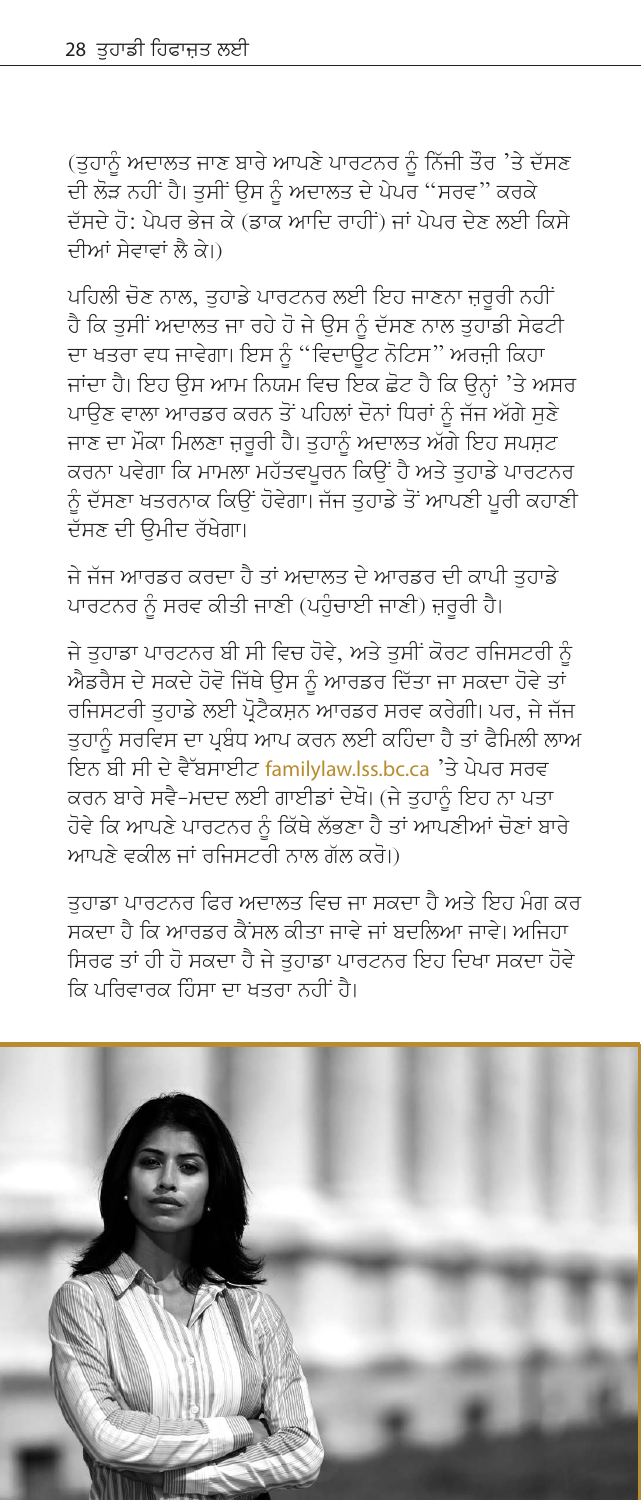<span id="page-30-0"></span>ਦਜੀ ਚੋਣ ੳਦੋਂ ਲਈ ਹੈ ਜਦੋਂ ਆਰਡਰ ਲੈਣ ਲਈ ਜ਼ਿਆਦਾ ਸਮਾਂ ੳਡੀਕ \_<br>ਕਰਨਾ ਤਹਾਡੇ ਲਈ ਸਰੱਖਿਅਤ ਨਹੀਂ ਹੈਦਾ ਹੈ। ਤਹਾਡੇ ਪਾਰਟਨਰ ਨੂੰ .<br>ਇਹ ਪਤਾ ਲੱਗ ਜਾਵੇਗਾ ਕਿ ਤਸੀਂ ਅਦਾਲਤ ਨੂੰ ਜਾ ਰਹੇ ਹੋ, ਪਰ ਤਸੀਂ ਆਮ ਨਾਲੋਂ ਜਿਆਦਾ ਤੇਜੀ ਨਾਲ ਆਰਡਰ 'ਤੇ ਕਾਰਵਾਈ ਕੀਤੇ ਜਾਣ ਲਈ "ਸੌਰਟ-ਲੀਵ/ਅਰਜੈਂਟ" ਅਰਜੀ ਦੀ ਮੰਗ ਕਰਦੇ ਹੋ। ਤਹਾਡੇ ਪਾਰਟਨਰ ਨੂੰ ਅਦਾਲਤ ਜਾਣ ਤੋਂ ਪਹਿਲਾਂ ਜਵਾਬ ਦੇਣ ਲਈ ਸਿਰਫ ਥੋੜ੍ਹਾ ਸਮਾਂ ਹੀ ਦਿੱਤਾ ਜਾਵੇਗਾ।

ਤੀਜੀ ਚੋਣ ਨਾਲ, ਤਹਾਡੇ ਪਾਰਟਨਰ ਨੂੰ ਇਹ ਪਤਾ ਲੱਗੇਗਾ ਕਿ ਤਸੀਂ .<br>ਅਪਲਾਈ ਕਰ ਰਹੇ ਹੋ ਅਤੇ ਅਦਾਲਤ ਜਾਣ ਤੋਂ ਪਹਿਲਾਂ ਜਵਾਬ ਦੇਣ ਲਈ ਉਸ ਕੋਲ ਆਮ ਮਾਤਰਾ ਵਿਚ ਸਮਾਂ ਹੋਵੇਗਾ।

# ਕੀ ਮੇਰੇ ਲਈ ਅਦਾਲਤ ਦੀ ਸਣਵਾਈ ਲਈ ਜਾਣਾ ਜ਼ਰਰੀ ਹੈ?

Do I have to go to a court hearing?

ਜੇ ਤਸੀਂ ਆਰਡਰ ਵਿਦਾਉਟ ਨੋਟਿਸ (ਉਪਰ ਦੇਖੋ) ਨਹੀਂ ਬਣਾਉਂਦੇ ਤਾਂ ਤੁਹਾਨੂੰ ਅਤੇ ਤੁਹਾਡੇ ਪਾਰਟਨਰ ਦੋਨਾਂ ਨੂੰ ਤੁਹਾਡੀ ਅਰਜ਼ੀ ਬਾਰੇ ਸੁਣਵਾਈ ਲਈ ਇੱਕੋ ਅਦਾਲਤ ਵਿਚ ਜਾਣਾ ਪਵੇਗਾ।

ਜੇ ਤਹਾਡੇ ਕੋਲ ਵਕੀਲ ਹੈ ਤਾਂ ਤਹਾਡੀ ਅਰਜੀ ਬਾਰੇ ਅਦਾਲਤ ਦੀ ਸਣਵਾਈ ਦਾ ਸਮਾਂ ਮਿੱਥਣ ਲਈ ਤਹਾਡਾ ਵਕੀਲ ਕੋਰਟ ਰਜਿਸਟਰੀ ਨਾਲ ਰਲ ਕੇ ਕੰਮ ਕਰੇਗਾ। ਜੇ ਤਸੀਂ ਵਕੀਲ ਤੋਂ ਬਿਨਾਂ ਅਦਾਲਤ ਜਾ ਰਹੇ ਹੋਵੋ ਤਾਂ ਕੋਰਟ ਦਾ ਸਟਾਫ ਤਹਾਨੂੰ ਦੱਸੇਗਾ ਕਿ ਤਹਾਨੂੰ ਕਦੋਂ ਅਦਾਲਤ ਵਿਚ ਜਾਣ ਦੀ ਲੋੜ ਹੈ। ਆਪਣੇ ਪਾਰਟਨਰ ਨੰ ਸਣਵਾਈ ਬਾਰੇ ਦੱਸਣ ਲਈ ਅਰਜੀ ਸਰਵ ਕਰਨ ਦੀ ਜਿੰਮੇਵਾਰੀ ਤਹਾਡੀ ਹੈ।

#### ਅਦਾਲਤ ਦੀ ਸਣਵਾਈ ਵਿਚ ਕੀ ਹੰਦਾ ਹੈ? What happens at the court hearing?

ਅਦਾਲਤ ਦੀ ਸਣਵਾਈ ਵਿਖੇ ਕੀ ਹੰਦਾ ਹੈ. ਇਹ ਇਸ ਚੀਜ 'ਤੇ ਨਿਰਭਰ ਕਰਦਾ ਹੈ ਕਿ ਕੀ ਤੁਸੀਂ ਸੁਬਾਈ ਜਾਂ ਸੁਪਰੀਮ ਕੋਰਟ ਵਿਚ ਹੋ, ਅਤੇ ਕੀ ਤਹਾਡੇ ਕੋਲ ਵਕੀਲ ਹੈ ਜਾਂ ਨਹੀਂ।

## ਸਬਾਈ ਅਦਾਲਤ ਵਿਚ

In Provincial Court

- ∙ ਜੇ ਤਹਾਡੇ ਕੋਲ ਵਕੀਲ ਹੈ ਤਾਂ ਤਹਾਡਾ ਵਕੀਲ ਤਹਾਡੀ ਤਰਫੋਂ ਕੇਸ ਪੇਸ਼ ਕਰੇਗਾ, ਜਿਸ ਵਿਚ ੳਹ ਸਰਤਾਂ ਵੀ ਸ਼ਾਮਲ ਹੋਣਗੀਆਂ ਜਿਹੜੀਆਂ ਤਸੀਂ ਆਰਡਰ ਵਿਚ ਚਾਹੌਦੇ ਹੋ, ਪਰ ਤਹਾਡੇ ਤੋਂ "ਸਬਤ ਦੇਣ" ਦੀ ਆਸ ਰੱਖੀ ਜਾਵੇਗੀ। ਇਸ ਦਾ ਮਤਲਬ ਹੈ ਕਿ ਤਹਾਡਾ ਵਕੀਲ ਤਹਾਨੰ ਕਹੇਗਾ:
	- ਕਿ ਤੁਸੀਂ ਸਹੁੰ ਖਾ ਕੇ ਜੱਜ ਨੂੰ ਦੱਸੋ ਕਿ ਤੁਹਾਨੂੰ ਆਰਡਰ ਦੀ ਲੋੜ ਕਿਓਂ ਹੈ. ਜਾਂ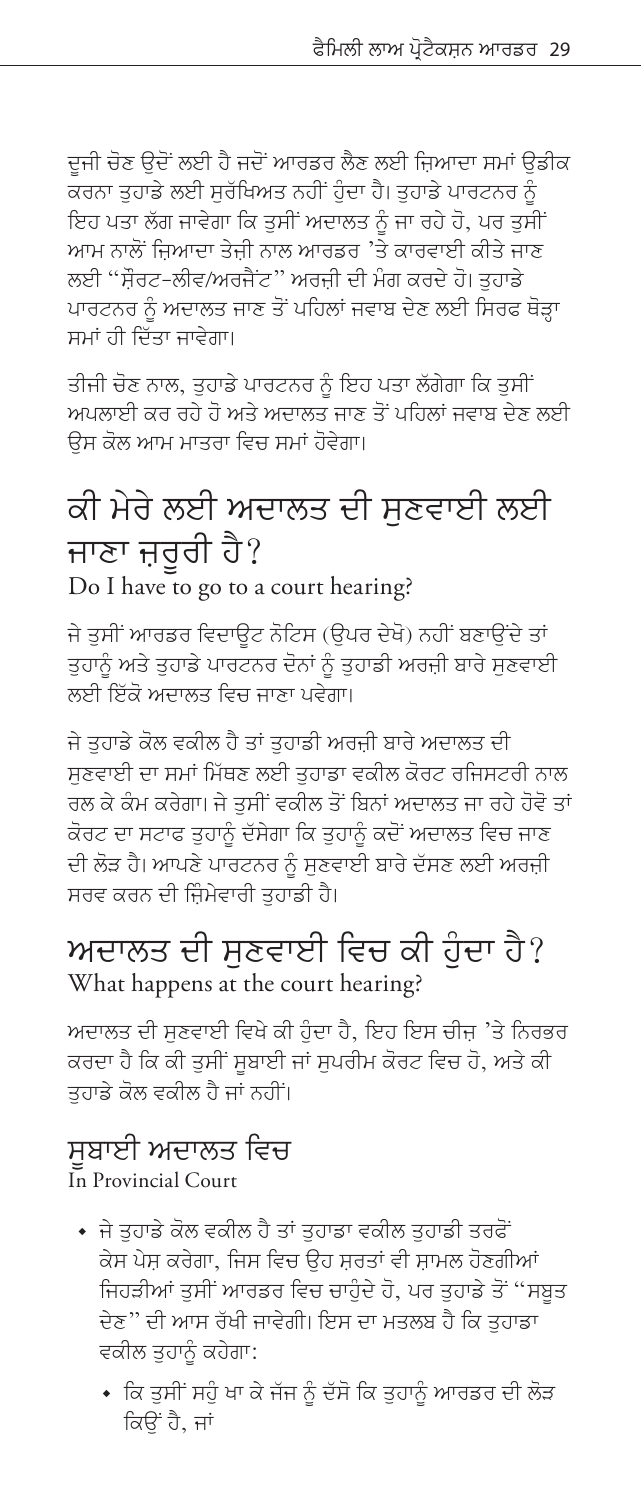- <span id="page-31-0"></span>• ਕਿ ਤਸੀਂ ਉਨ੍ਹਾਂ ਨੂੰ ਤੱਥ ਦਿਉ ਅਤੇ ਉਹ ਇਹ ਅਦਾਲਤ ਲਈ ਐਫੀਡੇਵਿਟ (ਹਲਫੀਆ ਬਿਆਨ) ਵਿਚ ਪਾਵੇਗਾ।
- ∙ ਜੇ ਤਹਾਡੇ ਕੋਲ ਵਕੀਲ ਨਹੀਂ ਹੈ ਤਾਂ ਜੱਜ ਤਹਾਨੰ ਆਪਣੀ ਹਾਲਤ ਦੱਸਣ ਲਈ ਕਹੇਗਾ ਅਤੇ ਇਹ ਪੁੱਛੇਗਾ ਕਿ ਤੁਸੀਂ ਆਰਡਰ ਵਿਚ ਕੀ ਚਾਹੁੰਦੇ ਹੋ।

ਆਪਣੀ ਕਹਾਣੀ ਦੀ ਹਿਮਾਇਤ ਵਿਚ ਤਸੀਂ ਜਾਂ ਤਹਾਡਾ ਵਕੀਲ ਗਵਾਹ ਵੀ ਸੱਦ ਸਕਦੇ ਹੋ. ਭਾਵੇਂ ਕਿ ਇਹ ਕਰਨਾ ਜਰਰੀ ਨਹੀਂ ਹੈ — **ਤਹਾਡੀ** ਗਵਾਹੀ ਜਾਂ ਐਫੀਡੇਵਿਟ ਵਿਚ ਦਿੱਤੀ ਗਵਾਹੀ ਹੀ ਕਾਫ਼ੀ ਹੈ।

ਸਣਵਾਈ ਦੌਰਾਨ ਤਹਾਡਾ ਪਾਰਟਨਰ (ਜਾਂ ਉਸਦਾ ਵਕੀਲ) ਤਹਾਨੰ ਜਾਂ ਤਹਾਡੇ ਗਵਾਹਾਂ ਨੂੰ ਸਵਾਲ ਪੱਛ ਸਕਦਾ ਹੈ। ਜਾਂ, ਤਹਾਡਾ ਪਾਰਟਨਰ ਇਕ .<br>ਐਫੀਡੇਵਿਟ ਦਰਜ ਕਰਵਾ ਸਕਦਾ ਹੈ ਜਿਹੜਾ ੳਸ ਦਾ ਪੱਖ ਦੱਸਦਾ ਹੈ ਅਤੇ ਉਹ ਆਪਣੇ ਗਵਾਹ ਵੀ ਸੱਦ ਸਕਦਾ ਹੈ।

## ਸਪਰੀਮ ਕੋਰਟ ਵਿਚ

In Supreme Court

- ◆ ਜੇ ਤਹਾਡੇ ਕੋਲ ਵਕੀਲ ਹੈ ਤਾਂ ਤਹਾਡਾ ਵਕੀਲ ਤਹਾਡੇ ਐਫੀਡੇਵਿਟਸ (ਹਲਫੀਆ ਬਿਆਨਾਂ) ਅਤੇ ਹੋਰ ਗਵਾਹਾਂ ਦੇ ਬਿਆਨਾਂ ਨਾਲ ਤਹਾਡੀ ਤਰਫੋਂ ਤੁਹਾਡਾ ਕੇਸ ਪੇਸ਼ ਕਰੇਗਾ। ਆਮ ਤੌਰ ਤੇ ਤੁਹਾਨੂੰ ਬੋਲਣ ਲਈ ਨਹੀਂ ਕਿਹਾ ਜਾਵੇਗਾ। ਖਰਚੇ ਅਤੇ ਅਦਾਲਤ ਦੀ ਤਾਰੀਕ ਦੀ ਲੰਮੀ ੳਡੀਕ ਕਰਕੇ ਸਪਰੀਮ ਕੋਰਟ ਵਿਚ ਮਕੱਦਮਾ ਬਹੁਤ ਘੱਟ ਹੀ ਲੜਿਆ ਜਾਂਦਾ ਹੈ। ਆਮ ਤੌਰ 'ਤੇ, ਤੁਹਾਡਾ ਵਕੀਲ ਲੰਬੀ ਉਡੀਕ ਕਰਨ ਅਤੇ ਰਸਮੀ ਮਕੱਦਮੇ ਦੀ ਬਜਾਏ ਅਦਾਲਤ ਨੰ ਛੋਟੀਆਂ ਅਰਜ਼ੀਆਂ ਕਰਨ ਲਈ ਜਾਵੇਗਾ।
- ◆ ਜੇ ਤਹਾਡੇ ਕੋਲ ਵਕੀਲ ਨਾ ਹੋਵੇ ਤਾਂ ਜੱਜ ਤਹਾਨੂੰ ਕਹੇਗਾ ਕਿ ਤਸੀਂ ਆਪਣੀ ਹਾਲਤ ਬਾਰੇ ਦੱਸੋ ਅਤੇ ਆਪਣਾ ਐਫੀਡੇਵਿਟ ਦਿੳ ਅਤੇ ਜੇ ਕੋਈ ਗਵਾਹ ਹੈ ਤਾਂ ਗਵਾਹਾਂ ਦੇ ਐਫੀਡੇਵਿਟ ਪੇਸ ਕਰੋ।

ਤਹਾਡਾ ਪਾਰਟਨਰ (ਜਾਂ ੳਸਦਾ ਵਕੀਲ) ਘਟਨਾਵਾਂ ਨਾਲ ਸੰਬੰਧਿਤ ਆਪਣੇ ਪੱਖ ਦੀ ਹਿਮਾਇਤ ਵਿਚ ਵੀ ਐਫ਼ੀਡੇਵਿਟ ਦੇਵੇਗਾ।

#### ਜੱਜ ਫ਼ੈਸਲਾ ਕਿਵੇਂ ਕਰਦਾ ਹੈ*?* How does the judge decide?

ਜੱਜ ਆਪਣਾ ਫੈਸਲਾ ਸੁਣਵਾਈ ਵਿਚ ਪੇਸ਼ ਕੀਤੇ ਗਏ ਤੱਥਾਂ ਨੂੰ ਆਧਾਰ ਬਣਾ ਕੇ ਦੇਵੇਗਾ ਅਤੇ ਇਨਾਂ ਚੀਜ਼ਾਂ 'ਤੇ ਵਿਚਾਰ ਵੀ ਕਰੇਗਾ:

- ◆ ਤੁਹਾਡੇ ਪਾਰਟਨਰ ਵਲੋਂ ਪਰਿਵਾਰਕ ਹਿੰਸਾ ਦੀ ਕੋਈ ਹਿਸਟਰੀ;
- $\bullet$  ਕੀ ਹਿੰਸਾ ਵਧ ਰਹੀ ਹੈ:
- ◆ ਕੀ ਮਾਨਿਸਕ ਬਰਾ ਵਰਤਾੳ ਤਹਾਨੰ ਜਾਂ ਤਹਾਡੇ ਪਰਿਵਾਰ ਦੇ ਮੈਂਬਰ (ਮੈਂਬਰਾਂ) ਨੂੰ ਉਹ ਚੀਜ਼ਾਂ ਕਰਨ ਲਈ ਮਜ਼ਬਰ ਕਰਨ ਦਾ ਪੈਟਰਨ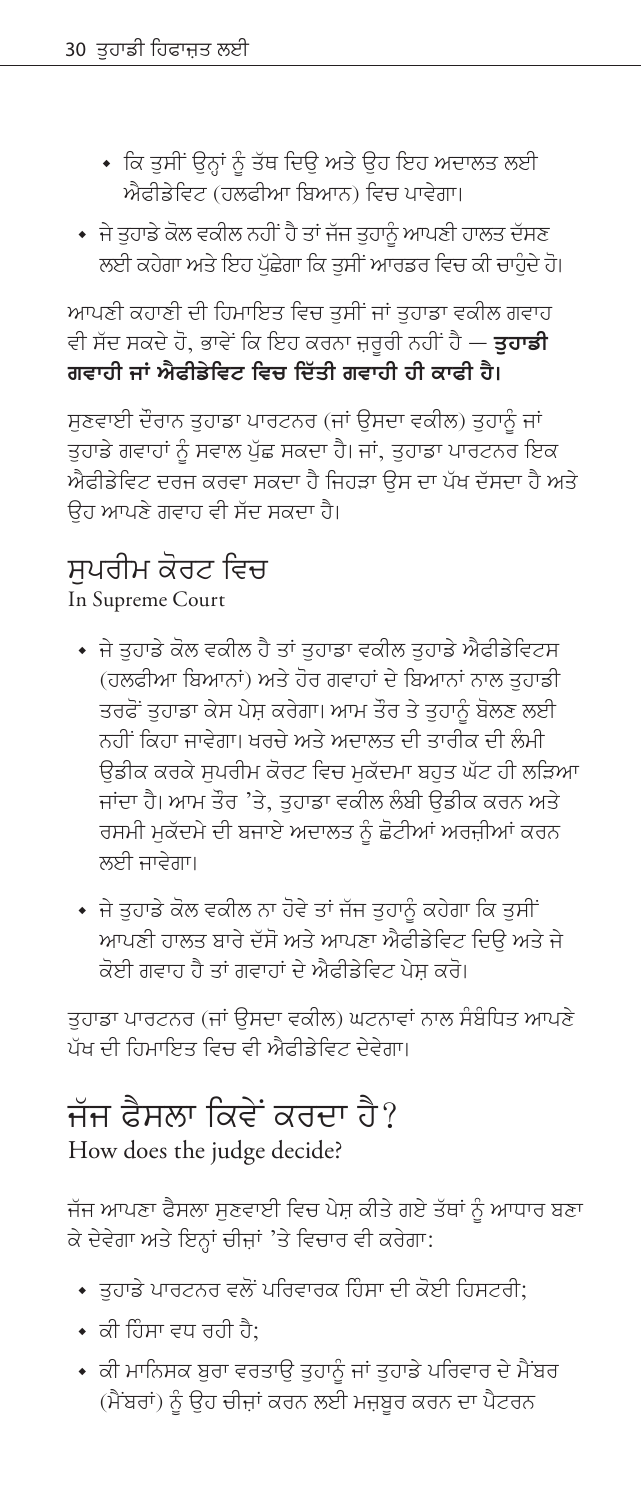<span id="page-32-0"></span>ਦਿਖਾੳਂਦਾ ਹੈ ਜਿਹੜੀਆਂ ੳਹ ਚਾਹੰਦਾ ਹੈ:

- ◆ ਆਪਣੇ ਪਾਰਟਨਰ ਨਾਲ ਤਹਾਡੇ ਮੌਜਦਾ ਸੰਬੰਧ, ਸਮੇਤ ਤਹਾਡੇ ਅਲੱਗ ਹੋਣ ਦੇ:
- ∙ ਤਹਾਡੇ ਪਾਰਟਨਰ ਦੇ ਖਾਸ ਮਾਮਲੇ ਜਿਵੇਂ ਕਿ ਨਸ਼ਿਆਂ ਦੀ ਦਰਵਰਤੋਂ, ਰੁਜ਼ਗਾਰ ਜਾਂ ਮਾਇਕ ਸਮੱਸਿਆਵਾਂ, ਮਾਨਸਿਕ ਸਿਹਤ ਦੀਆਂ ਸਮੱਸਿਆਵਾਂ, ਅਤੇ ਹਥਿਆਰਾਂ ਤੱਕ ਪਹੰਚ: ਅਤੇ
- ◆ ਤਹਾਡੇ ਜਾਂ ਪਰਿਵਾਰ ਦੇ ਹੋਰ ਮੈਂਬਰ (ਮੈਂਬਰਾਂ) ਦੇ ਖਾਸ ਮਾਮਲੇ ਜਿਵੇਂ ਕਿ ਗਰਭ ਜਾਂ ਪਰਿਵਾਰ ਦੀਆਂ ਹਾਲਤਾਂ, ਜਾਂ ਕੀ ਤੁਹਾਨੂੰ ਪੈਸਿਆਂ ਲਈ ਉਸ 'ਤੇ ਨਿਰਭਰ ਹੋਣਾ ਪੈਂਦਾ ਹੈ।

#### ਜੱਜ ਕੀ ਫੈਸਲਾ ਕਰ ਸਕਦਾ ਹੈ? What can the judge decide?

ਜੇ ਜੱਜ ਆਰਡਰ ਦਿੰਦਾ ਹੈ ਤਾਂ ਉਹ ਸਾਰੀਆਂ ਸ਼ਰਤਾਂ ਦਰਜ ਕਰੇਗਾ ਜਿਨਾਂ ਦੀ ੳਸ ਵਿਅਕਤੀ ਵਲੋਂ ਪਾਲਣਾ ਕਰਨਾ ਜ਼ਰਰੀ ਹੈ। ਜੱਜ ਅਜਿਹੇ ਆਰਡਰ ਕਰ ਸਕਦਾ ਹੈ ਜਿਹੜੇ ਤਹਾਡੇ ਪਾਰਟਨਰ ਨੂੰ ਇਹ ਚੀਜ਼ਾਂ ਕਰਨ ਤੋਂ ਮਨਾਹੀ ਕਰਦੇ ਹਨ:

- ◆ ਤਹਾਡੇ ਨਾਲ ਸਿੱਧੇ ਜਾਂ ਅਸਿੱਧੇ ਗੱਲਬਾਤ ਕਰਨ ਤੋਂ;
- ◆ ਤਹਾਡੇ ਬਾਰੇ ਜਾਣਕਾਰੀ ਜਾਂ ਤਹਾਡੀਆਂ ਤਸਵੀਰਾਂ ਵੰਡਣ ਤੋਂ;
- ∙ ਉਨ੍ਹਾਂ ਥਾਂਵਾਂ 'ਤੇ ਜਾਣ ਤੋਂ ਜਿੱਥੇ ਤਸੀਂ ਜਾਂ ਪਰਿਵਾਰ ਦੇ ਹੋਰ ਮੈਂਬਰ ਜਾਂਦੇ ਹੋ, ਜਿਸ ਵਿਚ ਸਕਲ, ਬਿਜਨਸ ਅਤੇ ਘਰ ਸ਼ਾਮਲ ਹਨ — ਭਾਵੇਂ ਉਹ ਘਰ ਦਾ ਮਾਲਕ ਵੀ ਹੋਵੇ;
- ◆ ਤਹਾਡਾ ਜਾਂ ਪਰਿਵਾਰ ਦੇ ਹੋਰ ਮੈਂਬਰਾਂ ਦਾ ਪਿੱਛਾ ਕਰਨ ਤੋਂ; ਅਤੇ
- ∙ਾਥਿਆਰ ਰੱਖਣ ਤੋਂ।

ਜੱਜ ਕਝ ਗੱਲਬਾਤ ਕਰਨ ਦੀ ਆਗਿਆ ਦੇ ਸਕਦਾ ਹੈ, ਪਰ ਤਹਿ ਕੀਤੀਆਂ ਗਈਆਂ ਗਾਈਡਲਾਈਨਾਂ ਨਾਲ। ਜੱਜ ਇਹ ਵੀ ਕਰ ਸਕਦਾ ਹੈ:

- ◆ ਪਲੀਸ ਅਫਸਰ ਨੰ ਤਹਾਡੇ ਨਾਲ ਘਰ ਨੰ ਜਾਣ ਲਈ ਕਹਿ ਸਕਦਾ ਹੈ ਤਾਂ ਜੋ ਤਸੀਂ ਆਪਣੀਆਂ ਨਿੱਜੀ ਚੀਜਾਂ ਚੱਕ ਸਕੋ:
- ∙ਾਰਥਿਆਰ ਖੋਹ ਸਕਦਾ ਹੈ<sup>.</sup> ਅਤੇ
- ◆ ਤੁਹਾਡੇ ਪਾਰਟਨਰ ਤੋਂ ਅਦਾਲਤ ਨੂੰ ਰਿਪੋਰਟ ਕਰਨ ਦੀ ਮੰਗ ਕਰ ਸਕਦਾ ਹੈ।

ਪਰ, ਜੇ ਤੁਹਾਡਾ ਪਾਰਟਨਰ ਇਹ ਦਿਖਾ ਸਕੇ ਕਿ ਪਰਿਵਾਰਕ ਹਿੰਸਾ ਦਾ ਕੋਈ ਖਤਰਾ ਨਹੀਂ ਹੈ ਤਾਂ ਜੱਜ ਤਹਾਡੀ ਅਰਜ਼ੀ ਤੋਂ ਨਾਂਹ ਕਰਨ ਦਾ ਫੈਸਲਾ ਕਰ ਸਕਦਾ ਹੈ।

ਜੇ ਤਹਾਡੀ ਅਰਜ਼ੀ ਰੱਦ ਹੋ ਜਾਂਦੀ ਹੈ ਤਾਂ ਫੈਮਿਲੀ ਲਾਅ ਪ੍ਰੋਟੈਕਸ਼ਨ ਆਰਡਰ ਲਈ ਦਬਾਰਾ ਅਪਲਾਈ ਕਰਨ ਬਾਰੇ ਜਾਂ ਕੰਡਕਟ ਆਰਡਰ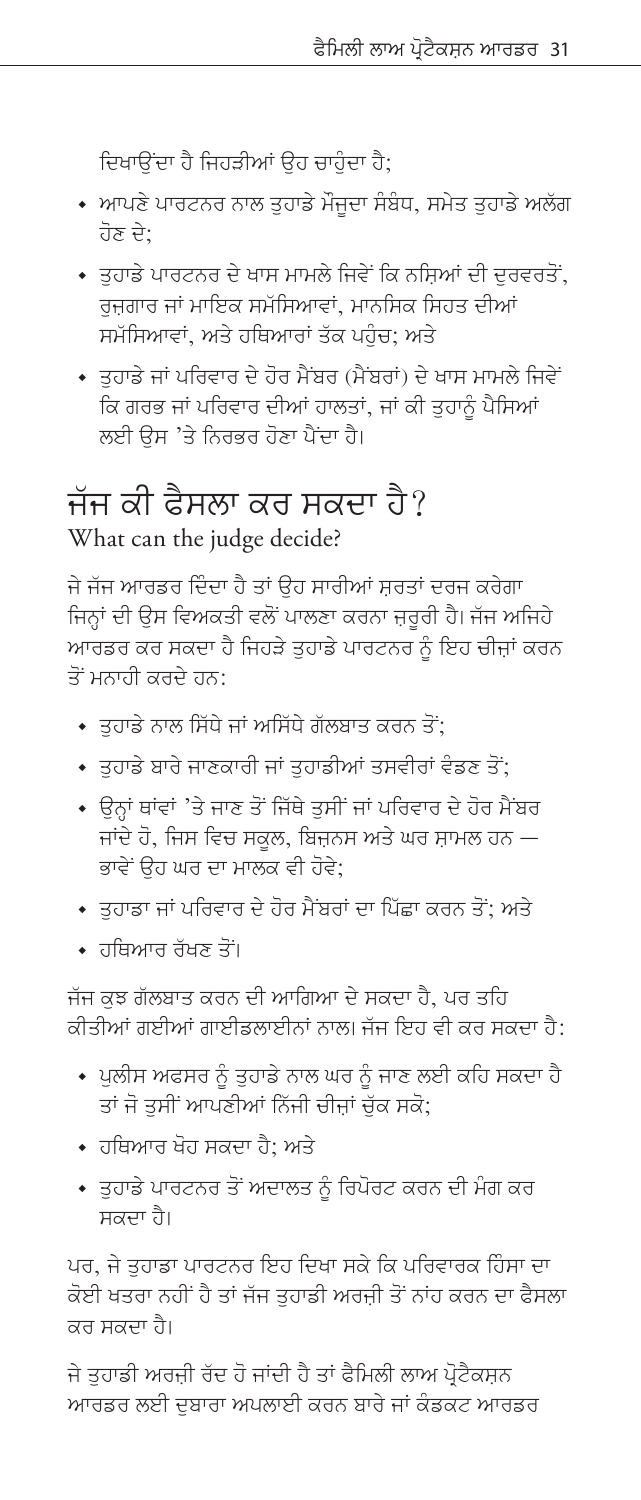<span id="page-33-0"></span>(ਵਤੀਰੇ ਬਾਰੇ ਆਰਡਰ) ਲੈਣ ਬਾਰੇ ਆਪਣੇ ਵਕੀਲ ਜਾਂ ਡਿੳਟੀ ਕੌਂਸਲ ਨਾਲ ਗੱਲ ਕਰੋ। ਕੰਡਕਟ ਆਰਡਰ ਤਹਾਡੇ ਪਾਰਟਨਰ ਨੰ ਇਹ ਦੱਸਦਾ ਹੈ ਕਿ ਤਹਾਡੇ. ਤਹਾਡੇ ਬੱਚਿਆਂ. ਜਾਂ ਉਸ ਤੋਂ ਪਭਾਵਿਤ ਹੋਣ ਵਾਲੇ ਕੀਤੇ ਹੋਰ ਵਿਅਕਤੀ ਦੇ ਸੰਬੰਧ ਵਿਚ ੳਹ ਕੀ ਕਰ ਸਕਦਾ ਹੈ ਅਤੇ ਕੀ ਨਹੀਂ ਕਰ ਸਕਦਾ। ਪੋਟੈਕਸਨ ਆਰਡਰ ਦੇ ਉਲਟ, ਕੰਡਕਟ ਆਰਡਰ ਦੀ ਉਲੰਘਣਾ ਕਰਨ ਨਾਲ ਕੋਈ ਮਜਰਮਾਨਾ ਸਿੱਟੇ ਨਹੀਂ ਨਿਕਲਦੇ. ਇਸ ਕਰਕੇ ਜੱਜ ਪ੍ਰੋਟੈਕਸ਼ਨ ਆਰਡਰ ਦੀ ਬਜਾਏ ਕੰਡਕਟ ਆਰਡਰ ਦਾ ਆਰਡਰ ਕਰਨ ਦਾ ਜ਼ਿਆਦਾ ਖਾਹਸ਼ਮੰਦ ਹੋ ਸਕਦਾ ਹੈ। ਜੇ ਤਹਾਡਾ ਪਾਰਟਨਰ ਕੰਡਕਟ ਆਰਡਰ ਦੀ ਉਲੰਘਣਾ ਕਰਦਾ ਹੈ ਤਾਂ ਇਸ ਨੂੰ ਲਾਗੂ ਕਰਵਾਉਣ ਲਈ ਤਹਾਨੂੰ ਅਦਾਲਤ ਜਾਣਾ ਪਵੇਗਾ। ਜੱਜ ਤਹਾਡੇ ਪਾਰਟਨਰ ਨੂੰ ਜਰਮਾਨਾ ਕਰ ਸਕਦਾ ਹੈ, ਸਖਤ ਕੰਡਕਟ ਆਰਡਰ ਜਾਰੀ ਕਰ ਸਕਦਾ ਹੈ, ਜਾਂ ਪ੍ਰੋਟੈਕਸ਼ਨ ਆਰਡਰ ਦਾ ਆਰਡਰ ਕਰਨ ਦਾ ਫੈਸਲਾ ਕਰ ਸਕਦਾ ਹੈ।

## ਆਰਡਰ ਕਿਵੇਂ ਤਿਆਰ ਕੀਤਾ ਜਾਂਦਾ ਹੈ $\,{}^{\circ}$ How is the order prepared?

ਜੇ ਜੱਜ ਕਿਸੇ ਹੋਰ ਤਰ੍ਹਾਂ ਆਰਡਰ ਨਹੀਂ ਕਰਦਾ ਤਾਂ ਕਲਰਕ ਜਾਂ ਰਜਿਸਟਰਾਰ ਫੈਮਿਲੀ ਲਾਅ ਪੋਟੈਕਸਨ ਆਰਡਰ ਤਿਆਰ\_ਕਰਨਗੇ। ਜੱਜ ਵਲੋਂ ਆਰਡਰ 'ਤੇ ਦਸਖਤ ਕਰਨ ਤੋਂ ਫੌਰਨ ਬਾਅਦ, ਕੋਰਟ ਦਾ ਸਟਾਫ ਇਸ ਨੂੰ ਪੋਟੈਕਸ਼ਨ ਆਰਡਰ ਰਜਿਸਟਰੀ ਕੋਲ ਭੇਜੇਗਾ। ਆਰਡਰ ਜੱਜ ਦੇ ਮੰਹ-ਜ਼ਬਾਨੀ ਆਰਡਰ ਕਰਨ ਤੋਂ ਫੌਰਨ ਬਾਅਦ ਲਾਗ ਹੋ ਜਾਂਦਾ ਹੈ।

#### ਮੈਂ ਆਰਡਰ ਦਾ ਕੀ ਕਰਨਾ ਹੈ? What do I do with the order?

ਆਪਣੇ ਵਕੀਲ ਜਾਂ ਅਦਾਲਤ ਦੇ ਸਟਾਫ ਕੋਲੋਂ ਆਰਡਰ ਦੀ ਇਕ ਕਾਪੀ ਮੰਗਣਾ ਯਾਦ ਰੱਖੋ ਅਤੇ ਇਸ ਨੂੰ ਧਿਆਨ ਨਾਲ ਪੜ੍ਹੋ ਤਾਂ ਜੋ ਤੁਸੀਂ ਇਸ ਦੀਆਂ ਸਰਤਾਂ ਸਮਝ ਸਕੋ। ਇਹ ਪੱਕਾ ਕਰੋ ਕਿ ਨਾਂ. ਐਡਰੈਸ. ਅਤੇ ਜਨਮ ਦਿਨ ਸਹੀ ਲਿਖੇ ਗਏ ਹਨ। ਇਸ ਦੀ ਇਕ ਕਾਪੀ ਆਪਣੇ ਕੋਲ ਰੱਖਣਾ ਵੀ ਚੰਗਾ ਹੈ। ਜੇ ਤੁਹਾਡਾ ਪਾਰਟਨਰ ਕਿਸੇ ਸ਼ਰਤ ਦੀ ਪਾਲਣਾ ਨਾ ਕਰੇ ਤਾਂ ਜੋ ਤਸੀਂ ਇਹ ਪਲੀਸ ਨੂੰ ਦਿਖਾ ਸਕਦੇ ਹੋ।

ਜੇ ਆਰਡਰ ਵਿਚ ਤੁਹਾਡੇ ਬੱਚੇ ਵੀ ਸ਼ਾਮਲ ਹਨ ਤਾਂ ਇਸ ਦੀ ਇਕ ਕਾਪੀ ਉਨ੍ਹਾਂ ਨੂੰ ਦਿਉ ਜਿਹੜੇ ਬੱਚਿਆਂ ਦੀ ਉਦੋਂ ਦੇਖਭਾਲ ਕਰ ਰਹੇ ਹੁੰਦੇ ਹਨ ਜਦੋਂ ਉਹ ਤੁਹਾਡੇ ਨਾਲ ਨਹੀਂ ਹੁੰਦੇ ਜਿਵੇਂ ਕਿ ਉਨ੍ਹਾਂ ਦੇ ਟੀਚਰ, ਬੱਚਿਆਂ ਦੀ ਸੰਭਾਲ ਕਰਨ ਵਾਲੇ, ਕੋਚ, ਜਾਂ ਹੋਰ ਇਨਸਟਰੱਕਟਰ। ਉਨ੍ਹਾਂ ਨੂੰ ਦੱਸੋ ਕਿ ਜੇ ਤਹਾਡਾ ਪਾਰਟਨਰ ਆਰਡਰ ਵਿਚਲੀਆਂ ਸਰਤਾਂ ਦੀ ਪਾਲਣਾ ਨਹੀਂ ਕਰਦਾ ਤਾਂ ਉਹ ਪਲੀਸ ਨੂੰ ਫੋਨ ਕਰਨ।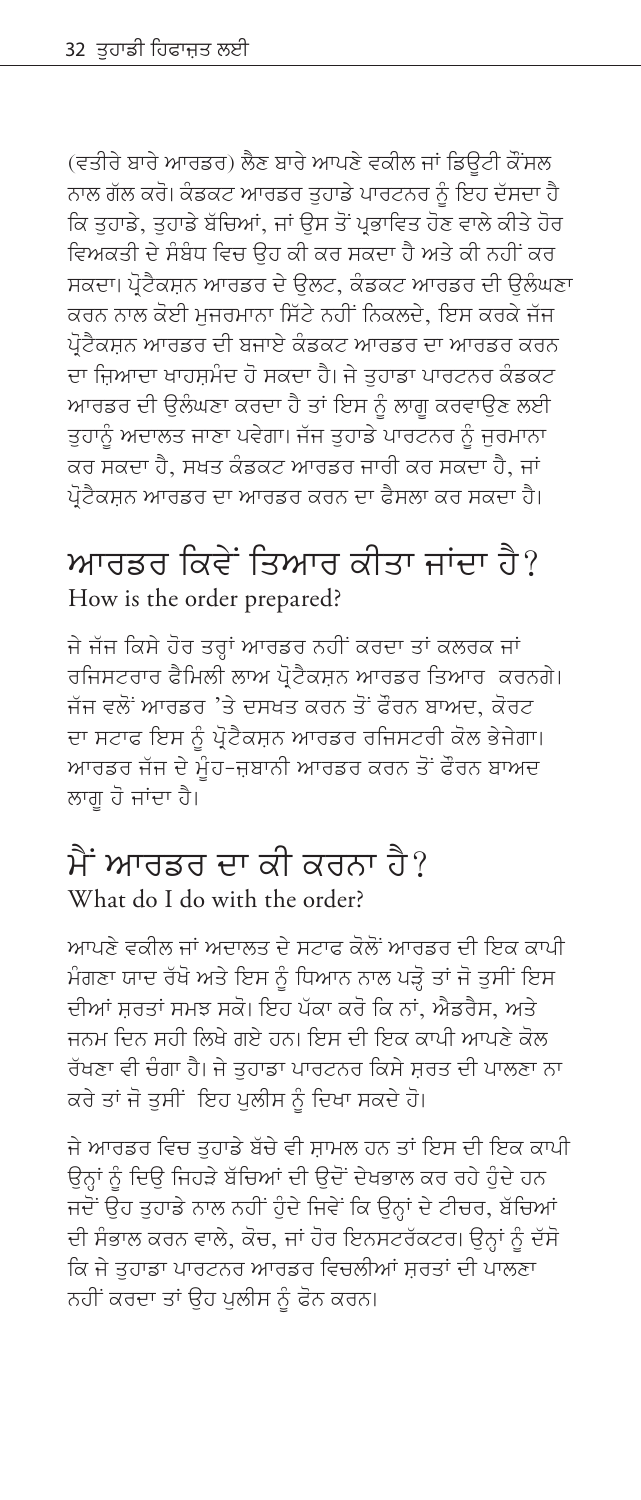# <span id="page-34-0"></span>ਜੇ ਮੇਰਾ ਪਾਰਟਨਰ ਮੇਰੇ ਘਰ ਆ ਜਾਵੇ ਜਦ ਕਿ ਉਸ ਨੂੰ ਨਹੀਂ ਆਉਣਾ ਚਾਹੀਦਾ ਸੀ ਤਾਂ ਮੈਨੌ ਕੀ ਕਰਨਾ ਚਾਹੀਦਾ ਹੈ?

What if my partner shows up at my home although they aren't supposed to?

**ਫੌਰਨ 911 ਨੰ ਫੋਨ ਕਰੋ।** (ਜੇ ਤਹਾਡੇ ਇਲਾਕੇ ਵਿਚ 911 ਦੀ ਸਰਵਿਸ ਨਹੀਂ ਹੈ ਤਾਂ ਆਪਣੀ ਲੋਕਲ ਪਲੀਸ ਦੇ ਐਮਰਜੰਸੀ ਫੋਨ ਨੰਬਰ 'ਤੇ ਫੋਨ ਕਰੋ।) ਇਹ ਯਾਦ ਰੱਖੋ ਕਿ ਪਲੀਸ ਅਤੇ ਆਰ ਸੀ ਐੱਮ ਪੀ ਸਾਰੇ ਫੈਮਿਲੀ ਲਾਅ ਪੋਟੈਕਸ਼ਨ ਆਰਡਰਾਂ ਨੰ ਲਾਗ ਕਰ ਸਕਦੀ ਹੈ। ਉਨਾਂ ਨੰ ਦੱਸੋ ਕਿ ਤਹਾਡੇ ਕੋਲ *ਫੈਮਿਲੀ ਲਾਅ ਐਕਟ ਅ*ਧੀਨ ਪੋਟੈਕਸਨ ਆਰਡਰ ਹੈ ਅਤੇ ਆਰਡਰ ਵਿਚਲੇ ਵਿਅਕਤੀ ਨੇ ਇਸ ਵਿਚਲੀਆਂ ਸਰਤਾਂ ਪਰੀਆਂ ਨਹੀਂ ਕੀਤੀਆਂ। (ਜੇ ਤਹਾਡੇ ਕੋਲ ਵਕੀਲ ਹੋਵੇ ਤਾਂ ੳਸ ਨੰ ਫੋਨ ਕਰਨਾ ਵੀ ਚੰਗਾ ਖਿਆਲ ਹੈ।)

ਫੈਮਿਲੀ ਲਾਅ ਪੋਟੈਕਸਨ ਆਰਡਰ ਦੀਆਂ ਸ਼ਰਤਾਂ ਪਰੀਆਂ ਨਾ ਕਰਨਾ ਇਕ ਜਰਮ ਹੈ। ਆਰਡਰ ਇਹ ਕਹਿੰਦਾ ਹੈ ਇਸ ਕਰਕੇ ਤਹਾਡੇ ਪਾਰਟਨਰ ਨੂੰ ਪਤਾ ਹੋਵੇਗਾ। ਜੇ ਉਹ ਆਰਡਰ ਦੀ ''ਉਲੰਘਣਾ'' ਕਰਦਾ ਹੈ ਤਾਂ ਬਹਤੇ ਕੇਸਾਂ ਵਿਚ ਪਲੀਸ ੳਸ ਨੂੰ ਗਿਫਤਾਰ ਕਰ ਲਵੇਗੀ (ਖਾਸ ਕਰਕੇ ਜੇ ਤਸੀਂ ਖਤਰੇ ਵਿਚ ਹੋਵੋ)। ਫਿਰ ਪਲੀਸ ਕਰਾਉਨ ਕੌਂਸਲ ਨੂੰ ਕਹੇਗੀ ਕਿ ਉਹ ਉਸ ਨੰ ਜਰਮ ਲਈ ਚਾਰਜ ਕਰੇ।

ਜੇ ਤਹਾਡਾ ਪਾਰਟਨਰ ਆਰਡਰ ਦੀਆਂ ਸਰਤਾਂ ਦੀ ੳਲੰਘਣਾ ਕਰਨ ਦਾ ਦੋਸ਼ੀ ਠਹਿਰਾਇਆ ਜਾਂਦਾ ਹੈ ਤਾਂ ਉਸ ਨੂੰ ਜੁਰਮਾਨਾ ਹੋ ਸਕਦਾ ਹੈ, ਜੇਲ੍ਹ ਭੇਜਿਆ ਜਾ ਸਕਦਾ ਹੈ. ਜਾਂ ਪੋਬੇਸਨ 'ਤੇ ਰੱਖਿਆ ਜਾ ਸਕਦਾ ਹੈ। ੳਸ ਦਾ ਰਿਕਾਰਡ ਮਜਰਮਾਨਾ ਬਣ ਜਾਵੇਗਾ। ਸਜਾ ਦਾ ਫੈਸਲਾ ਜੱਜ ਕੇਸ ਦੇ ਵੇਰਵਿਆਂ ਦੇ ਆਧਾਰ 'ਤੇ ਕਰੇਗਾ। ਜੇ ਹਾਲਾਤ ਬਹੁਤ ਗੰਭੀਰ ਨਾ ਹੋਣ ਜਾਂ ਜੇ ਉਸ ਨੇ ਪਹਿਲਾਂ ਵੀ ਅਦਾਲਤ ਦੇ ਆਰਡਰਾਂ ਦੀ ਉਲੰਘਣਾ ਨਾ ਕੀਤੀ ਹੋਵੇ ਤਾਂ ਆਮ ਤੌਰ 'ਤੇ ਜੱਜ ਵੱਧ ਤੋਂ ਵੱਧ ਜਰਮਾਨੇ ਜਾਂ ਸਜ਼ਾ ਦੀ ਚੋਣ ਨਹੀਂ ਕਰੇਗਾ।

ਆਰਡਰ ਦੇ ਲਾਗੂ ਹੋ ਜਾਣ ਤੋਂ ਬਾਅਦ ਜੇ ਮੈਂ ਆਪਣੇ ਪਾਰਟਨਰ ਨੂੰ ਮਿਲਣਾ ਚਾਹਾਂ ਜਾਂ ਉਸ ਨਾਲ ਗੱਲ ਕਰਨਾ ਚਾਹਾਂ ਤਾਂ ਕੀ ਹੋਵੇਗਾ? What if I want to see or talk to my partner after the order is in place?

ਇਕ ਵਾਰ ਤਹਾਨੰ ਆਰਡਰ ਮਿਲ ਜਾਣ 'ਤੇ, ਇਸ ਵਿਚਲੇ ਵਿਅਕਤੀ ਨੂੰ ਇਸ ਦੀਆਂ ਸਰਤਾਂ ਦੀ ਪਾਲਣਾ ਜ਼ਰੂਰ ਕਰਨੀ ਪਵੇਗੀ। ਜੇ ਤੁਹਾਡਾ ਪਾਰਟਨਰ ਅਜਿਹਾ ਨਹੀਂ ਕਰਦਾ ਤਾਂ ਉਹ ਕਾਨੰਨ ਤੋੜ ਰਿਹਾ ਹੈ। ਇਸ ਦਾ ਮਤਲਬ ਹੈ ਕਿ "ਕੋਈ ਸੰਪਰਕ ਨਹੀਂ" ਦੀ ਸ਼ਰਤ ਲਾਗੂ ਹੋ ਜਾਣ 'ਤੇ, ਤੁਹਾਡਾ ਪਾਰਟਨਰ ਤੁਹਾਡੇ ਨਾਲ ਸੰਪਰਕ ਨਹੀਂ ਕਰ ਸਕਦਾ ਭਾਵੇਂ ਤਸੀਂ ਅਜਿਹਾ ਚਾਹੋਦੇ ਵੀ ਹੋਵੋ (ਜੇ ਜੱਜ ਪੋਟੈਕਸ਼ਨ ਆਰਡਰ ਬਦਲ ਨਹੀਂ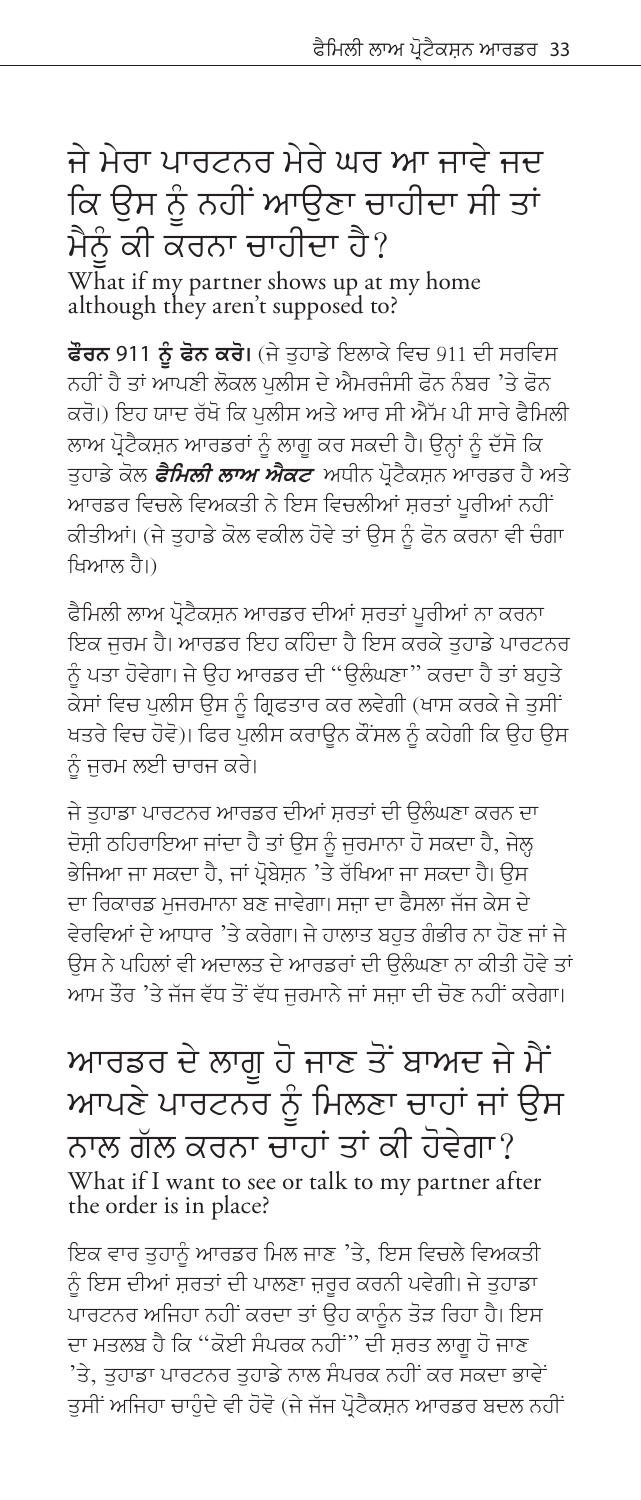<span id="page-35-0"></span>ਦਿੰਦਾ)। ਉਦਾਹਰਣ ਲਈ ਜੇ ਤੁਸੀਂ ਆਪਣੇ ਪਾਰਟਨਰ ਨੂੰ ਸੱਦਦੇ ਹੋ ਤਾਂ ਉਸ ਨੂੰ ਗ੍ਰਿਫਤਾਰ ਕੀਤਾ ਜਾ ਸਕਦਾ ਹੈ। (ਪਰ ਤਹਾਨੂੰ ਆਪਣੇ ਪਾਰਟਨਰ ਨਾਲ ਸੰਪਰਕ ਕਰਨ ਦੇ ਜਰਮ ਲਈ **ਚਾਰਜ ਨਹੀਂ ਕੀਤਾ** ਜਾ ਸਕਦਾ ਕਿਉਂਕਿ ਆਰਡਰ ਤੁਹਾਡੇ ਖਿਲਾਫ਼ ਨਹੀਂ ਕੀਤਾ ਗਿਆ ਸੀ – ਇਹ ਤਹਾਡੀ ਹਿਫਾਜ਼ਤ ਲਈ ਹੈ।)

#### ਜੇ ਮੈਂ ਆਰਡਰ ਬਦਲਣਾ ਜਾਂ ਕੈਂਸਲ ਕਰਨਾ ਜਾਹਾਂ ਤਾਂ ਕੀ ਹੋਵੇਗਾ? What if I want the order changed or cancelled?

ਇਹ ਗੱਲ ਯਾਦ ਰੱਖੋ ਕਿ ਆਰਡਰ ਤਹਾਡੀ ਹਿਫਾਜ਼ਤ ਲਈ ਕੀਤਾ ਗਿਆ ਸੀ। ਇਸ ਵਿਚ ਕੋਈ ਵੀ ਤਬਦੀਲੀ ਕਰਵਾੳਣ ਤੋਂ ਪਹਿਲਾਂ, ਤਹਾਨੰ ਕਿਸੇ ਵਿਕਟਿਮ ਸਰਵਿਸ ਵਰਕਰ ਅਤੇ/ਜਾਂ ਕਿਸੇ ਵਕੀਲ ਨਾਲ ਗੱਲ ਕਰਕੇ ਇਹ ਪੱਛਣਾ ਚਾਹੀਦਾ ਹੈ ਕਿ ਇਸ ਦਾ ਤਹਾਡੀ ਨਿੱਜੀ ਸਰੱਖਿਆ ਅਤੇ/ਜਾਂ ਤਹਾਡੇ ਕੇਸ 'ਤੇ ਕੀ ਅਸਰ ਪੈ ਸਕਦਾ ਹੈ। ਜੇ ਤਸੀਂ ਅਜੇ ਵੀ ਆਰਡਰ ਬਦਲਣਾ ਜਾਂ ਕੈਂਸਲ ਕਰਨਾ ਚਾਹੰਦੇ ਹੋਵੋ ਤਾਂ ਤੁਹਾਨੂੰ ਉਸ ਅਦਾਲਤ ਕੋਲ ਅਪਲਾਈ ਕਰਨ ਦੀ ਲੋੜ ਪਵੇਗੀ ਜਿਸ ਨੇ ਇਹ ਜਾਰੀ ਕੀਤਾ ਸੀ।

# ਜੇ ਮੈਂ ਕਿਸੇ ਹੋਰ ਸੂਬੇ ਵਿਚ ਮੂਵ ਹੋ ਜਾਵਾਂ ਤਾਂ ਕੀ ਹੋਵੇਗਾ?

What if I move to another province?

ਤੁਹਾਡੇ ਨਵੇਂ ਸੂਬੇ ਦੀ ਪੁਲੀਸ ਜਾਂ ਆਰ ਸੀ ਐੱਮ ਪੀ ਤੁਹਾਡਾ ਫੈਮਿਲੀ ਲਾਅ ਪੋਟੈਕਸੁਨ ਆਰਡਰ ਲਾਗ ਕਰਨ ਦੇ ਯੋਗ ਹੋ ਸਕਦੀ ਹੈ। ਆਪਣੇ ਨਵੇਂ ਸੂਬੇ ਵਿਚਲੀ ਨੇੜਲੀ ਕੋਰਟ ਰਜਿਸਟਰੀ ਤੋਂ ਚੈੱਕ ਕਰੋ। ਅਦਾਲਤ ਦਾ ਸਟਾਫ ਤੁਹਾਨੂੰ ਦੱਸੇਗਾ ਕਿ ਕੀ (ਅਤੇ ਕਿਵੇਂ) ਤੁਸੀਂ ਬੀ ਸੀ ਤੋਂ .<br>ਆਪਣਾ ਆਰਡਰ ਸਵੀਕਾਰ ਕਰਵਾ ਸਕਦੇ ਹੋ ਜਾਂ ਕੀ ਤੁਹਾਨੂੰ ਨਵੇ<sup>:</sup> ਲਈ ਅਪਲਾਈ ਕਰਨ ਦੀ ਲੋੜ ਪਵੇਗੀ। ਉਹ ਤਹਾਨੂੰ ਆਪਣੇ ਬੀ ਸੀ ਦੇ ਆਰਡਰ ਦੀ ਕਾਪੀ ਲੋਕਲ ਪਲੀਸ ਕੋਲ ਲੈ ਕੇ ਜਾਣ ਲਈ ਵੀ ਕਹਿ ਸਕਦੇ ਹਨ।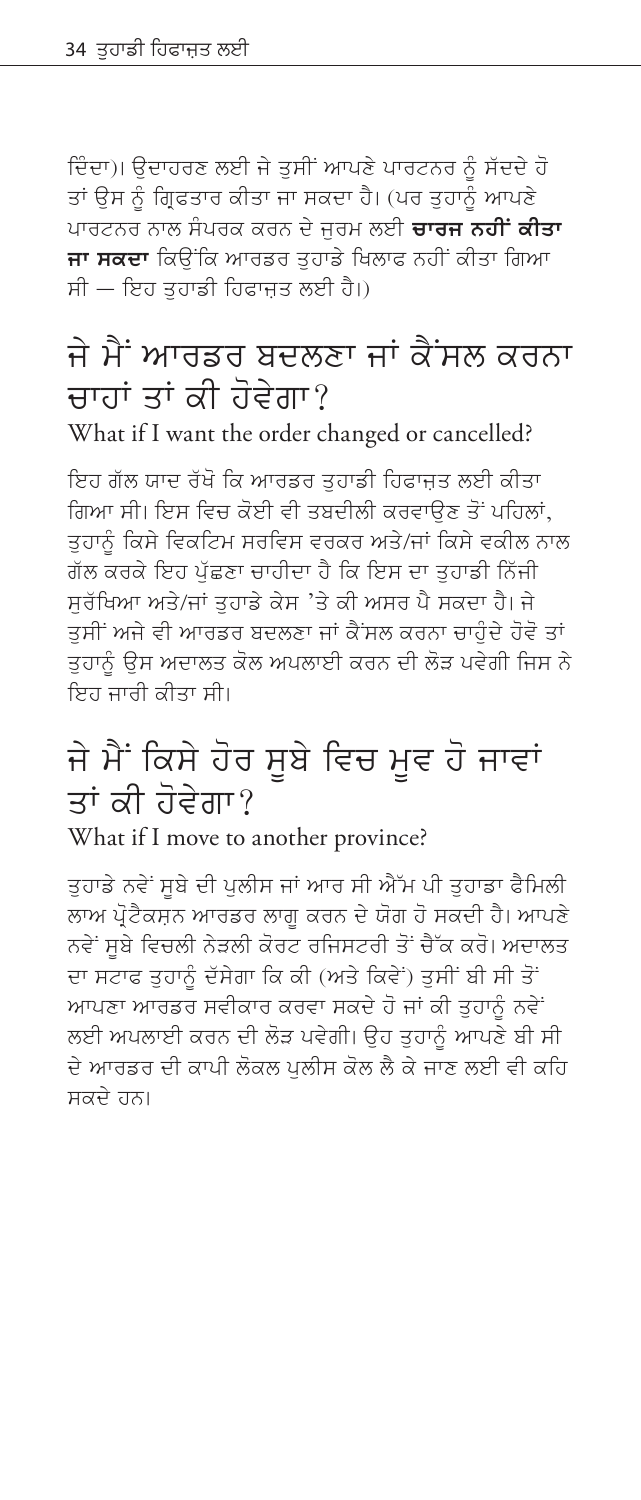## <span id="page-36-0"></span>ਜੇ ਮੇਰਾ ਪਾਰਟਨਰ ਆਰਡਰ ਵਲੋਂ ਕਹੀ ਗਈ ਹਰ ਚੀਜ ਦੀ ਪਾਲਣਾ ਕਰਦਾ ਹੈ ਤਾਂ ਕੀ ਹੋਵੇਗਾ?

What happens if my partner follows everything the order says?

ਜੇ ਤਹਾਡਾ ਪਾਰਟਨਰ ਆਰਡਰ ਵਲੋਂ ਕਹੀ ਗਈ ਹਰ ਚੀਜ ਦੀ ਪਾਲਣਾ ਕਰਦਾ ਹੈ ਅਤੇ ਤੁਹਾਨੂੰ ਹੁਣ ਆਪਣੀ ਸੇਫਟੀ ਲਈ ਡਰ ਨਹੀਂ ਲੱਗਦਾ. ਅਤੇ ਆਰਡਰ ਨੂੰ ਵਧਾਉਣ ਲਈ ਤਹਾਨੂੰ ਅਪਲਾਈ ਕਰਨ ਦੀ ਲੋੜ ਨਹੀਂ ਹੈ ਤਾਂ ਆਰਡਰ ਦੀ ਮਿਆਦ ਮੱਕ (ਖਤਮ ਹੋ) ਜਾਵੇਗੀ। ਅਗਾਂਹ ਕੁਝ ਨਹੀਂ ਹੋਵੇਗਾ। ਪੋਟੈਕਸੁਨ ਆਰਡਰ ਕੋਈ ਮਜਰਮਾਨਾ ਜਰਮ ਨਹੀਂ ਹੈ ਅਤੇ ਇਸ ਕਰਕੇ ਤਹਾਡੇ ਪਾਰਟਨਰ ਦਾ ਕੋਈ ਮਜਰਮਾਨਾ ਰਿਕਾਰਡ ਨਹੀਂ ਬਣੇਗਾ।

# ਜੇ ਆਰਡਰ ਖਤਮ ਹੋਣ ਵਾਲਾ ਹੋਵੇ ਅਤੇ ਮੈਨੂੰ ਅਜੇ ਵੀ ਆਪਣੀ ਸੇਫਟੀ ਲਈ ਡਰ ਲੱਗਦਾ<sup>ਂ</sup> ਹੋਵੇ ਤਾਂ ਮੈਂ ਕੀ ਕਰ ਸਕਦੀ ਹਾਂ*?*

What can I do if the order is about to end and I'm still afraid for my safety?

ਫੈਮਿਲੀ ਲਾਅ ਪ੍ਰੋਟੈਕਸਨ ਆਰਡਰ ੳਦੋਂ ਤੱਕ ਰਹਿੰਦਾ ਹੈ ਜਦ ਤੱਕ ਲਈ ਜੱਜ ਇਸ ਨੰ ਤਹਿ ਕਰਦਾ ਹੈ। ਜੇ ਜੱਜ ਖਤਮ ਹੋਣ ਦੀ ਤਾਰੀਕ ਤਹਿ ਨਹੀਂ ਕਰਦਾ ਤਾਂ ਇਹ ਇਕ ਸਾਲ ਲਈ ਰਹਿੰਦਾ ਹੈ। ਜੇ ਤਸੀਂ ਅਜੇ ਵੀ ਆਪਣੀ ਸੇਫਟੀ ਲਈ ਡਰਦੇ ਹੋਵੋ ਅਤੇ ਤਹਾਡਾ ਆਰਡਰ ਖਤਮ ਹੋਣ ਵਾਲਾ ਹੋਵੇ ਤਾਂ ਇਕ ਹੋਰ ਫੈਮਿਲੀ ਲਾਅ ਪ੍ਰੋਟੈਕਸਨ ਆਰਡਰ ਲੈਣ ਬਾਰੇ ਕਿਸੇ ਵਕੀਲ ਜਾਂ ਲੀਗਲ ਏਡ ਨਾਲ ਗੱਲ ਕਰੋ। ਆਪਣੀ ਅਰਜ਼ੀ ਕਰਨ ਦੌਰਾਨ, ਤਹਾਨੂੰ ਜੱਜ ਨੂੰ ਇਹ ਨਿਸ਼ਚਾ ਕਰਵਾਉਣਾ ਪਵੇਗਾ ਕਿ ਤੁਹਾਨੂੰ ਅਜੇ ਵੀ ਆਪਣੀ ਸੇਫਟੀ ਦਾ ਡਰ ਹੈ ਜਾਂ ਤਹਾਨੰ ਨਵੇਂ ਸਬਤ ਦੇਣੇ ਪੈਣਗੇ। ਜੇ ਤਹਾਡੇ ਪਾਰਟਨਰ ਨੇ ਫੈਮਿਲੀ ਲਾਅ ਪੋਟੈਕਸਨ ਆਰਡਰ ਦੀ ੳਲੰਘਣਾ ਕੀਤੀ ਹੈ ਤਾਂ ਇਕ ਨਵੇ<sup>:</sup> ਫੈਮਿਲੀ ਲਾਅ ਪ੍ਰੋਟੈਕਸਨ ਆਰਡਰ ਲਈ ਜੱਜ ਨੰ ਮਨਾੳਣ ਵਿਚ ਮਦਦ ਹੋਵੇਗੀ। ਇਸ ਕਰਕੇ ਹੀ ਸਾਰੀਆਂ ੳਲੰਘਣਾਵਾਂ ਦੀ ਰਿਪੋਰਟ ਕਰਨਾ ਜਾਂ ਇਨਾਂ ਨੂੰ ਲਿਖ ਲੈਣਾ ਜ਼ਰੂਰੀ ਹੈ।

ਕਿਸੇ ਵਿਕਟਿਮ ਸਰਵਿਸ ਵਰਕਰ ਨਾਲ ਗੱਲ ਕਰਨ ਬਾਰੇ ਵਿਚਾਰ ਕਰੋ ਜੋ ਕਿ ਸੇਫਟੀ ਪਲੈਨ ਤਿਆਰ ਕਰਨ ਵਿਚ ਤਹਾਡੀ ਮਦਦ ਕਰ ਸਕਦਾ ਹੈ।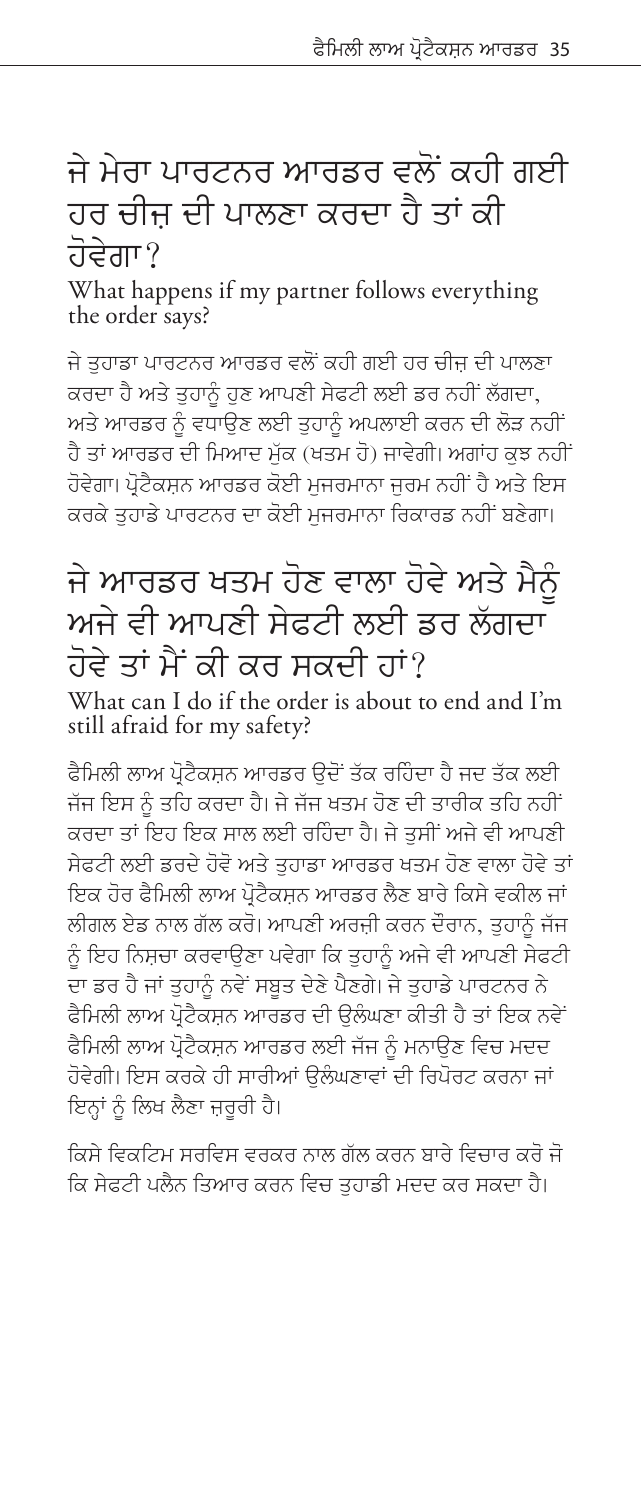<span id="page-37-0"></span>

Chapter 5: Who Can Help

# ਪੁਲੀਸ/ਆਰ ਸੀ ਐੱਮ <mark>ਪੀ</mark>

Police/RCMP

ਐਮਰਜੰਸੀ ਵਿਚ ਪਲੀਸ ਲਈ ਸਦਾ 911 'ਤੇ ਫੋਨ ਕਰੋ। ਜੇ ਤਹਾਡੇ ਇਲਾਕੇ ਵਿਚ 911 ਸਰਵਿਸ ਨਹੀਂ ਹੈ ਤਾਂ ਆਪਣੀ ਲੋਕਲ ਪਲੀਸ ਦੇ ਐਮਰਜੰਸੀ ਨੰਬਰ 'ਤੇ ਫੋਨ ਕਰੋ। ਬਾਕੀ ਸਾਰੀਆਂ ਕਾਲਾਂ ਲਈ ਪਲੀਸ ਦੇ ਨੌਨ-ਐਮਰਜੰਸੀ ਨੰਬਰ 'ਤੇ ਫੋਨ ਕਰੋ।

#### ਵਿਕਟਿਮਲਿੰਕ ਬੀ ਸੀ VictimLinkBC

ਵਿਕਟਿਮਲਿੰਕ ਬੀ ਸੀ ਨੰ ਫੋਨ ਕਰੋ:

- ਕੋਈ ਲੋਕਲ ਵਿਕਟਿਮ ਸਰਵਿਸ, ਕੌਂਸਲਿੰਗ ਜਾਂ ਆਊਟਰੀਚ ਪ੍ਰੋਗਰਾਮ ਲੱਕਣ ਲਈ
- ◆ ਕੋਈ ਟ੍ਰਾਂਜ਼ੀਸ਼ਨ ਹਾਊਸ ਲੱਭਣ ਲਈ, ਜਾਂ
- ∙ ਇਹ ਚੈੱਕ ਕਰਨ ਲਈ ਕਿ ਕੀ ਤਹਾਡਾ ਪੀਸ ਬੌਂਡ ਜਾ ਫੈਮਿਲੀ ਲਾਅ ਪ੍ਰੋਟੈਕਸਲਨ ਆਰਡਰ, ਪ੍ਰੋਟੈਕਸ਼ਨ ਆਰਡਰ ਰਜਿਸਟਰੀ ਵਿਚ ਦਰਜ ਹੋ ਗਿਆ ਹੈ।

ਵਿਕਟਿਮਲਿੰਕ ਬੀ ਸੀ ਦੀਆਂ ਸੇਵਾਵਾਂ 110 ਤੋਂ ਜ਼ਿਆਦਾ ਜ਼ਬਾਨਾਂ ਵਿਚ, ਦਿਨ ਦੇ 24 ਘੰਟੇ, ਹਫਤੇ ਦੇ 7 ਦਿਨ ਉਪਲਬਧ ਹਨ।

| ਫ਼ੋਨ:                 | 1-800-563-0808 (ਮਫਤ)             |
|-----------------------|----------------------------------|
| ਟੀ ਟੀ ਵਾਈ:            | 604-875-0885                     |
|                       | (ਕੋਲੈਕਟ ਕਾਲ ਕਰਨ ਲਈ, ਟੈੱਲਅੱਸ      |
|                       | ਰੀਲੇਅ ਸਰਵਿਸ ਨੂੰ 711 'ਤੇ ਫੋਨ ਕਰੋ) |
| ਟੈਕਸਟ:                | 604-836-6381                     |
| victimlinkbc@bc211.ca |                                  |
| victimlinkbc.ca       |                                  |

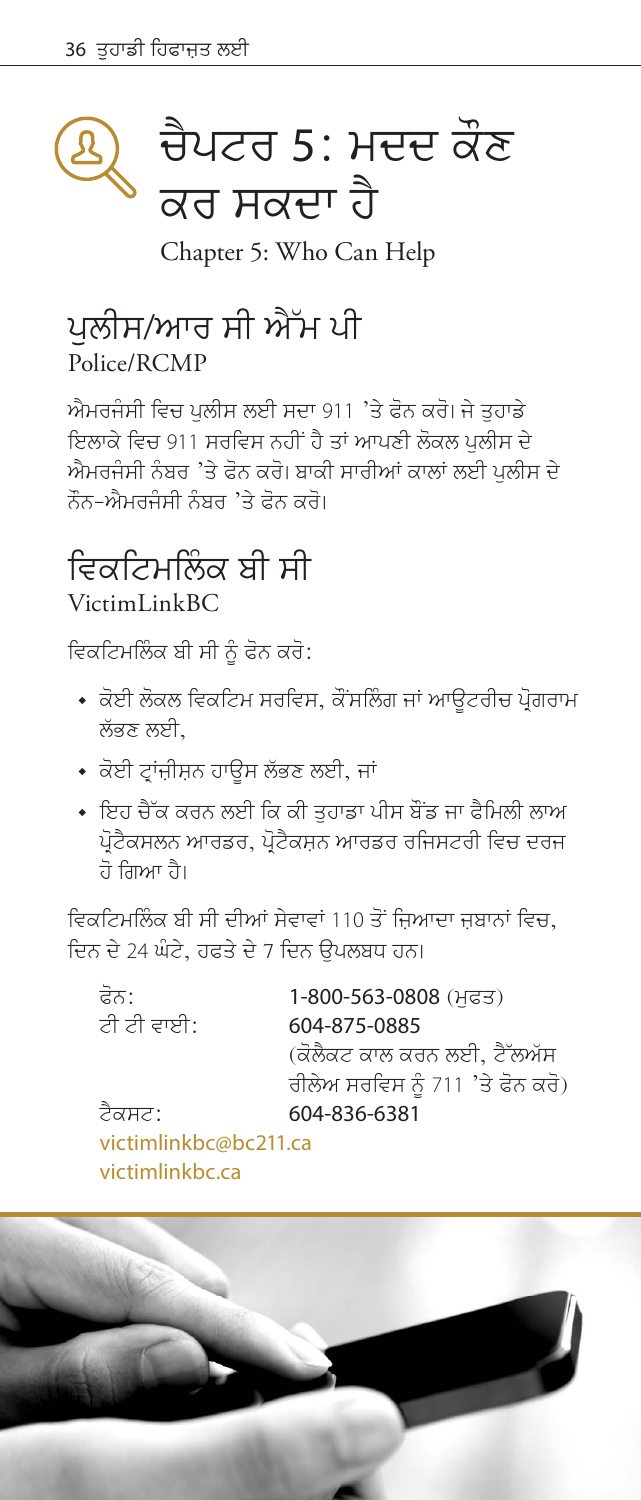#### ਪੀੜਿਤਾਂ ਨੂੰ ਸਰਵਿਸ ਦੇਣ ਵਾਲੇ ਪ੍ਰੋਗਰਾਮ Victim service programs

ਬੀ ਸੀ ਦੀ ਸਰਕਾਰ ਬਿਟਿਸ ਕੋਲੰਬੀਆ ਭਰ ਵਿਚ 160 ਨਾਲੋਂ ਵੀ ਜ਼ਿਆਦਾ ਵਿਕਟਿਮ ਸਰਵਿਸ ਪ੍ਰੋਗਰਾਮਾਂ ਨੂੰ ਫੰਡ ਦਿੰਦੀ ਹੈ ਜਿਹੜੇ ਪ੍ਰੋਗਰਾਮ ਜਰਮਾਂ ਦੇ ਪੀੜਿਤਾਂ ਨੂੰ ਜਾਣਕਾਰੀ ਦਿੰਦੇ ਹਨ, ਅਗਾਂਹ ਭੇਜਦੇ ਹਨ, ਜਜ਼ਬਾਤੀ ਮਦਦ ਪਦਾਨ ਕਰਦੇ ਹਨ, ਸੇਫਟੀ ਦੀ ਪਲੈਨਿੰਗ ਅਤੇ ਵਿਹਾਰਕ ਮਦਦ ਕਰਦੇ ਹਨ। ਇਹ ਸੇਵਾਵਾਂ ਮਫਤ ਦਿੱਤੀਆਂ ਜਾਂਦੀਆਂ ਹਨ। ਆਪਣੇ ਇਲਾਕੇ ਵਿਚ ਵਿਕਟਿਮ ਸਰਵਿਸ ਪੋਗਰਾਮ ਲੱਭਣ ਲਈ ਵਿਕਟਿਮਲਿੰਕ ਬੀ ਸੀ ਨੂੰ ਫੋਨ ਕਰੋ ਜਾਂ [www2.gov.bc.ca](http://www2.gov.bc.ca/assets/gov/law-crime-and-justice/criminal-justice/bc-criminal-justice-system/if-victim/publications/victim-service-directory.pdf) [/assets/gov/law-crime-and-justice/criminal-justice](http://www2.gov.bc.ca/assets/gov/law-crime-and-justice/criminal-justice/bc-criminal-justice-system/if-victim/publications/victim-service-directory.pdf) [/bc-criminal-justice-system/if-victim/publications](http://www2.gov.bc.ca/assets/gov/law-crime-and-justice/criminal-justice/bc-criminal-justice-system/if-victim/publications/victim-service-directory.pdf) [/victim-service-directory.pdf](http://www2.gov.bc.ca/assets/gov/law-crime-and-justice/criminal-justice/bc-criminal-justice-system/if-victim/publications/victim-service-directory.pdf) 'ਤੇ ਵਿਕਟਿਮ ਸਰਵਿਸਿਜ਼ ਡਾਇਰੈਕਟਰੀ ਨਾਲ ਸਲਾਹ ਕਰੋ।

ਵਿਕਟਿਮਲਿੰਕ ਬੀ ਸੀ: 1-800-563-0808 (ਮੁਫਤ)

ਹਿੰਸਾ ਦਾ ਸਿਕਾਰ ਹੋਣ ਵਾਲੀਆਂ ਔਰਤਾਂ ਲਈ ਸਲਾਹ–ਮਸਵਰੇ ਅਤੇ ਮਦਦ ਕਰਨ ਦੇ ਪੋਗਰਾਮ Violence against women counselling and outreach programs

ਬੀ ਸੀ ਦੀ ਸਰਕਾਰ 240 ਨਾਲੋਂ ਜਿਆਦਾ ਪ੍ਰੋਗਰਾਮਾਂ ਨੂੰ ਫੰਡ ਦਿੰਦੀ ਹੈ ਜਿਹੜੇ ਉਨ੍ਹਾਂ ਔਰਤਾਂ ਅਤੇ ਬੱਚਿਆਂ ਨੂੰ ਸਲਾਹ-ਮਸ਼ਵਰੇ ਅਤੇ ਮਦਦ ਦੀਆਂ ਸੇਵਾਵਾਂ ਦਿੰਦੇ ਹਨ ਜਿਨਾਂ 'ਤੇ ਹਿੰਸਾ ਦਾ ਅਸਰ ਪਿਆ ਹੈਦਾ ਹੈ:

- ਸਟੌਪਿੰਗ ਦਿ ਵਾਇਲੈਂਸ ਕੌਂਸਲਿੰਗ ਪ੍ਰੋਗਰਾਮ, ਉਨ੍ਹਾਂ ਔਰਤਾਂ ਨੰ ਨਿੱਜੀ ਰਪ ਵਿਚ ਅਤੇ ਗਰੱਪਾਂ ਵਿਚ ਸਲਾਹ-ਮਸ਼ਵਰਾ ਦਿੰਦੇ ਹਨ ਜਿਨਾਂ ਨੰ -<br>ਬਚਪਨ ਵਿਚ ਬਰੇ ਵਰਤਾੳ. ਕਾਮਕ ਹਮਲੇ. ਅਤੇ ਆਪਣੇ ਸੰਬੰਧਾਂ ਵਿਚ ਹਿੰਸਾ ਦਾ ਸਾਹਮਣਾ ਕਰਨਾ ਪਿਆ ਹੰਦਾ ਹੈ।
- ਪੀਸ (ਰੋਕਥਾਮ, ਸਿੱਖਿਆ, ਹਿਮਾਇਤ, ਕੌਂਸਲਿੰਗ ਅਤੇ ਸਮਰਥਨ) ਪੋਗਰਾਮ 3 ਤੋਂ 18 ਸਾਲ ਦੀ ੳਮਰ ਦੇ ੳਨ੍ਹਾਂ ਬੱਚਿਆਂ ਲਈ ਗਰੱਪਾਂ ਵਿਚ ਅਤੇ ਨਿੱਜੀ ਰੂਪ ਵਿਚ ਸਲਾਹ-ਮਸ਼ਵਰਾ ਦਿੰਦੇ ਹਨ ਜਿਨ੍ਹਾਂ ਨੇ ਘਰ ਵਿਚ ਬਰਾ ਵਰਤਾੳ, ਧਮਕੀਆਂ, ਜਾਂ ਹਿੰਸਾ ਦੇਖੇ ਹੋਦੇ ਹਨ।
- ਆਉਟਰੀਚ ਸਰਵਿਸ ਪ੍ਰੋਗਰਾਮ, ਜਜ਼ਬਾਤੀ ਮਦਦ ਕਰਦੇ ਹਨ, ਜਾਣਕਾਰੀ ਦਿੰਦੇ ਅਤੇ ਅਗਾਂਹ ਭੇਜਦੇ ਹਨ, ਨਾਲ ਜਾਂਦੇ ਹਨ ਅਤੇ ਹੋਰ ਜਰਰੀ ਸੇਵਾਵਾਂ ਤੱਕ ਲੈ ਕੇ ਜਾਂਦੇ ਹਨ।
- ਮਲਟੀਕਲਚਰਲ ਆੳਟਰੀਚ ਸਰਵਿਸ ਪੋਗਰਾਮ ਇਹ ਪੱਕਾ ਕਰਨ ਲਈ ਸੇਵਾਵਾਂ ਦਿੰਦੇ ਹਨ ਕਿ ਇਮੀਗਰਾਂਟ ਅਤੇ ਨਵੇਂ ਆਉਣ ਵਾਲਿਆਂ ਨੂੰ ਉਨ੍ਹਾਂ ਵਰਕਰਾਂ ਤੋਂ ਮਦਦ ਮਿਲੇ ਜਿਹੜੇ ਉਨ੍ਹਾਂ ਦੀ ਬੋਲੀ ਬੋਲਦੇ ਹਨ ਅਤੇ ੳਨਾਂ ਦੇ ਸਭਿਆਚਾਰ ਤੋਂ ਜਾਣ ਹਨ।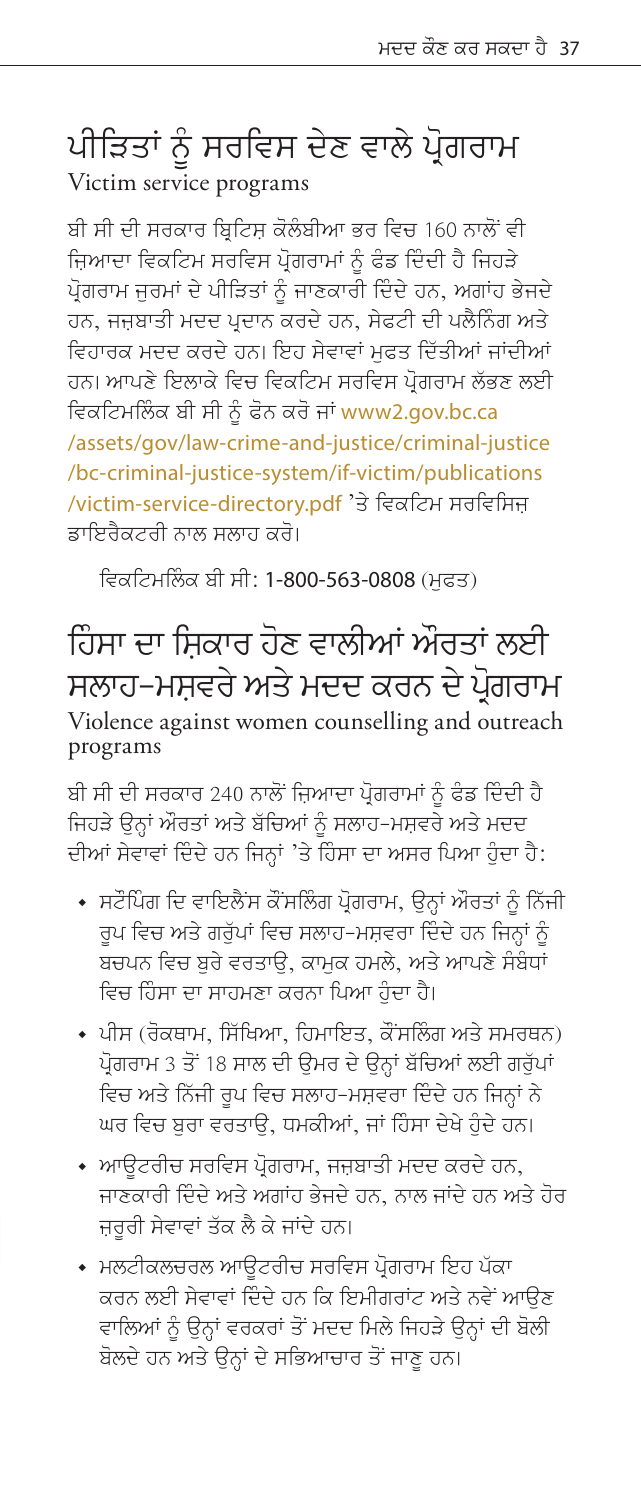ਇਹ ਸੇਵਾਵਾਂ ਮਫਤ ਹਨ। ਆਪਣੇ ਇਲਾਕੇ ਵਿਚ ਪੋਗਰਾਮ ਲੱਭਣ ਲਈ ਵਿਕਟਿਮਲਿੰਕ ਬੀ ਸੀ ਨੰ ਫੋਨ ਕਰੋ।

#### 1-800-563-0808 (ਮੁਫਤ)

#### ਟ੍ਰਾਂਜ਼ੀਸ਼ਨ ਹਾੳਸ ਪ੍ਰੋਗਰਾਮ Transition house programs

ਟ੍ਰਾਂਜੀਸਨ ਹਾਊਸ, ਸੇਫ ਹੋਮਜ਼ ਅਤੇ ਦੂਜੀ ਪੱਧਰ ਦੇ ਰਿਹਾਇਸ਼ੀ ਪ੍ਰੋਗਰਾਮ ਵੱਖ ਵੱਖ ਤਰ੍ਹਾਂ ਦੀਆਂ ਸੇਵਾਵਾਂ ਪ੍ਰਦਾਨ ਕਰਦੇ ਹਨ। ਇਨ੍ਹਾਂ ਵਿਚ ਉਨ੍ਹਾਂ ਔਰਤਾਂ (ਬੱਚਿਆਂ ਨਾਲ ਜਾਂ ਬਿਨਾਂ ਬੱਚਿਆਂ ਦੇ) ਲਈ ਟੈਂਪਰੇਰੀ ਰਿਹਾਇਸ਼ ਅਤੇ ਮਦਦ ਦੀਆਂ ਸੇਵਾਵਾਂ ਸ਼ਾਮਲ ਹਨ ਜਿਨ੍ਹਾਂ ਨੂੰ ਹਿੰਸਾ ਦਾ ਸਾਹਮਣਾ ਕਰਨਾ ਪਿਆ ਹੈ ਜਾਂ ਜਿਨ੍ਹਾਂ ਨੂੰ ਹਿੰਸਾ ਦਾ ਖਤਰਾ ਹੈ। ਜ਼ਿਆਦਾ ਜਾਣਕਾਰੀ ਲਈ, ਬੀ ਸੀ ਹਾਊਜਿੰਗ ਦਾ ਵੈੱਬਸਾਈਟ bchousing. org/housing-assistance/women-fleeing-violence/ transition-houses-safe-homes ਦੇਖੋ ਜਾਂ ਵਿਕਟਿਮਲਿੰਕ ਬੀ ਸੀ ਨੰ ਫੋਨ ਕਰੋ।

#### 1-800-563-0808 (ਮੁਫਤ)

## ਲੀਗਲ ਏਡ (ਲੀਗਲ ਸਰਵਿਸਿਜ ਸਸਾਇਟੀ) Legal aid (Legal Services Society)

ਜੇ ਤਹਾਨੰ ਵਕੀਲ ਦੀ ਲੋੜ ਹੈ ਪਰ ਤਸੀਂ ਵਕੀਲ ਕਰ ਨਹੀਂ ਸਕਦੇ ਤਾਂ ਆਪਣਾ ਕੇਸ ਲੜਨ ਲਈ ਤਸੀਂ ਮਫਤ ਵਕੀਲ ਲੈਣ ਦੇ ਯੋਗ ਹੋ ਸਕਦੇ ਹੋ। ਲੀਗਲ ਏਡ ੳਨ੍ਹਾਂ ਲੋਕਾਂ ਲਈ ਮਫਤ ਵਕੀਲ ਦਿੰਦੀ ਹੈ ਜਿਨ੍ਹਾਂ ਦੀ ਆਮਦਨ .<br>ਇਕ ਖਾਸ ਪੱਧਰ ਤੋਂ ਘੱਟ ਹੁੰਦੀ ਹੈ ਅਤੇ ਜਿਸ ਦੀ ਕਾਨੂੰਨੀ ਸਮੱਸਿਆ ਲੀਗਲ ਏਡ ਹੇਠ ਕਵਰ ਹੁੰਦੀ ਹੈ। ਜੇ ਤੁਹਾਨੂੰ ਅਤੇ/ਜਾਂ ਤੁਹਾਡੇ ਬੱਚਿਆਂ ਨੂੰ ਆਪਣੇ ਪਾਰਟਨਰ ਤੋਂ ਸਰੀਰਕ ਹਿੰਸਾ ਦਾ ਖਤਰਾ ਹੋਵੇ ਤਾਂ ਤਹਾਨੰ ਵਕੀਲ ਮਿਲ ਸਕਦਾ ਹੈ। ਲੀਗਲ ਏਡ ਹੇਠ ਜਿਹੜੀਆਂ ਹੋਰ ਹਾਲਤਾਂ ਕਵਰ ਹਨ ਉਨ੍ਹਾਂ ਵਿਚ ਸ਼ਾਮਲ ਹਨ, ਜੇ ਤੁਹਾਨੂੰ ਆਪਣੇ ਬੱਚਿਆਂ ਨੂੰ ਮਿਲਣ, ਉਨ੍ਹਾਂ ਨਾਲ ਸੰਪਰਕ ਕਰਨ. ਜਾਂ ਆਪਣੇ ਬੱਚਿਆਂ ਤੱਕ ਪਹੁੰਚ ਕਰਨ ਤੋਂ ਨਾਂਹ ਕੀਤੀ ਜਾ ਰਹੀ ਹੈ, ਜਾਂ ਜੇ ਤਸੀਂ ਅਦਾਲਤ ਵਿਚ ਆਪਣੀ ਨਮਾਇੰਦਗੀ ਇਸ ਕਰਕੇ ਕਰਨ ਦੇ ਅਯੋਗ ਹੋ ਕਿਉਂਕਿ ਤੁਸੀਂ ਜਜਬਾਤੀ ਬਰੇ ਵਰਤਾਉ ਜਾਂ ਮਾਨਸਿਕ ਸਦਮੇ ਤੋਂ ਪੀਤਿਤ ਹੋ।

ਤਸੀਂ ਸਬੇ ਭਰ ਦੇ ਲੀਗਲ ਏਡ ਕਾਲ ਸੈਂਟਰ ਨੰ ਮਫਤ ਫੋਨ ਕਰ ਸਕਦੇ ਹੋ (ਫੋਨ ਨੰਬਰ ਹੇਠਾਂ ਦੇਖੋ) ਜਾਂ ਸੂਬੇ ਭਰ ਵਿਚਲੇ ਦਫਤਰਾਂ ਵਿਚ ਵੀ ਲੀਗਲ ਏਡ ਲਈ ਅਪਲਾਈ ਕਰ ਸਕਦੇ ਹੋ। ਆਪਣੇ ਨੇੜੇ ਦੇ ਲੀਗਲ ਏਡ ਦੇ ਦਫਤਰ ਦਾ ਫੋਨ ਨੰਬਰ ਲੈਣ ਲਈ legalaid.bc.ca/legal\_aid/ legalAidLocations.php 'ਤੇ ਲੀਗਲ ਏਡ ਦੇ ਵੈੱਬਸਾਈਟ 'ਤੇ ਦੇਖੋ।

ਜੇ ਤਸੀਂ ਅੰਗਰੇਜ਼ੀ ਨਾ ਬੋਲ ਸਕਦੇ ਹੋਵੋ ਅਤੇ ਤੁਸੀਂ ਅੰਗਰੇਜ਼ੀ ਬੋਲਣ ਵਾਲੇ ਕਿਸੇ ਵਿਅਕਤੀ ਨੂੰ ਨਾਲ ਨਾ ਲਿਆ ਸਕਦੇ ਹੋਵੋ ਤਾਂ ਲੀਗਲ ਏਡ ਦੋਭਾਸ਼ੀਏ ਦਾ ਖਰਚਾ ਦੇਵੇਗੀ। ਜੇ ਤਹਾਨੂੰ ਲੀਗਲ ਏਡ ਤੋਂ ਨਾਂਹ ਹੋ ਜਾਂਦੀ ਹੈ ਤਾਂ ਤਸੀਂ ਫੈਸਲੇ ਬਾਰੇ ਮੜ ਵਿਚਾਰ ਲਈ ਕਹਿਣ ਦੇ ਯੋਗ ਹੋ ਸਕਦੇ ਹੋ।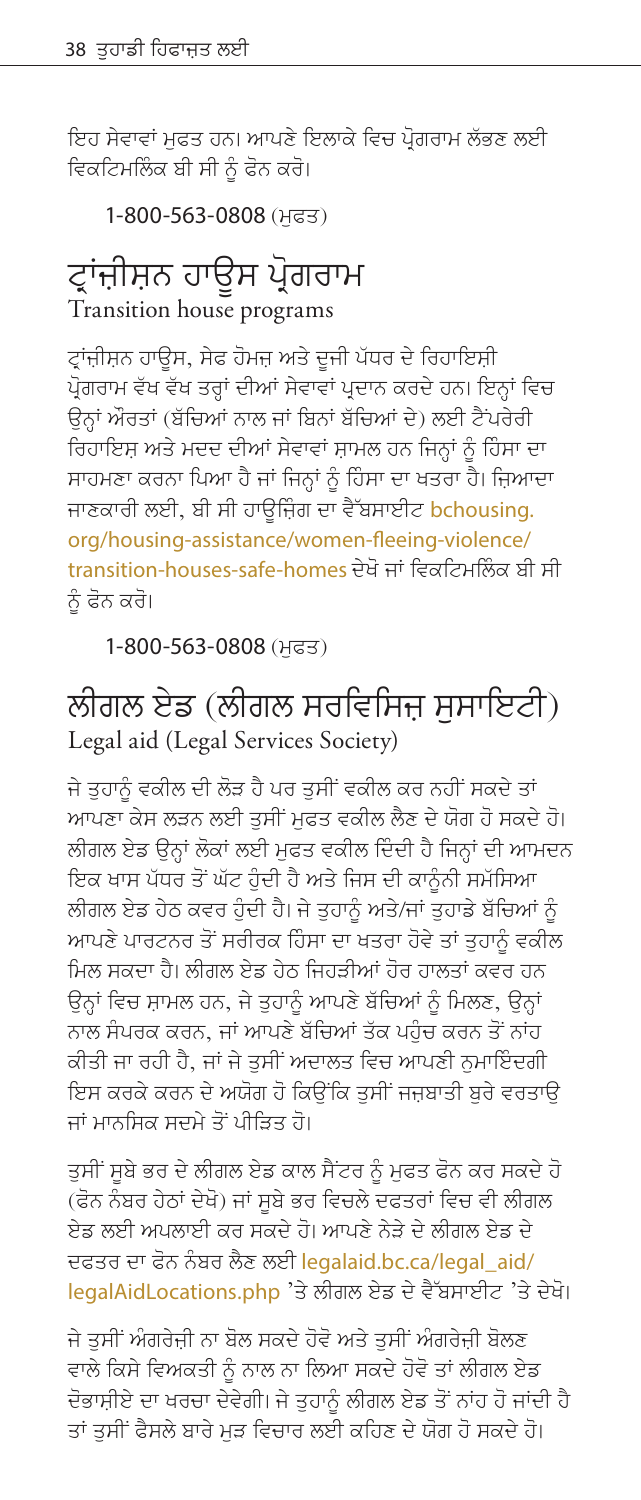<u>ਜੇ ਤਹਾਨੂੰ ਲੀਗਲ ਏਡ ਦੀ ਅਰਜ਼ੀ ਦੇ ਕਾਰਜ ਵਿਚ ਮਦਦ ਦੀ ਲੋੜ ਹੋਵੇ</u> ਤਾਂ ਔਰਤਾਂ ਨੂੰ ਸੇਵਾਵਾਂ ਦੇਣ ਵਾਲੀ ਕਿਸੇ ਸੰਸਥਾ ਨਾਲ ਸੰਪਰਕ ਕਰੋ। ਇਨ੍ਹਾਂ ਸੰਸਥਾਵਾਂ ਕੋਲ ਅਕਸਰ ਅਜਿਹੇ ਹਿਮਾਇਤੀ (ਐਡਵੋਕੇਟ) ਹੋਦੇ ਹਨ ਜਿਹੜੇ ਕਾਰਜ ਨੂੰ ਜਾਣਦੇ ਹੁੰਦੇ ਹਨ ਅਤੇ ਉਹ ਅਪਲਾਈ ਕਰਨ ਵਿਚ ਤਹਾਡੀ ਮਦਦ ਕਰ ਸਕਦੇ ਹਨ।

ਲੀਗਲ ਏਡ ਕਾਲ ਸੈਂਟਰ:

ਗਰੇਟਰ ਵੈਨਕਵਰ: 604-408-2172 ਬੀ ਸੀ ਵਿਚ ਹੋਰ ਕਿਤਿੳਂ ਵੀ: 1-866-577-2525 (ਮਫਤ)

# ਫੈਮਿਲੀ ਡਿਊਟੀ ਕੌਂਸਲ

Family duty counsel

ਆਪਣਾ ਕੇਸ ਲੜਨ ਲਈ ਜੇ ਤਸੀਂ ਲੀਗਲ ਏਡ ਲੈਣ ਦੇ ਯੋਗ ਨਹੀਂ ਹੋ ਤਾਂ ਵੀ ਤੁਸੀਂ ਫੈਮਿਲੀ ਡਿਊਟੀ ਕੌਂਸਲ ਤੋਂ ਮੁਫਤ ਮਦਦ ਲੈਣ ਦੇ ਹੱਕਦਾਰ ਹੋ ਸਕਦੇ ਹੋ। ਡਿਊਟੀ ਕੌਂਸਲ ਅਜਿਹੇ ਵਕੀਲ ਹਨ ਜਿਹੜੇ ਪਰਿਵਾਰਕ ਸਮੱਸਿਆਵਾਂ ਵਿਚ ਤਹਾਡੀ ਮਦਦ ਕਰ ਸਕਦੇ ਹਨ, ਜੇ ਤਸੀਂ ਮਾਇਕ ਤੌਰ 'ਤੇ ਯੋਗ ਹੋਵੋ। ਡਿਊਟੀ ਕੌਂਸਲ ਤੁਹਾਨੂੰ ਸਲਾਹ ਦੇ ਸਕਦੇ ਹਨ ਅਤੇ ਸੌਖੇ ਮਾਮਲਿਆਂ 'ਤੇ ਤਹਾਡੀ ਤਰਫੋਂ ਅਦਾਲਤ ਵਿਚ ਬੋਲ ਸਕਦੇ ਹਨ। ਡਿਊਟੀ ਕੌਂਸਲ ਤਹਾਡੀ ਮਦਦ ਕਰਨ ਦੇ ਯੋਗ ਹੋ ਸਕਦੇ ਹਨ ਭਾਵੇਂ ਤਹਾਡੀ ਆਮਦਨ ਗਾਈਡਲਾਈਨਾਂ ਤੋਂ ਉੱਪਰ ਹੀ ਹੋਵੇ। ਡਿਊਟੀ ਕੌਂਸਲ ਦਫਤਰਾਂ ਦੇ ਸਥਾਨਾਂ ਅਤੇ ਘੰਟਿਆਂ ਦਾ ਪਤਾ ਲਾੳਣ ਲਈ:

- legalaid.bc.ca/legal\_aid/familyDutyCounsel.php. 'ਤੇ ਲੀਗਲ ਏਡ ਦਾ ਵੈੱਬਸਾਈਟ ਦੇਖੋ.
- ਆਪਣੇ ਲੀਗਲ ਏਡ ਦੇ ਲੋਕਲ ਦਫਤਰ ਨੂੰ ਫੋਨ ਕਰੋ (legalaid. bc.ca/legal\_aid/legalAidLocations.php ਦੇਖੋ), ਜਾਂ
- ਆਪਣੀ ਲੋਕਲ ਕੋਰਟ ਰਜਿਸਟਰੀ ਨੂੰ ਫੋਨ ਕਰੋ। ਆਪਣੀ ਲੋਕਲ ਕੋਰਟ ਰਜਿਸਟਰੀ ਦਾ ਪਤਾ ਲਾਉਣ ਲਈ, www2.gov.bc.ca/gov /content/justice/courthouse-services/courthouselocations 'ਤੇ ਜਾਓ।

# ਲੌਈਅਰ ਰੈੱਫ਼ਰੇਲ ਸਰਵਿਸ

Lawyer Referral Service

ਜੇ ਤਹਾਡੇ ਕੋਲ ਆਪਣਾ ਵਕੀਲ ਨਹੀਂ ਹੈ ਤਾਂ ਤਸੀਂ ਲੌਈਅਰ ਰੈੱਫਰੇਲ ਸਰਵਿਸ ਨੂੰ ਫੋਨ ਕਰ ਸਕਦੇ ਹੋ। ਉਹ ਤੁਹਾਨੂੰ ਤੁਹਾਡੇ ਇਲਾਕੇ ਵਿਚਲੇ ਕਿਸੇ ਵਕੀਲ ਦਾ ਨਾਂ ਅਤੇ ਨੰਬਰ ਦੇਣਗੇ। ਤਸੀਂ ਇਸ ਵਕੀਲ ਨਾਲ 25 ਡਾਲਰ ਜਮ੍ਹਾਂ ਟੈਕਸ ਦੇ ਕੇ ਸੰਖੇਪ ਮੀਟਿੰਗ ਕਰ ਸਕਦੇ ਹੋ। cbabc.org/For-the-Public/Lawyer-Referral-Service ਦੇਖੋ।

ਗਰੇਟਰ ਵੈਨਕੁਵਰ: 604-687-3221 ਬੀ ਸੀ ਵਿਚ ਹੋਰ ਕਿਤਿੳਂ ਵੀ: 1-800-663-1919 (ਮਫਤ)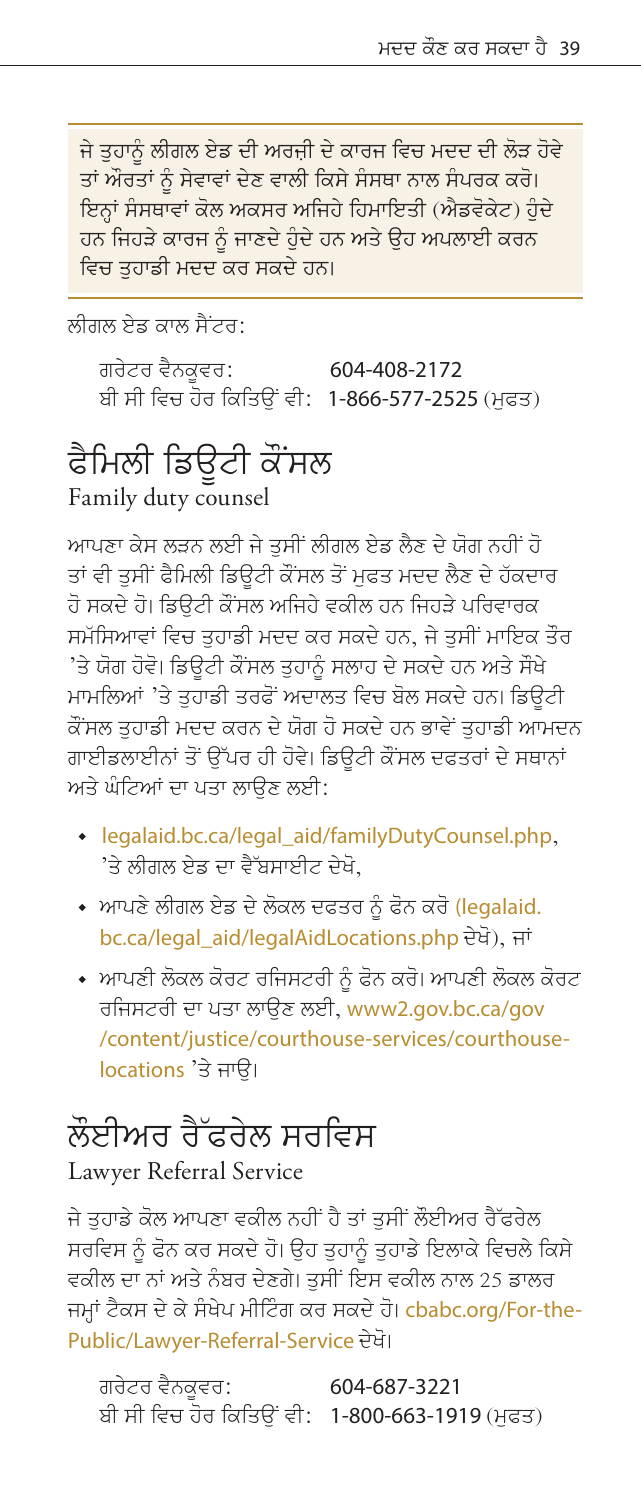## ਐਕਸੈੱਸ ਪੋ ਬੋਨੋ ਸਸਾਇਟੀ ਔਫ ਬਿਟਿਸ ਕੋਲੰਬੀਆ

Access Pro Bono Society of British Columbia

ਐਕਸੈੱਸ ਪ੍ਰੋ ਬੋਨੋ ਸਸਾਇਟੀ ਕੋਲ ਬੀ ਸੀ ਭਰ ਵਿਚ ੳਨ੍ਹਾਂ ਲੋਕਾਂ ਲਈ ਮੁਫਤ ਕਾਨੂੰਨੀ ਕਲੀਨਿਕ ਹਨ ਜਿਹੜੇ ਲੀਗਲ ਏਡ ਨਹੀਂ ਲੈ ਸਕਦੇ ਜਾਂ ਵਕੀਲ ਨਹੀਂ ਕਰ ਸਕਦੇ।

ਗਰੇਟਰ ਵੈਨਕਵਰ: 604-878-7400 ਬੀ ਸੀ ਵਿਚ ਹੋਰ ਕਿਤਿੳਂ ਵੀ: 1-877-762-6664 (ਮਫਤ) accessprobono.ca

#### ਫੈਮਿਲੀ ਲਾਅਲਾਈਨ Family LawLINE

ਜੇ ਤਹਾਡੀ ਆਮਦਨ ਘੱਟ ਹੈ ਤਾਂ ਤਸੀਂ ਕਿਸੇ ਫੈਮਿਲੀ ਵਕੀਲ ਤੋਂ ਟੈਲੀਫੋਨ 'ਤੇ ਮਫਤ ਕਾਨੂੰਨੀ ਸਲਾਹ ਲੈਣ ਦੇ ਹੱਕਦਾਰ ਹੋ ਸਕਦੇ ਹੋ। ਲੀਗਲ ਏਡ ਦੇ ਕਾਲ ਸੈਂਟਰ ਨੰ ਫੋਨ ਕਰੋ:

ਗਰੇਟਰ ਵੈਨਕਵਰ: 604-408-2172 ਬੀ ਸੀ ਵਿਚ ਹੋਰ ਕਿਤਿੳਂ ਵੀ: 1-866-577-2525 (ਮੁਫਤ)

# ਜਸਟਿਸ ਐਕਸੈੱਸ ਸੈਂਟਰ

**Iustice Access Centres** 

ਜਸਟਿਸ ਐਕਸੈੱਸ ਸੈਂਟਰ (ਜੇ ਏ ਸੀਜ਼) ਨਨਾਇਮੋ, ਵੈਨਕੁਵਰ ਅਤੇ ਵਿਕਟੋਰੀਆ ਵਿਚ ਸਥਿਤ ਹਨ। ਇਨ੍ਹਾਂ ਚੀਜ਼ਾਂ ਲਈ ਸੈਂਟਰਾਂ ਵਿਚ ਜਾੳ:

- ਫੈਮਿਲੀ ਅਤੇ ਸਿਵਲ ਕੋਰਟ ਸਿਸਟਮ ਅਤੇ ਅਦਾਲਤ ਦੀਆਂ ਕਾਰਵਾਈਆਂ ਸਾਰੇ ਜਾਣਨ ਲਈ
- ◆ ਕਾਨੂੰਨੀ ਜਾਣਕਾਰੀ ਲੈਣ ਲਈ,
- ਅਦਾਲਤ ਦੇ ਫਾਰਮ ਲੈਣ ਅਤੇ ਭਰਨ ਲਈ.
- ਇਹ ਪਤਾ ਲਾਉਣ ਲਈ ਕਿ ਮੁਫਤ ਕਾਨੂੰਨੀ ਸਲਾਹ ਕਿਵੇਂ ਲੈਣੀ ਹੈ, ਅਤੇ
- ਅਦਾਲਤ ਨੂੰ ਜਾਏ ਬਿਨਾਂ ਆਪਣੀਆਂ ਸਮੱਸਿਆਵਾਂ ਹੱਲ ਕਰਨ ਦੇ ਤਰੀਕਿਆਂ ਬਾਰੇ ਜਾਣਨ ਲਈ।

ਜ਼ਿਆਦਾ ਜਾਣਕਾਰੀ ਲਈ, www2.gov.bc.ca/gov/content /justice/about-bcs-justice-system/jac 'ਤੇ ਜਾਉ।

ਵੈਨਕਵਰ ਜੇ ਏ ਸੀ ਵਿਖੇ, ਤਸੀਂ 290 – 800 ਹੌਰਨਬੀ ਸਟਰੀਟ, ਵੈਨਕਵਰ. ਬੀ ਸੀ ਦੇ ਸਥਾਨ 'ਤੇ ਸਵੈ–ਮਦਦ ਅਤੇ ਜਾਣਕਾਰੀ ਦੀਆਂ ਸੇਵਾਵਾਂ ਵੀ ਦੇਖ ਸਕਦੇ ਹੋ (ਸਿਰਫ ਬਿਨਾਂ ਦੱਸੇ ਆੳਣ ਲਈ)। ਜ਼ਿਆਦਾ ਜਾਣਕਾਰੀ ਲਈ www2.gov.bc.ca/gov/content/justice/about-bcsjustice-system/jac/how-to-find-us/vancouver ਦੇਖੋ।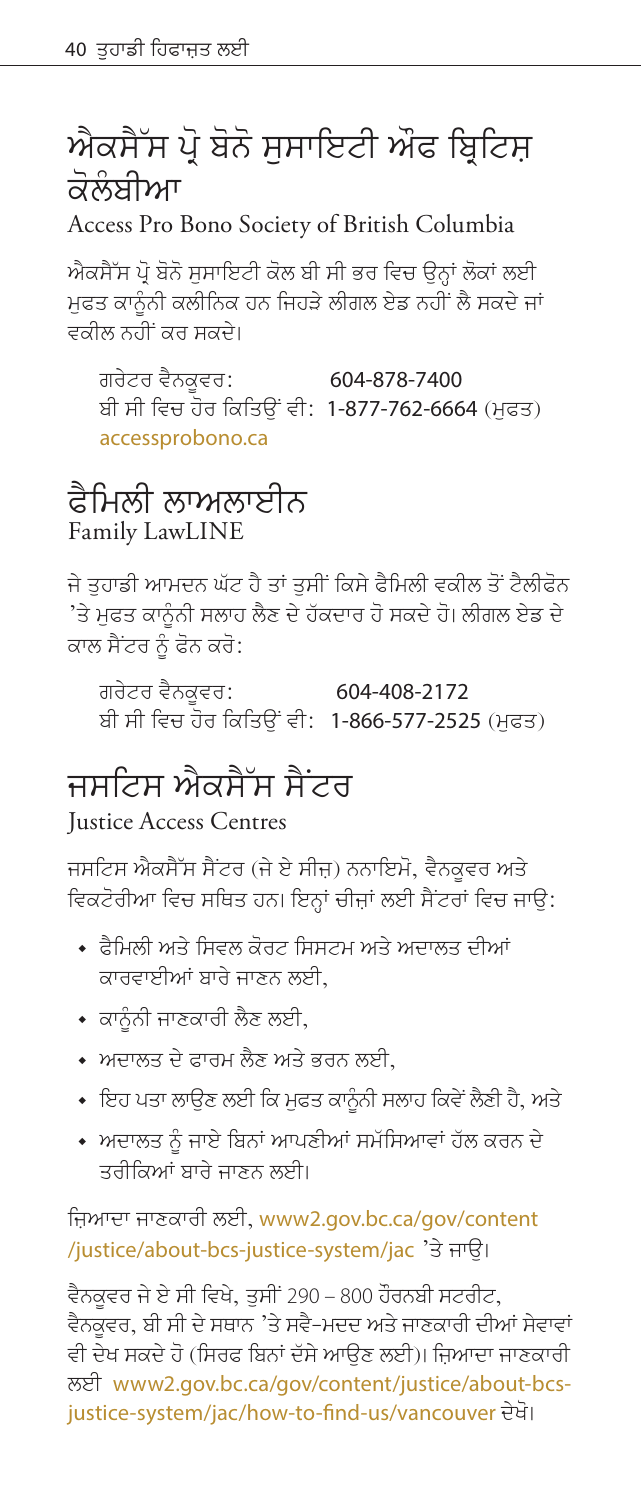# <u>ਫੈਮਿਲੀ ਜਸਟਿਸ ਕੌਂਸਲਰ</u>

Family justice counsellors

ਫੈਮਿਲੀ ਜਸਟਿਸ ਕੌਂਸਲਰ, ਸੂਬੇ ਭਰ ਵਿਚ ਫੈਮਿਲੀ ਜਸਟਿਸ ਸੈਂਟਰਾਂ ਵਿਚ ਹੁੰਦੇ ਹਨ। ਉਹ ਤੁਹਾਨੂੰ ਸੁਬਾਈ ਅਦਾਲਤ ਦੀ ਕਾਰਵਾਈ ਅਤੇ ਫੈਮਿਲੀ ਲਾਅ (ਪਰਿਵਾਰਕ ਕਾਨੰਨ) ਦੇ ਮਾਮਲਿਆਂ ਬਾਰੇ ਜਾਣਕਾਰੀ ਦੇ ਸਕਦੇ ਹਨ, ਜਿਸ ਵਿਚ ਮਾਪੇਪਣੇ ਅਤੇ ਮਦਦ ਬਾਰੇ ਜਾਣਕਾਰੀ ਦੇਣਾ ਵੀ ਸ਼ਾਮਲ ਹਨ। ਫੈਮਿਲੀ ਜਸਟਿਸ ਕੌਂਸਲਰ ਮਤਭੇਦਾਂ ਦੇ ਹੱਲ ਕਰਨ ਦੀਆਂ ਸੇਵਾਵਾਂ ਅਤੇ ਹੋਰ ਕਮਿੳਨਟੀ ਵਸੀਲਿਆਂ ਕੋਲ ਭੇਜਣ ਦੀਆਂ ਸੇਵਾਵਾਂ ਵੀ ਦਿੰਦੇ ਹਨ। ੳਨ੍ਹਾਂ ਦੀਆਂ ਸੇਵਾਵਾਂ ਮੁਫਤ ਹਨ, ਪਰ ਤਰਜੀਹ ਘੱਟ ਆਮਦਨ ਵਾਲੇ ਲੋਕਾਂ ਨੂੰ ਦਿੱਤੀ ਜਾਂਦੀ ਹੈ।

ਸਰਵਿਸ ਬੀ ਸੀ ਨੂੰ ਫੋਨ ਕਰੋ ਅਤੇ ਓਪਰੇਟਰ ਨੂੰ ਕਹੋ ਕਿ ਉਹ ਤੁਹਾਡਾ ਫੋਨ ਨੇਤੇ ਦੇ ਫੈਮਿਲੀ ਜਸਟਿਸ ਸੈਂਟਰ ਨਾਲ ਮਿਲਾਵੇ:

| ਗਰੇਟਰ ਵੈਨਕੁਵਰ:                                | 604-660-2421          |
|-----------------------------------------------|-----------------------|
| ਗਰੇਟਰ ਵਿਕਟੋਰੀਆ:                               | 250-387-6121          |
| ਬੀ ਸੀ ਵਿਚ ਹੋਰ ਕਿਤਿਉਂ ਵੀ: 1-800-663-7867 (ਮਫਤ) |                       |
| ਟੀ ਟੀ ਵਾਈ:                                    | 604-775-0303          |
|                                               | (ਵੈਨਕੁਵਰ ਤੋਂ)         |
| ਟੀ ਟੀ ਵਾਈ:                                    | 1-800-661-8773        |
|                                               | (ਬੀ ਸੀ ਹੋਰ ਕਿਤਿਉਂ ਵੀ) |

[www2.gov.bc.ca/gov/content/life-events](http://www2.gov.bc.ca/gov/content/life-events/divorce/family-justice/who-can-help/family-justice-counsellors) [/divorce/family-justice/who-can-help/family](http://www2.gov.bc.ca/gov/content/life-events/divorce/family-justice/who-can-help/family-justice-counsellors)[justice-counsellors](http://www2.gov.bc.ca/gov/content/life-events/divorce/family-justice/who-can-help/family-justice-counsellors)

## ਕਮਿੳਨਟੀ **QMUNITY**

ਗੇਅ, ਲੇਜ਼ਬੀਅਨ, ਬਾਇਓਸੈਕਸੁਅਲ ਅਤੇ ਟਰਾਂਸਜੈਂਡਰ ਕਮਿਊਨਟੀ ਲਈ ਜਾਣਕਾਰੀ, ਹਵਾਲੇ ਅਤੇ ਸਾਥੀ-ਮਦਦ, ਸਵੇਰ ਦੇ 10 ਵਜੇ ਤੋਂ ਸ਼ਾਮ ਦੇ 7 ਵਜੇ ਤੱਕ (ਸੋਮਵਾਰ ਤੋਂ ਸ਼ੁਕਰਵਾਰ)।

ਗਰੇਟਰ ਵੈਨਕਵਰ: 604-684-5307

 $(\hat{\mathcal{M}}$ ਕਸਟੈਨਸਨ 100 $)$ 

#### [qmunity.ca](http://qmunity.ca)

#### <u>ਬੀ ਸੀ 211</u> BC211

ਇਕ ਫੋਨ ਸਰਵਿਸ ਜਿਹੜੀ ਕਮਿੳਨਟੀ, ਸਰਕਾਰ, ਅਤੇ ਸਮਾਜਿਕ ਸੇਵਾਵਾਂ ਬਾਰੇ ਮੁਫਤ ਜਾਣਕਾਰੀ ਦਿੰਦੀ ਹੈ ਅਤੇ ਉਨ੍ਹਾਂ ਕੋਲ ਭੇਜਦੀ ਹੈ।

211 (ਦਿਨ ਦੇ 24 ਘੰਟੇ) [bc211.ca](http://bc211.ca)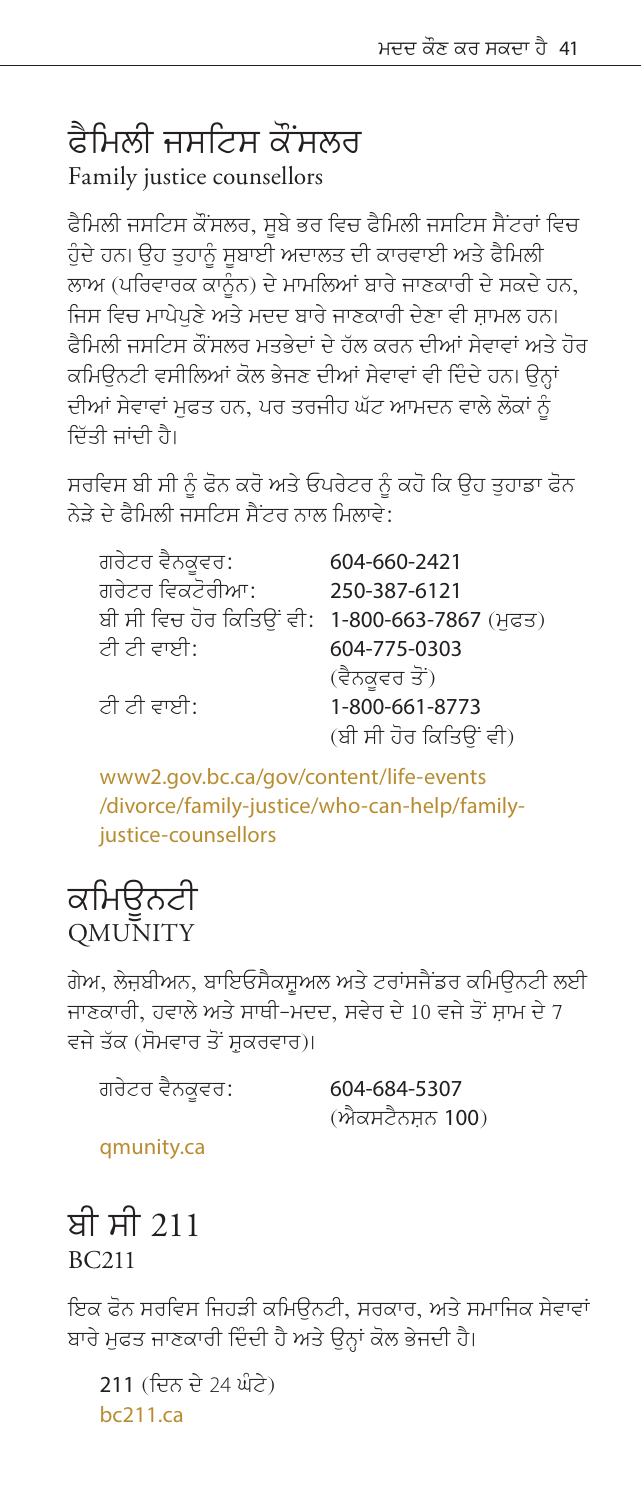# ਫਾਇਦੇਮੰਦ ਵੈੱਬਸਾਈਟ

Useful websites

#### ਫੈਮਿਲੀ ਲਾਅ ਇਨ ਬੀ ਸੀ ਵੈੱਬਸਾਈਟ Family Law in BC website

ਲੀਗਲ ਸਰਵਿਸਿਜ਼ ਸਸਾਇਟੀ ਦਾ ਇਹ ਵੈੱਬਸਾਈਟ ਫੈਮਿਲੀ ਲਾਅ ਬਾਰੇ ਜਾਣਕਾਰੀ ਦਿੰਦਾ ਹੈ, ਜਿਸ ਵਿਚ ਇਹ ਜਾਣਕਾਰੀ ਵੀ ਸ਼ਾਮਲ ਹੈ:

- ਸੁਬਾਈ ਅਦਾਲਤ ਵਿਚ ਫੈਮਿਲੀ ਲਾਅ ਪ੍ਰੋਟੈਕਸ਼ਨ ਆਰਡਰ ਲਈ ਅਪਲਾਈ ਕਰਨ ਬਾਰੇ ਕਦਮ-ਦਰ-ਕਦਮ ਸਵੈ-ਮਦਦ ਕਰਨ ਵਾਲੀ ਗਾਈਡ,
- ਅਦਾਲਤ ਦੇ ਫਾਰਮਾਂ ਨਾਲ ਲਿੰਕ,
- $\,\textcolor{red}{\bullet}\,$  ਉਨ੍ਹਾਂ ਸੰਸਥਾਵਾਂ ਅਤੇ ਲੋਕਾਂ ਨਾਲ ਲਿੰਕ ਜਿਹੜੇ ਤੁਹਾਡੀ ਮਦਦ ਕਰ ਸਕਦੇ ਹਨ, ਅਤੇ
- ◆ ਹੋਰ ਬਹਤ ਕਝ। [familylaw.lss.bc.ca](http://familylaw.lss.bc.ca)

#### ਕਲਿੱਕਲਾਅ Clicklaw

ਬ੍ਰਿਟਿਸ ਕੋਲੰਬੀਅਨਾਂ ਲਈ ਕਾਨੰਨੀ ਜਾਣਕਾਰੀ, ਸਿੱਖਿਆ ਅਤੇ ਮਦਦ ਨਾਲ ਲਿੰਕ। ਇੱਥੇ ਤੁਸੀਂ ਆਪਣੇ ਹੱਕਾਂ ਅਤੇ ਕਾਨੂੰਨੀ ਸਮੱਸਿਆਵਾਂ ਦਾ ਹੱਲ ਕਰਨ ਲਈ ਚੋਣਾਂ ਬਾਰੇ ਜਾਣ ਸਕਦੇ ਹੋ, ਕਾਨੰਨ ਨਾਲ ਸੰਬੰਧਿਤ ਮਦਦ ਲਈ ਟੋਲ–ਫੀ ਨੰਬਰ ਲੱਭ ਸਕਦੇ ਹੋ, ਅਤੇ ਫੈਮਿਲੀ ਲਾਅ ਅਤੇ ਕਾਨੰਨੀ ਸਿਸਟਮ ਬਾਰੇ ਜਾਣ ਸਕਦੇ ਹੋ।

[clicklaw.bc.ca](http://clicklaw.bc.ca)

#### ਬੀ ਸੀ ਦੀ ਸਰਕਾਰ

BC Government

ਬੀ ਸੀ ਦੀ ਸਰਕਾਰ ਦੇ ਵੈੱਬਸਾਈਟ 'ਤੇ ਕਾਨੂੰਨੀ ਜਾਣਕਾਰੀ ਅਤੇ ਅਦਾਲਤ ਦੇ ਫ਼ਾਰਮਾਂ ਨਾਲ ਲਿੰਕ $\cdot$ 

- ਸੁਪਰੀਮ ਕੋਰਟ ਲਈ [www2.gov.bc.ca/gov/content](https://www2.gov.bc.ca/gov/content/justice/courthouse-services/documents-forms-records/court-forms/sup-family-forms) [/justice/courthouse-services/documents-forms](https://www2.gov.bc.ca/gov/content/justice/courthouse-services/documents-forms-records/court-forms/sup-family-forms)[records/court-forms/sup-family-forms](https://www2.gov.bc.ca/gov/content/justice/courthouse-services/documents-forms-records/court-forms/sup-family-forms) 'ਤੇ।
- ਸੁਬਾਈ ਅਦਾਲਤ ਲਈ [www2.gov.bc.ca/gov/content](https://www2.gov.bc.ca/gov/content/justice/courthouse-services/documents-forms-records/court-forms/prov-family-forms) [/justice/courthouse-services/documents-forms](https://www2.gov.bc.ca/gov/content/justice/courthouse-services/documents-forms-records/court-forms/prov-family-forms)[records/court-forms/prov-family-forms](https://www2.gov.bc.ca/gov/content/justice/courthouse-services/documents-forms-records/court-forms/prov-family-forms) 'ਤੇ।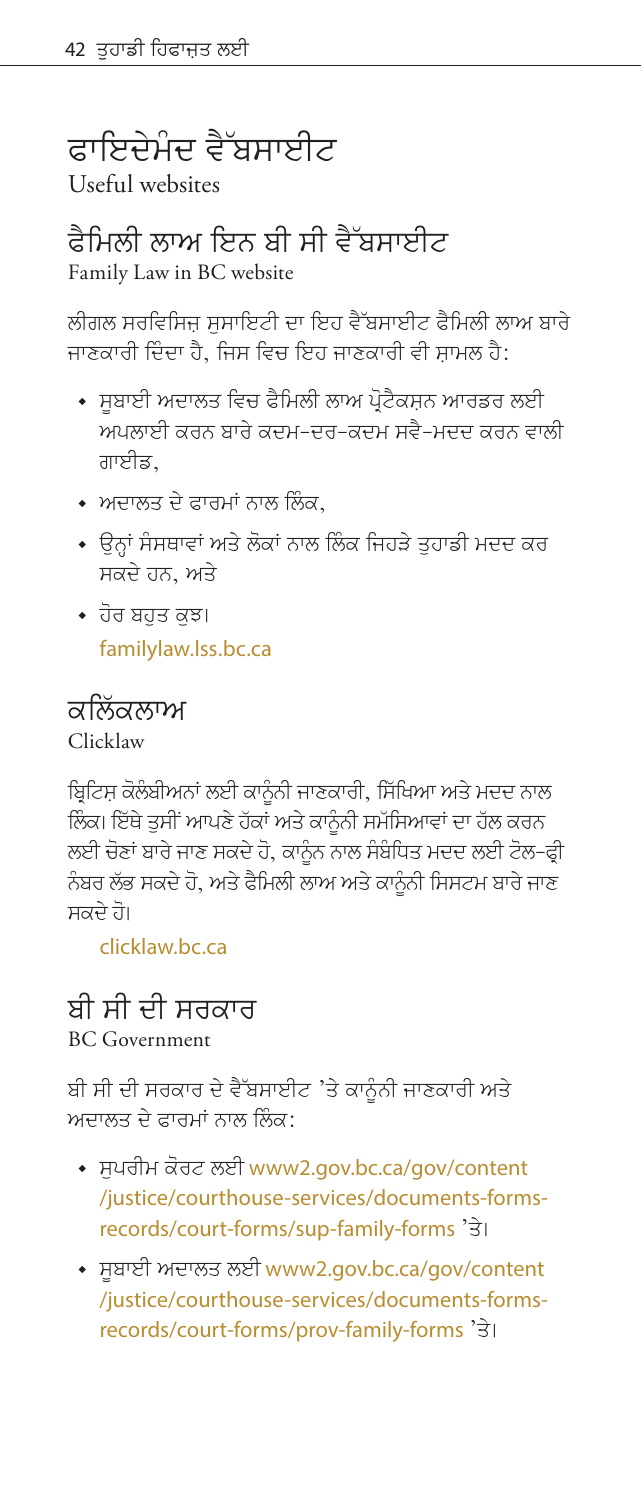ਵਿਕਟਿਮ ਸਰਵਿਸਿਜ ਬਾਰੇ ਜਾਣਕਾਰੀ www2.gov.bc.ca/gov /content/justice/criminal-justice/bcs-criminal-justicesystem/if-you-are-a-victim-of-a-crime/victim-of-crime 'ਤੇ ਲੱਭੋ।

ਬੀ ਸੀ ਦੇ ਕਾਨੂੰਨ **BC** Laws

ਬੀ ਸੀ ਦੇ ਸਾਰੇ ਕਾਨੂੰਨਾਂ ਨਾਲ ਲਿੰਕ, ਸਮੇਤ *ਫੈਮਿਲੀ ਲਾਅ ਐਕਟ* ਦੇ।

bclaws.ca

#### ਮਾਈ ਲਾਅ ਬੀ ਸੀ ਵੈੱਬਸਾਈਟ (ਲੀਗਲ ਸਰਵਿਸਿਜ਼ ਸਸਾਇਟੀ) MyLawBC website (Legal Services Society)

.<br>ਸੇਧ ਦੇਣ ਵਾਲੇ ਤਰੀਕੇ ਜਿਹੜੇ ਚੱਕੇ ਜਾਣ ਵਾਲੇ ਕਦਮਾਂ ਦੀਆਂ ਪਲੈਨਾਂ ਤਿਆਰ ਕਰਦੇ ਹਨ ਜਿਸ ਵਿਚ ਬਰੇ ਵਰਤਾੳ ਅਤੇ ਪਰਿਵਾਰਕ ਹਿੰਸਾ ਤੋਂ ਬਚਣ ਬਾਰੇ ਰਾਹ ਸ਼ਾਮਲ ਹਨ।

mylawbc.com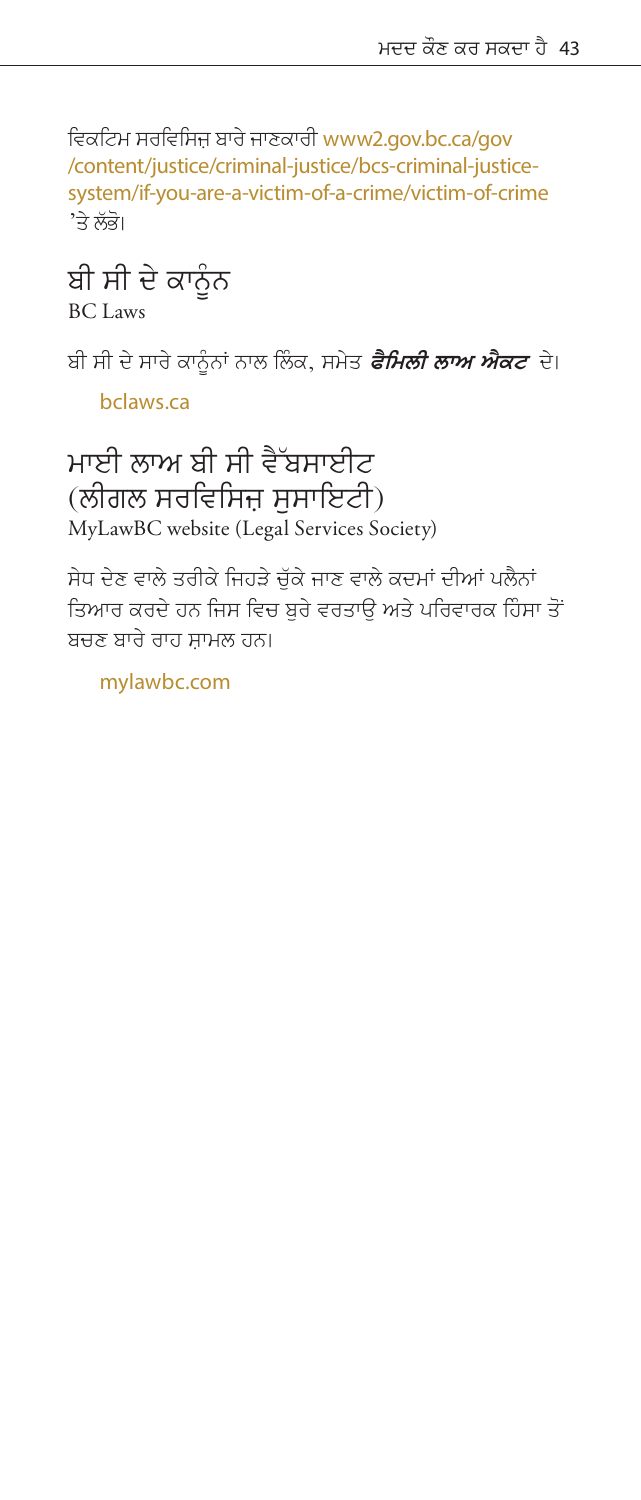<span id="page-45-0"></span>

Glossary: Legal terms to know

ਐਫੀਡੇਵਿਟ **Affidavit** 

**ਐਫੀਡੇਵਿਟ** ਇਕ ਦਸਤਾਵੇਜ਼ (ਡਾਕਮੈਂਟ) ਹੈ ਜਿਸ ਵਿਚ ਤਹਾਡੇ ਕੇਸ ਬਾਰੇ ਤੱਥ ਹੁੰਦੇ ਹਨ (ਦੂਜੇ ਸ਼ਬਦਾਂ ਵਿਚ ਤੁਹਾਡੀ ਗਵਾਹੀ)। ਬਹੁਤੀ ਵਾਰੀ, ਤਹਾਨੂੰ ਆਪਣੀ ਗਵਾਹੀ ਅਦਾਲਤ ਵਿਚ ਨਿੱਜੀ ਤੌਰ 'ਤੇ ਦੱਸਣ ਦੀ ਬਜਾਏ ਐਫੀਡੇਵਿਟ ਵਿਚ ਲਿਖਤੀ ਰੂਪ ਵਿਚ ਦੇਣ ਲਈ ਕਿਹਾ ਜਾਵੇਗਾ। ਤੁਹਾਨੂੰ ਸਹੰ ਚੱਕ ਕੇ ਇਹ ਕਹਿਣਾ ਪਵੇਗਾ ਕਿ ਤਹਾਡੇ ਐਫੀਡੇਵਿਟ ਵਿਚਲਾ ਸਬਤ ਸੱਚ ਹੈ। ਤਸੀਂ ਅਜਿਹਾ ਐਫੀਡੇਵਿਟ ਲੈਣ ਵਾਲੇ ਕਿਸੇ ਵਕੀਲ, ਨੋਟਰੀ ਪਬਲਿਕ ਜਾਂ ਕਮਿਸ਼ਨਰ ਦੇ ਅੱਗੇ ਕਰਦੇ ਹੋ ਜੋ ਤਹਾਨੰ ਦਸਖਤ ਕਰਦੇ ਦੇਖਦਾ ਹੈ ਅਤੇ ਤਹਾਡੇ ਐਫੀਡੇਵਿਟ 'ਤੇ ਦਸਖਤ ਕਰਦਾ ਹੈ।

## ਫੈਮਿਲੀ ਮੈਂਬਰ

Family member

ਬੀ ਸੀ ਦੇ ਕਾਨੂੰਨ ਅਧੀਨ ਕੋਈ "ਫੈਮਿਲੀ ਮੈਂਬਰ" ਹੈ:

- ਜਿਸ ਨਾਲ ਤਸੀਂ ਵਿਆਹੇ ਹੋਏ ਹੋ ਜਾਂ ਵਿਆਹੇ ਹੋਏ ਸੀ.
- ∙ ਜਿਸ ਨਾਲ ਤਸੀਂ ਕਿੰਨੇ ਵੀ ਸਮੇਂ ਤੋਂ ਵਿਆਹ ਵਰਗੇ ਸੰਬੰਧਾਂ ਵਿਚ ਰਹਿ ਰਹੇ ਹੋ ਜਾਂ ਰਹੇ ਸੀ.
- ◆ ਤਹਾਡੇ ਬੱਚੇ ਦਾ ਮਾਪਾ ਜਾਂ ਲੀਗਲ ਗਾਰਡੀਅਨ,
- ਉਪਰ ਲਿਖੇ ਲੋਕਾਂ ਦਾ ਕੋਈ ਰਿਸ਼ਤੇਦਾਰ ਜਿਹੜਾ ਉਨ੍ਹਾਂ ਨਾਲ ਰਹਿੰਦਾ ਹੈ,
- ◆ ਤਹਾਡਾ ਕੋਈ ਰਿਸਤੇਦਾਰ ਜੋ ਤਹਾਡੇ ਨਾਲ ਰਹਿੰਦਾ ਹੈ. ਅਤੇ
- ◆ ਤੁਹਾਡਾ ਆਪਣਾ ਬੱਚਾ।

## ਫੈਮਿਲੀ ਵਾਇਲੈਂਸ

Family violence

ਬੀ ਸੀ ਦੇ ਕਾਨੂੰਨ ਹੇਠ, ''ਫੈਮਿਲੀ ਵਾਇਲੈਂਸ'' ਪਰਿਵਾਰ ਦੇ ਮੈਂਬਰਾਂ ਨਾਲ ਬਰਾ ਵਰਤਾੳ ਹੈ, ਜਿਸ ਵਿਚ ਸ਼ਾਮਲ ਹਨ:

(ਏ) ਸਰੀਰਕ ਬਰਾ ਵਰਤਾੳ (ਜਿਸ ਵਿਚ ਕਮਰੇ ਅੰਦਰ ਬੰਦ ਕਰਨਾ ਜਾਂ ਖਾਣੇ ਜਾਂ ਮਢਲੀਆਂ ਲੋੜਾਂ ਤੋਂ ਨਾਂਹ ਕਰਨਾ ਵੀ ਸ਼ਾਮਲ ਹਨ),

(ਬੀ) ਕਾਮੁਕ ਬੁਰਾ ਵਰਤਾਉ,

(ਸੀ) ਸਰੀਰਕ ਜਾਂ ਕਾਮਕ ਬਰਾ ਵਰਤਾੳ ਕਰਨ ਦੀਆਂ ਕੋਸ਼ਿਸ਼ਾਂ,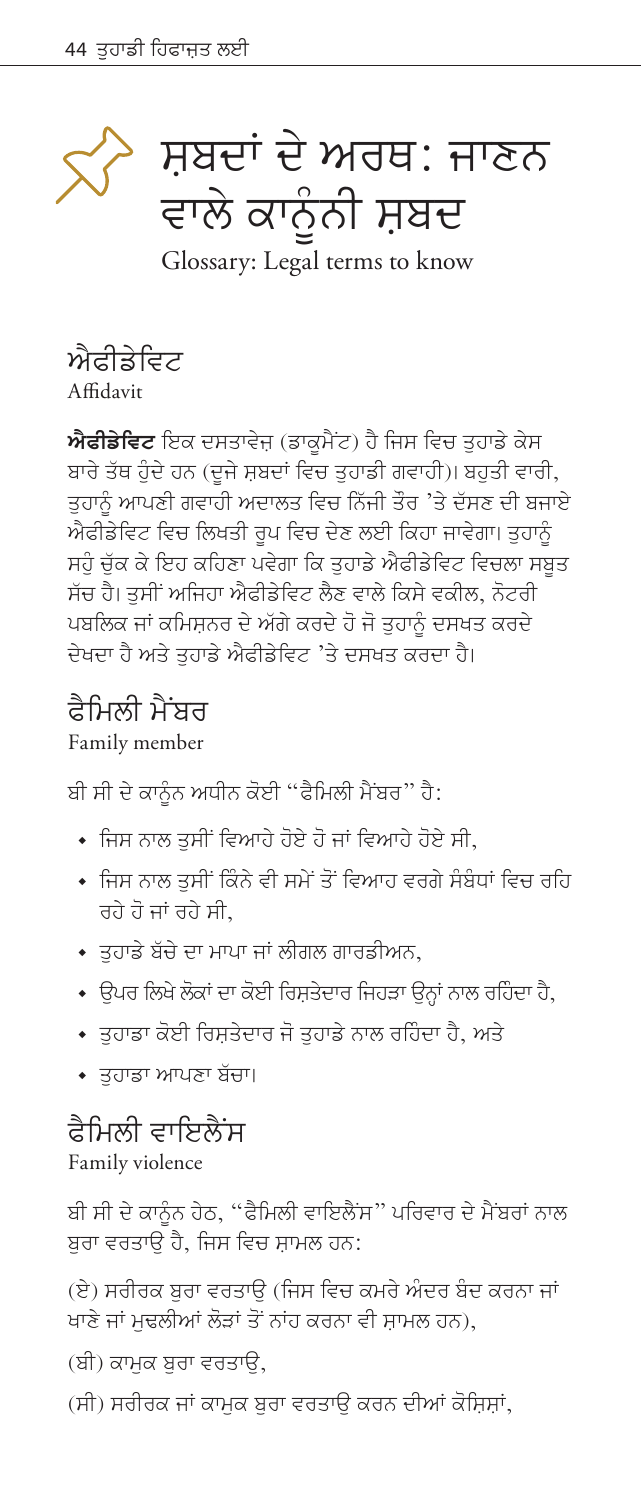(ਡੀ) ਦਿਮਾਗੀ ਜਾਂ ਜਜ਼ਬਾਤੀ ਬਰਾ ਵਰਤਾੳ, ਸਮੇਤ ਇਨਾਂ ਦੇ

(i) ਲੋਕਾਂ, ਪਾਲਤ ਜਾਨਵਰਾਂ ਜਾਂ ਪ੍ਰਾਪਰਟੀ ਦਾ ਨਕਸਾਨ ਕਰਨਾ ਜਾਂ ਧਮਕੀਆਂ ਦੇਣਾ.

- (ii) ਨਾਵਾਜਬ ਪਾਬੰਦੀਆਂ ਲਾੳਣਾ (ਮਾਇਕ ਜਾਂ ਨਿੱਜੀ).
- (iii) ਪਿੱਛਾ ਕਰਨਾ.
- (iv) ਪ੍ਰਾਪਰਟੀ ਨੰ ਨਕਸਾਨ ਪਹੰਚਾੳਣਾ, ਅਤੇ

(ਈ) ਕਿਸੇ ਬੱਚੇ ਵਲੋਂ ਪਰਿਵਾਰਕ ਹਿੰਸਾ ਨੰ ਦੇਖਣਾ।

#### ਪ੍ਰੋਟੈਕਸੁਨ ਆਰਡਰਜ਼

Protection orders

ਪ੍ਰੋਟੈਕਸ਼ਨ ਆਰਡਰ ਉਹ ਡਾਕੁਮੈਂਟਸ ਹਨ ਜਿਹੜੇ ਕਿਸੇ ਦੀ ਕਿਸੇ ਤੋਂ ਹਿਫਾਜਤ ਕਰਨ ਲਈ ਜੱਜ ਵਲੋਂ ਅਦਾਲਤ ਵਿਚ ਬਣਾਏ ਜਾਂਦੇ ਹਨ।

ਪ੍ਰੋਟੈਕਸ਼ਨ ਆਰਡਰ ਹੋ ਸਕਦਾ ਹੈ:

- ∙ **ਪੀਸ ਬੌਂਡ** ਜੋ ਕਿ ਜੱਜ ਵਲੋਂ ਕਰਿਮੀਨਲ ਕੋਰਟ ਵਿਚ ਬਣਾਇਆ ਜਾਂਦਾ ਹੈ। ਤੁਸੀਂ ਇਹ ਲੈਣ ਲਈ ਪੁਲੀਸ ਜਾਂ ਆਰ ਸੀ ਐੱਮ ਪੀ ਨੂੰ ਕਹਿੰਦੇ ਹੋ।
- **ਪ੍ਰੋਟੈਕਸਨ ਆਰਡਰ** ਬੀ ਸੀ *ਫੈਮਿਲੀ ਲਾਅ ਐਕਟ ਅ*ਧੀਨ ਜੱਜ ਵਲੋਂ ਫੈਮਿਲੀ ਕੋਰਟ ਵਿਚ ਬਣਾਇਆ ਜਾਂਦਾ ਹੈ। ਇਸ ਕਿਤਾਬਚੇ ਵਿਚ ਅਸੀਂ ਇਨ੍ਹਾਂ ਨੰ "ਫੈਮਿਲੀ ਲਾਅ ਪ੍ਰੋਟੈਕਸ਼ਨ ਆਰਡਰਜ਼" ਕਿਹਾ ਹੈ। ਤਸੀਂ ਇਹ ਲੈਣ ਲਈ ਕਿਸੇ ਵਕੀਲ ਦੀ ਮਦਦ ਨਾਲ ਜਾਂ ਮਦਦ ਸਿਨਾਂ ਅਦਾਲਤ ਕੋਲ ਅਪਲਾਈ ਕਰਦੇ ਹੋ।
- **ਨੋ ਕੌਨਟਰੈਕਟ ਆਰਡਰ** ਜੱਜ ਵਲੋਂ ੳਦੋਂ ਕਰਿਮੀਨਲ ਕੋਰਟ ਵਿਚ ਬਣਾਇਆ ਜਾਂਦਾ ਹੈ ਜਦੋਂ ਕਿਸੇ ਵਿਅਕਤੀ ਦੀ ਜਮਾਨਤ ਕੀਤੀ ਜਾਂਦੀ ਹੈ ਜਾਂ ਕਿਸੇ ਮਜਰਮਾਨਾ ਜਰਮ ਲਈ ਸਜਾ ਦਿੱਤੀ ਜਾਂਦੀ ਹੈ। ਜਿਆਦਾ ਜਾਣਕਾਰੀ ਲਈ. ਲੀਗਲ ਸਰਵਿਸਿਜ ਸਸਾਇਟੀ ਦੀ ਔਨਲਾਈਨ ਤੱਥ ਸ਼ੀਟ **ਜੇ ਤਹਾਡੇ ਖਿਲਾਫ ਕੋਈ ਸੰਪਰਕ ਨਹੀਂ ਦਾ ਆਰਡਰ ਕੀਤਾ** ਜਾਂਦਾ ਹੈ (If You Have a No Contact Order Made Against You) ਦੇਖੋ ਜੋ ਕਿ legalaid.bc.ca/read 'ਤੇ ੳਪਲਬਧ ਹੈ।

#### ਸਰਵ

Serve

ਅਦਾਲਤ ਨੰ ਅਰਜ਼ੀ ਕਰਨ ਵੇਲੇ, ਤਹਾਡੇ ਤੋਂ ਅਕਸਰ ਸ਼ਾਮਲ ਦਜੇ ਵਿਅਕਤੀ ਨੰ ਅਦਾਲਤ ਦੇ ਪੇਪਰ **ਪਹੰਚਾੳਣ (ਸਰਵ)** ਕਰਨ ਦੀ ਮੰਗ ਕੀਤੀ ਜਾਂਦੀ ਹੈ। ਇਸ ਦਾ ਮਤਲਬ ਹੈ ਕਿ ਤੁਹਾਡੇ ਲਈ ਉਸ ਨੂੰ ਪੇਪਰ ਪਹੰਚਾੳਣਾ ਜ਼ਰਰੀ ਹੈ।

∙ ਤਹਾਨੰ **ਨਿੱਜੀ ਸਰਵਿਸ** ਰਾਹੀਂ ਪੇਪਰ ਪਹੁੰਚਾੳਣੇ ਪੈ ਸਕਦੇ ਹਨ। ਇਸ ਦਾ ਮਤਲਬ ਹੈ ਕਿ ਕਿਸੇ ਲਈ ਨਿੱਜੀ ਤੌਰ 'ਤੇ ਉਸ ਵਿਅਕਤੀ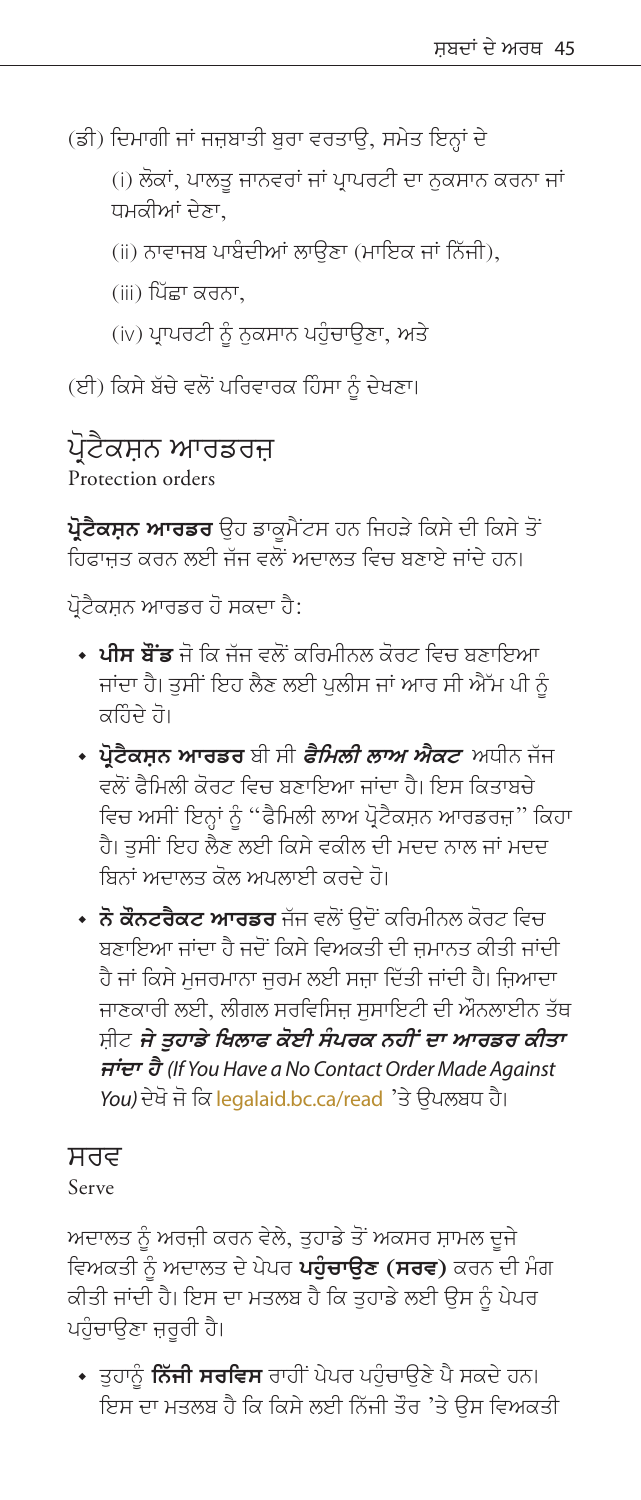ਨੂੰ ਪੇਪਰ ਦੇਣਾ ਜ਼ਰੂਰੀ ਹੈ ਜਿਸ ਨੂੰ ਇਹ ਪਾਪਤ ਕਰਨ ਦੀ ਲੋੜ ਹੈ। ਤਸੀਂ ਇਹ ਆਪ ਨਹੀਂ ਕਰ ਸਕਦੇ — ਇਹ ਕਰਨ ਲਈ ਤਹਾਡੇ ਕੋਲ ਕੋਈ ਅਜਿਹਾ ਵਿਅਕਤੀ ਹੋਣਾ ਜਰਰੀ ਹੈ ਜਿਸ ਦੀ ੳਮਰ ਘੱਟੋ ਘੱਟ 19 ਸਾਲ ਹੈ।

∙ ਤਸੀਂ ਕਝ ਪੇਪਰ **ਡਲਿਵਰੀ** ਨਾਲ ਸਰਵ ਕਰ ਸਕਦੇ ਹੋ (ਇਸ ਨੰ ਸਪਰੀਮ ਕੋਰਟ ਵਿਚ **ਔਰਡੀਨਰੀ ਸਰਵਿਸ** ਆਖਿਆ ਜਾਂਦਾ ਹੈ)। ਇਸ ਦਾ ਮਤਲਬ ਹੈ ਕਿ ਪੇਪਰ ਦਜੇ ਵਿਅਕਤੀ ਦੇ ਘਰ ਦਿੱਤੇ ਜਾ ਸਕਦੇ ਹਨ, ਡਾਕ, ਫੈਕਸ ਜਾਂ ਈਮੇਲ ਰਾਹੀਂ ਭੇਜੇ ਜਾ ਸਕਦੇ ਹਨ।

#### ਸਪਾੳਸ

Spouse

ਬੀ ਸੀ ਦੇ ਕਾਨੂੰਨ ਅਧੀਨ ਆਮ ਤੌਰ 'ਤੇ "ਸਪਾਉਸ" ਹੈ:

- ਜਿਸ ਨਾਲ ਤਸੀਂ ਵਿਆਹੇ ਹੋਏ ਹੋ ਜਾਂ ਵਿਆਹੇ ਹੋਏ ਸੀ;
- ∙ ਜਿਸ ਨਾਲ ਤਸੀਂ ਦੋ ਜਾਂ ਜ਼ਿਆਦਾ ਸਾਲਾਂ ਲਈ ਵਿਆਹ ਵਰਗੇ ਸੰਬੰਧਾਂ ਵਿਚ ਰਹਿ ਰਹੇ ਹੋ ਜਾਂ ਰਹੇ ਸੀ (ਇਸ ਨੂੰ ਅਕਸਰ "ਕੌਮਨ-ਲਾਅ" ਸਪਾੳਸ ਆਖਿਆ ਜਾਂਦਾ ਹੈ); ਜਾਂ
- ਜਿਸ ਨਾਲ ਤਸੀਂ ਦੋ ਸਾਲ ਤੋਂ ਘੱਟ ਸਮੇਂ ਲਈ ਵਿਆਹ ਵਰਗੇ ਸੰਬੰਧਾਂ ਵਿਚ ਰਹਿ ਰਹੇ ਹੋ ਜਾਂ ਰਹੇ ਸੀ ਪਰ ਜੋ ਤੁਹਾਡੇ ਬੱਚੇ ਦਾ ਦੂਜਾ ਮਾਪਾ ਹੈ।

ਸਪਾੳਸ ਵਿਰੋਧੀ ਸੈਕਸ ਜਾਂ ਸੇਮ ਸੈਕਸ ਦਾ ਹੋ ਸਕਦਾ ਹੈ। (ਇਹ ਗੱਲ ਨੋਟ ਕਰੋ ਕਿ ਪ੍ਰਾਪਰਟੀ ਅਤੇ ਪੈਨਸ਼ਨਾਂ ਦੇ ਕੁਝ ਮਾਮਲਿਆਂ ਲਈ ਸਪਾਉਸ ਦੀ ਪੀਭਾਸਾ ਜਿਆਦਾ ਸੀਮਤ ਹੈ।)

ਇਸ ਕਿਤਾਬਚੇ ਵਿਚ ਅਸੀਂ "ਸਪਾੳਸ" ਦੇ ਮਤਲਬ ਲਈ ਸ਼ਬਦ "ਪਾਰਟਨਰ" ਵਰਤਿਆ ਹੈ, ਪਰ ਇਹ ਸ਼ਬਦ ਅੱਗੇ ਲਿਖਿਆਂ ਨੰ ਸ਼ਾਮਲ ਕਰਨ ਲਈ ਵੀ ਵਰਤਿਆ ਹੈ:

- ∙ ਕੋਈ ਵਿਅਕਤੀ ਜਿਸ ਨਾਲ ਤਸੀਂ ਕਿੰਨੇ ਸਮੇਂ ਲਈ ਵੀ ਵਿਆਹ ਵਰਗੇ ਸੰਬੰਧਾਂ ਵਿਚ ਰਹੇ ਹੋ. ਅਤੇ
- ∙ ਕੋਈ ਵਿਅਕਤੀ ਜਿਸ ਨਾਲ ਤਸੀਂ ਕਦੇ ਵੀ ਨਹੀਂ ਰਹੇ ਪਰ ਜੋ ਤਹਾਡੇ ਬੱਚੇ ਦਾ ਮਾਪਾ ਹੈ।

#### ਸਵੇਅਰ

Swear

ਟ ਸਵੇਅਰ ਦਾ ਮਤਲਬ ਇਹ ਸਹੰ ਚੱਕਣਾ ਹੈ ਕਿਸੇ ਐਫੀਡੇਵਿਟ .<br>ਵਿਚਲੀ ਸਾਮੋਂਗਰੀ ਜਾਂ ਅਦਾਲਤ ਵਿਚ ਦਿੱਤੇ ਗਏ ਬਿਆਨ ਤਹਾਡੇ ਪਰੇ ਗਿਆਨ ਅਤੇ ਯਕੀਨ ਮਤਾਬਕ ਸੱਚੇ ਹਨ। ਇਕ ਗੈਰ-ਧਾਰਮਿਕ ਬਦਲ ਅਫਰਮ (ਤਸਦੀਕ) ਕਰਨਾ ਹੈ। ਤਸੀਂ ਕਿਸੇ ਵਕੀਲ, ਨੋਟਰੀ ਪਬਲਿਕ, ਐਫੀਡੇਵਿਟ ਲੈਣ ਵਾਲੇ ਕਮਿਸਨਰ ਅੱਗੇ. ਜਾਂ ਜੇ ਅਦਾਲਤ ਵਿਚ ਬਿਆਨ ਦੇ ਰਹੇ ਹੋਵੋ ਤਾਂ ਜੱਜ ਅੱਗੇ ਪੇਪਰਾਂ ਬਾਰੇ ਸਹੰ ਖਾਂਦੇ ਜਾਂ ਤਸਦੀਕ ਕਰਦੇ ਹੋ।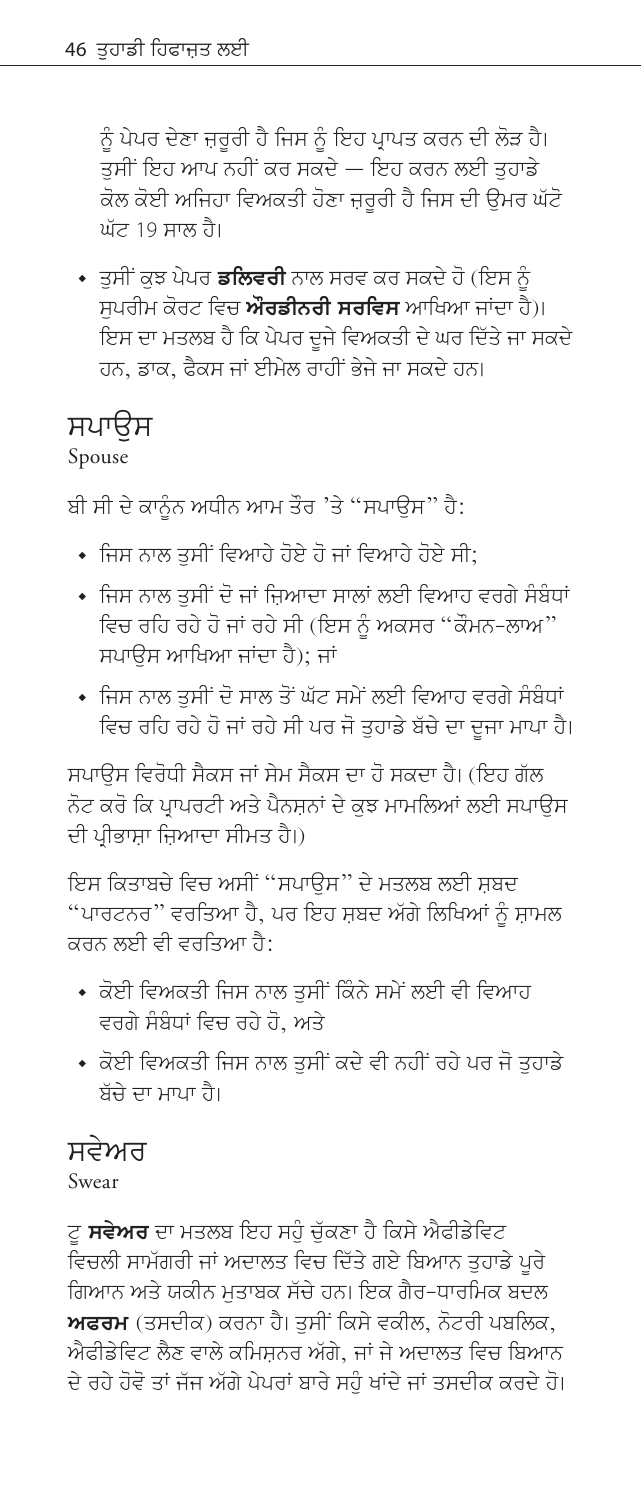ਨੋਟ